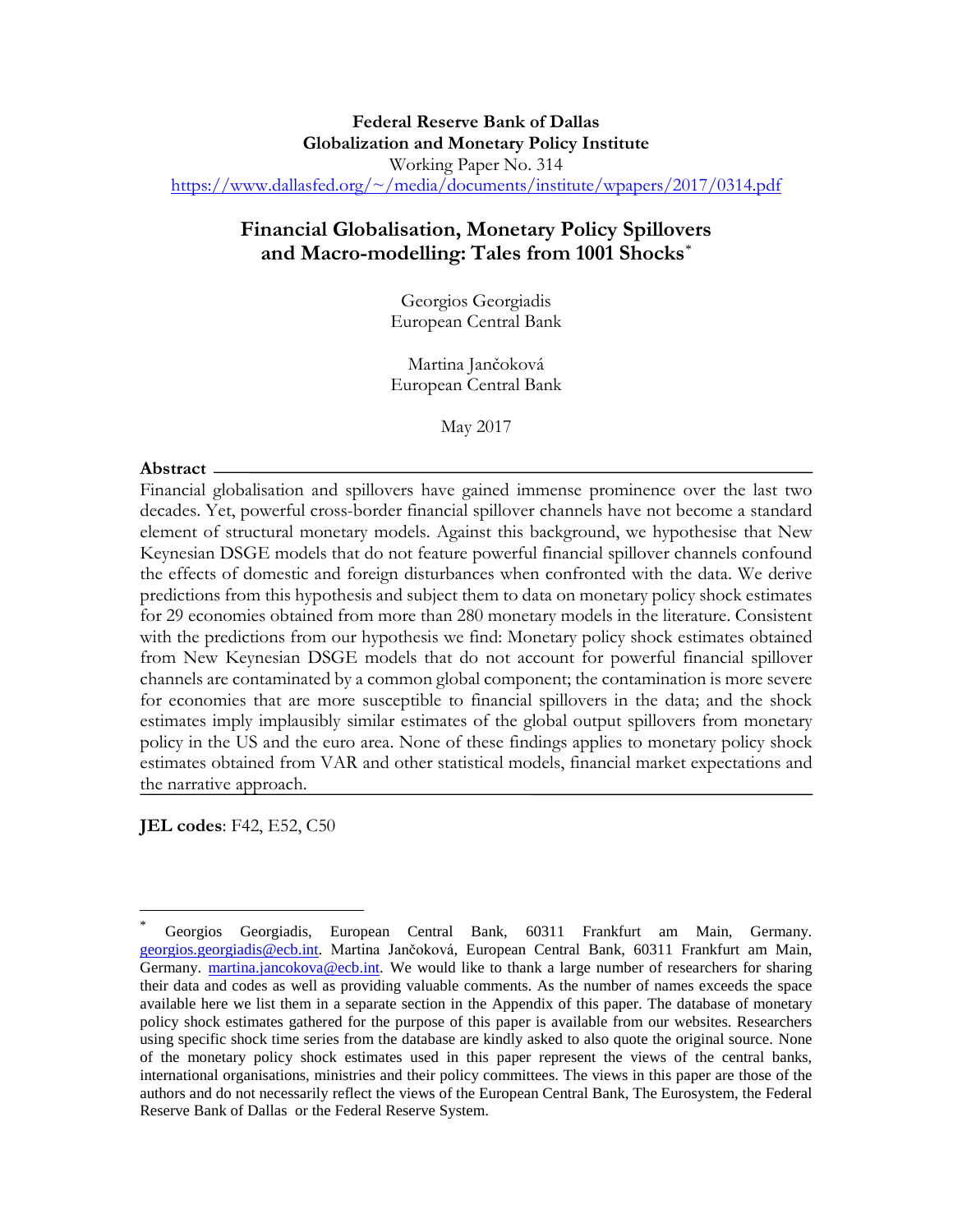# 1 Introduction

A salient feature of the global economy since the 1990s has been the dramatic rise of financial globalisation. Whether measured by (gross) capital flows or indicators reflecting the extent of legal capital account restrictions, economies' financial markets have been exhibiting an increasing degree of integration. As a result, the global economy is progressively becoming subject to large cross-country spillovers through financial channels, in particular in case of monetary policies in systemic economies. Indeed, a growing body of empirical research provides evidence that financial interlinkages play a critical role in the transmission of shocks across economies (Ehrmann and Fratzscher, 2003, 2005, 2009; Ehrmann et al., 2011; Hale et al., 2016). Similarly, several studies document the sizable impact of—in particular US monetary policy on output and inflation in the rest of the world that materialises through financial spillover channels (Kim, 2001; Canova, 2005; Nobili and Neri, 2006; Dedola et al., 2015; Feldkircher and Huber, 2015; Georgiadis, 2016). And related work even suggests that economies' financial markets are subject to a global financial cycle, which is argued to materialise in variations in global risk aversion and to be driven by US monetary policy (Bekaert et al., 2013; Ghosh et al., 2014; Bruno and Shin, 2015b,a; Miranda-Agrippino and Rey, 2015; Passari and Rey, 2015; Rey, 2015).

At the same time, over the last two decades important advances in structural monetary modelling have been achieved, as reflected in the huge amount of work on New Keynesian dynamic stochastic general equilibrium (NK DSGE) models. While the first NK DSGE models focused on frictions in price setting and labor markets (Smets and Wouters, 2003; Christiano et al., 2005), the global financial crisis epitomised the role of frictions in financial markets for the propagation of shocks. The resulting wave of work has focused on introducing frictions in domestic financial markets (Gertler and Karadi, 2011; Christiano et al., 2014). Advances have also been made in generalising the initially closed-economy NK DSGE models to analyse the international transmission of shocks and policy design in open economies, giving rise to New Open-Economy Macroeconomics (Obstfeld and Rogoff, 1996). After two decades of continuous development and research it is fair to say that NK DSGE models have become standard elements of macroeconomists' toolbox. In particular at central banks elaborate versions of NK DSGE models are routinely used, for example in order to determine what shocks have been drivers of recent business cycle movements. This is an important exercise, as the appropriate policy response to business cycle fluctuations depends on what type of shocks are driving the economy. Against the background of the continuous strengthening of cross-border financial integration, it is noteworthy that powerful spillover channels based on frictions in international financial markets—for example involving cross-border interbank balance sheet exposures, collateral constraints and currency mismatches—are not routinely incorporated in NK DSGE models.<sup>1</sup> Possible consequences of this particular discrepancy

<sup>&</sup>lt;sup>1</sup>NK DSGE models that do consider frictions in international financial markets include Devereux and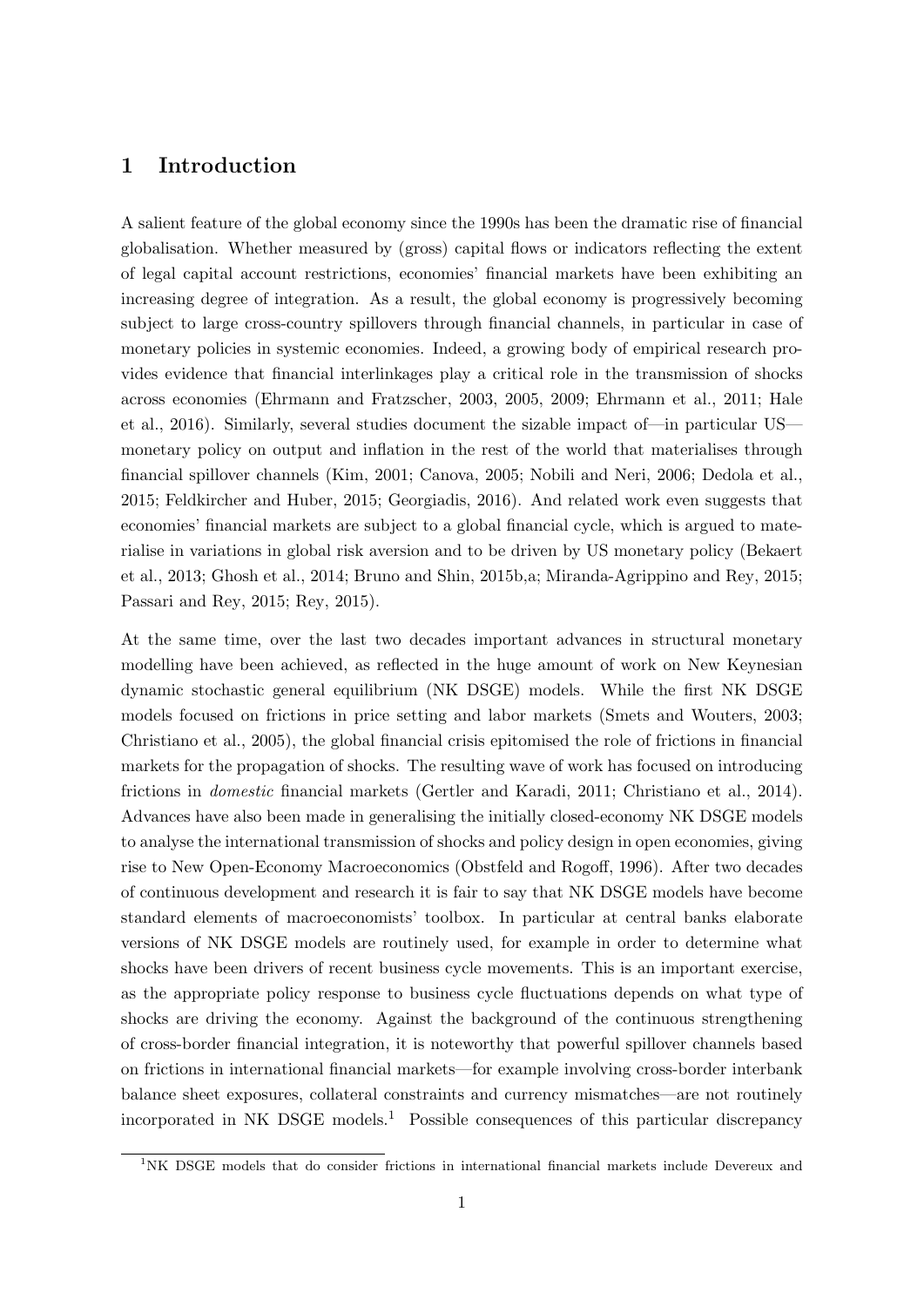between empirics and theory have not been explored systematically yet. We aim to fill part of this gap in the literature.

In this paper we hypothesise that the structural monetary models used in the profession typically fail to adequately account for the importance of financial spillover channels in the data. We argue that, as a consequence, when confronted with the data these models label restof-the-world monetary policy shocks as domestic ones. We test this hypothesis by verifying in a meta-study-like fashion—if three predictions are borne out by the NK DSGE models used in the literature. Specifically, under our hypothesis we expect: First, domestic monetary policy shock estimates are contaminated by a common global component and are therefore positively correlated across economies.<sup>2</sup> Second, the contamination by the common global component is more severe and thereby gives rise to larger cross-country correlations for pairs of economies that are more strongly integrated with global financial markets. Third, estimates of the global spillovers from domestic monetary policy obtained using shock estimates from NK DSGE models in time-series regressions are implausibly similar across spillover-sending economies, as they all reflect the response to a common global monetary policy shock.

We provide empirical evidence that is consistent with the predictions from our hypothesis based on a database of monetary policy shock estimates for 29 economies obtained from more than 280 structural and non-structural monetary models used in the literature for the time period from 1993 to 2007. First, we document that when confronted with the data NK DSGE models produce domestic monetary policy shock estimates that are positively correlated across economies. In contrast, monetary policy shock estimates obtained from VAR and other statistical models, derived from financial market expectations and the narrative approach are essentially cross-country uncorrelated. Interestingly, we document that the contamination by a common global component is as severe for monetary policy shock estimates obtained from NK DSGE models used at central banks and international organisations as for shock estimates obtained from stylised NK DSGE models used in academia. Second, the cross-country correlations between monetary policy shock estimates obtained from NK DSGE models are larger for economies that are more strongly integrated with global financial markets. Importantly, this finding is robust to accounting for other possible explanations for the cross-country correlations between monetary policy shock estimates, such as mis-specification of the Taylor-rule or failure to account for spillovers through trade. Third, using shock estimates obtained from NK DSGE models in time-series regressions produces estimates for the global output spillovers from US and euro area monetary policy which are implausibly

Yetman (2010), Kollmann et al. (2011), Dedola and Lombardo (2012), Ueda (2012), Banerjee et al. (2016) as well as Nuguer (2016).

<sup>2</sup>That the true structural shocks are uncorrelated is impossible to verify, but is a fundamental assumption in macroeconomics. For example, Bernanke (1986) states that "shocks should be primitive exogenous forces that are uncorrelated with each other", as only un-correlatedness allows a meaningful interpretation of impulse response functions and variance decompositions. Andrle (2014) discusses in detail the notion that (crosscountry) correlated estimates of structural shocks are a sign of model mis-specification in NK DSGE models.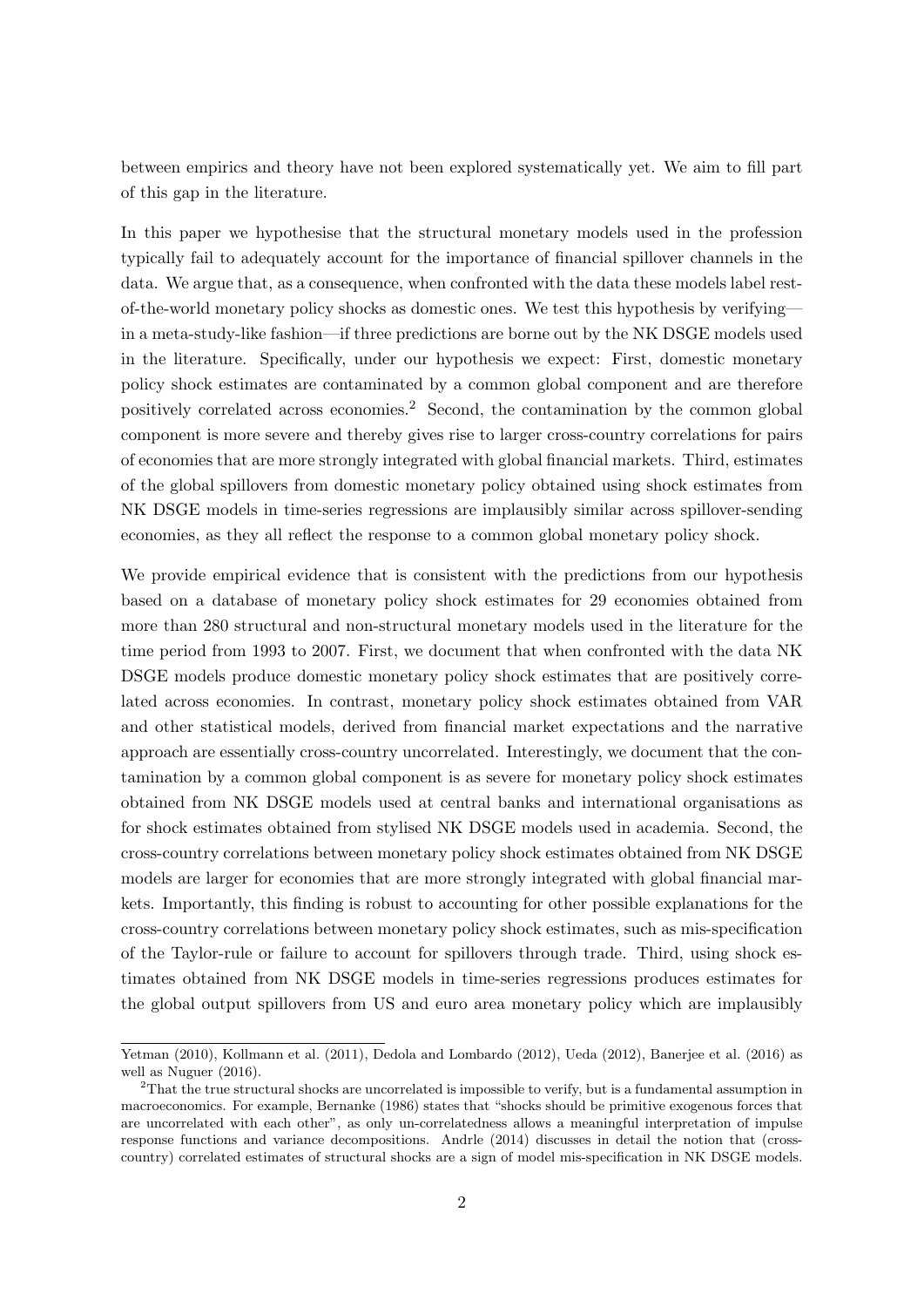similar. In contrast, the relative magnitudes of the estimates of the global output spillovers from monetary policy in the US and the euro area obtained from time-series regressions are more plausible when using shock estimates that stem from non-NK DSGE models.

Our paper is related to the literature which is concerned with the role of powerful financial spillover channels in structural monetary models for cross-country business cycle correlations (Iacoviello and Minetti, 2006; Ueda, 2012; Yao, 2012; Chin et al., 2015). Within this literature, our paper is most closely related to Justiniano and Preston (2010) as well as Alpanda and Aysun (2014), who find that standard open-economy NK DSGE models fail to replicate the large degree of cross-country business cycle co-movement in the data, and that they imply only an implausibly minor role of foreign disturbances for the evolution of domestic variables. More specifically, these studies find that the theoretical moments implied by standard NK DSGE models—which do not account for powerful financial spillover channels—are much closer to their empirical counterparts if it is assumed that the structural shocks are cross-country correlated. This finding is typically interpreted as suggesting that standard NK DSGE models lack empirically relevant cross-border transmission channels for country-specific shocks or a global dimension that would allow to consider common shocks. This interpretation is consistent with the finding in this paper that NK DSGE models that do not account for powerful financial spillover channels produce cross-country correlated monetary policy shock estimates. At the same time, our findings of course do not imply that the lack of financial spillover channels is the only—or even the most important—source of mis-specification in standard NK DSGE models. Finally, while the analyses of Justiniano and Preston (2010) as well as Alpanda and Aysun (2014) are based on counterfactual simulations of two specific structural models, in this paper we consider a database of monetary policy shock estimates from more than 280 monetary—including non-structural—models estimated for a range of economies.

The empirical evidence we obtain in this paper is also consistent with several additional predictions from our hypothesis. First, the evidence supports the hypothesis of a global financial cycle that is driven by US monetary policy (Bekaert et al., 2013; Bruno and Shin, 2015b,a; Miranda-Agrippino and Rey, 2015; Passari and Rey, 2015; Rey, 2015). Specifically, a prediction from the global financial cycle hypothesis in the light of our paper is that monetary policy shock estimates from NK DSGE models which do not feature powerful financial spillover channels should be contaminated by a US component. Indeed, we find that the cross-country correlations between the monetary policy shock estimates obtained from NK DSGE models for non-US economies are larger for country pairs that are more financially integrated with US—in addition to global—financial markets. Second, the evidence we obtain is also consistent with the important role of global banks in financial integration prior to the global financial crisis (Goldberg, 2009; Cetorelli and Goldberg, 2012; Bruno and Shin, 2015b,a; Morais et al., 2015). Specifically, we find that the contamination by a common global component is particularly severe for monetary policy shock estimates for economies which are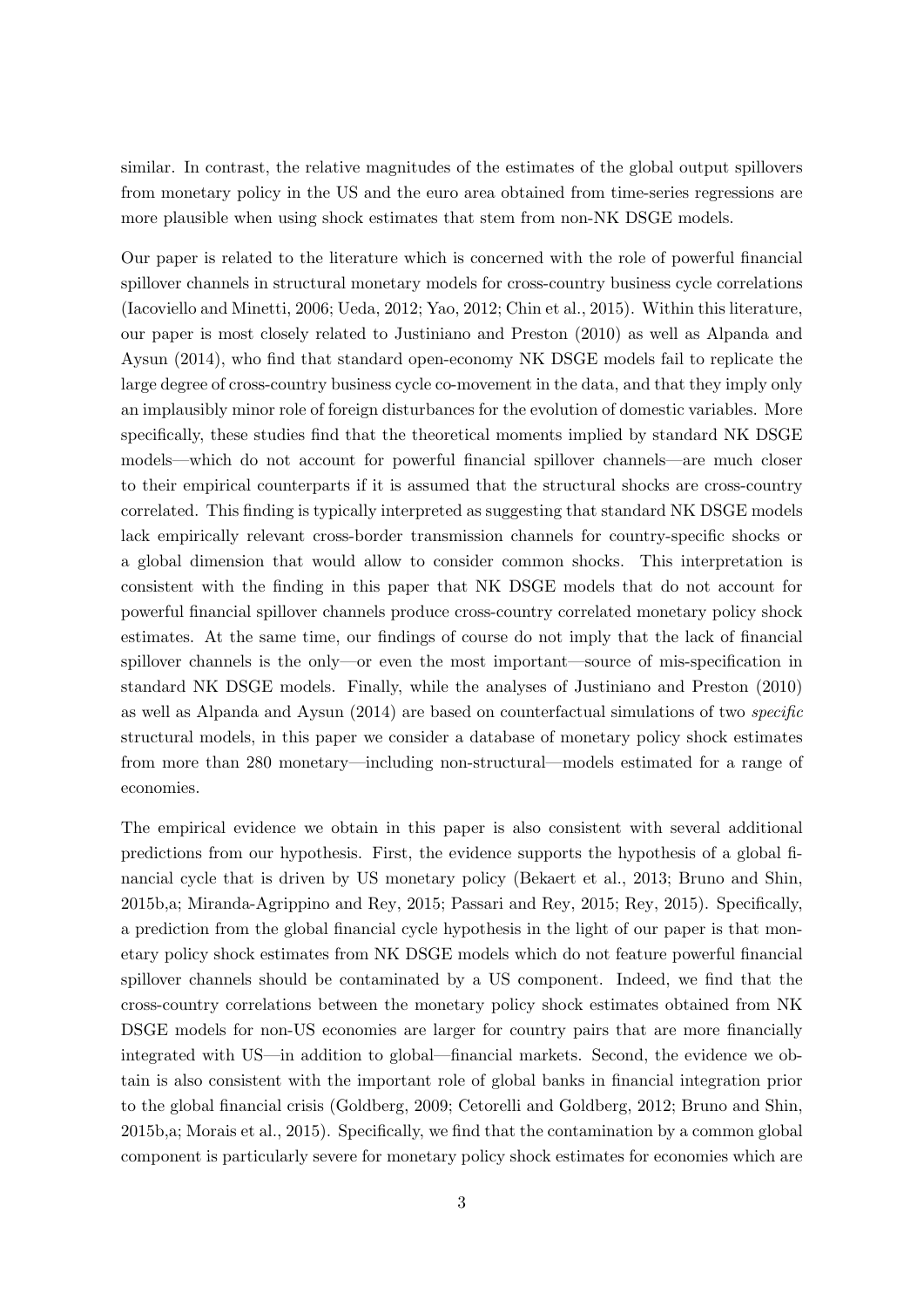more financially integrated through international banking linkages. Finally, we also obtain some tentative evidence that is consistent with the trilemma in international macroeconomics (Obstfeld et al., 2005; di Giovanni and Shambaugh, 2008; Klein and Shambaugh, 2015; Obstfeld, 2015): The contamination by a common global component is less severe for monetary policy shock estimates for emerging market economies which impose capital controls and which feature flexible exchange rate regimes.

Failure to account for the global context and powerful financial spillover channels in NK DSGE models may imply inconsistent parameter estimates obtained by likelihood-based methods, as the monetary policy shock estimates entering the likelihood function are mis-measured. Moreover, mis-measured monetary policy shock estimates imply incorrect variance and historical decompositions. Ultimately, this might lead to mis-leading policy recommendations. Having said that, it is important to emphasise that our paper is not to be read as a general critique or dismissal of the use of NK DSGE models in the profession. Consistent with the view of Blanchard (2016), we believe that NK DSGE models "are eminently improvable and central to the future of macroeconomics", and that whether specific elements—such as powerful financial spillover channels—are necessary depends on the purpose the models are used for. The insights from our paper suggest that more efforts need to be devoted to the modelling of the global context as well as powerful financial spillover channels in structural monetary models that are used for policy analysis, especially at central banks and international organisations. Indeed, we also find that the contamination by a common global component is less severe if the monetary policy shock estimates stem from NK DSGE models that do feature an explicit multi-country dimension and/or frictions in international financial markets. Which particular frictions in cross-border financial markets are the most appropriate to be introduced into NK DSGE models to mitigate the contamination by a common global component most plausibly depends on country specifics, and we leave this investigation for future research.

The rest of this paper is organised as follows. In Section 2, we illustrate the mechanics of our hypothesis and derive testable predictions from a stylised counterfactual Monte Carlo experiment. In Section 3 we present our monetary policy shock database and test the predictions from our hypothesis derived in Section 2. Section 4 presents additional testable predictions, competing hypotheses that may explain the positive cross-country correlations between the NK DSGE model monetary policy shock estimates in our database as well as robustness checks. Finally, Section 5 concludes.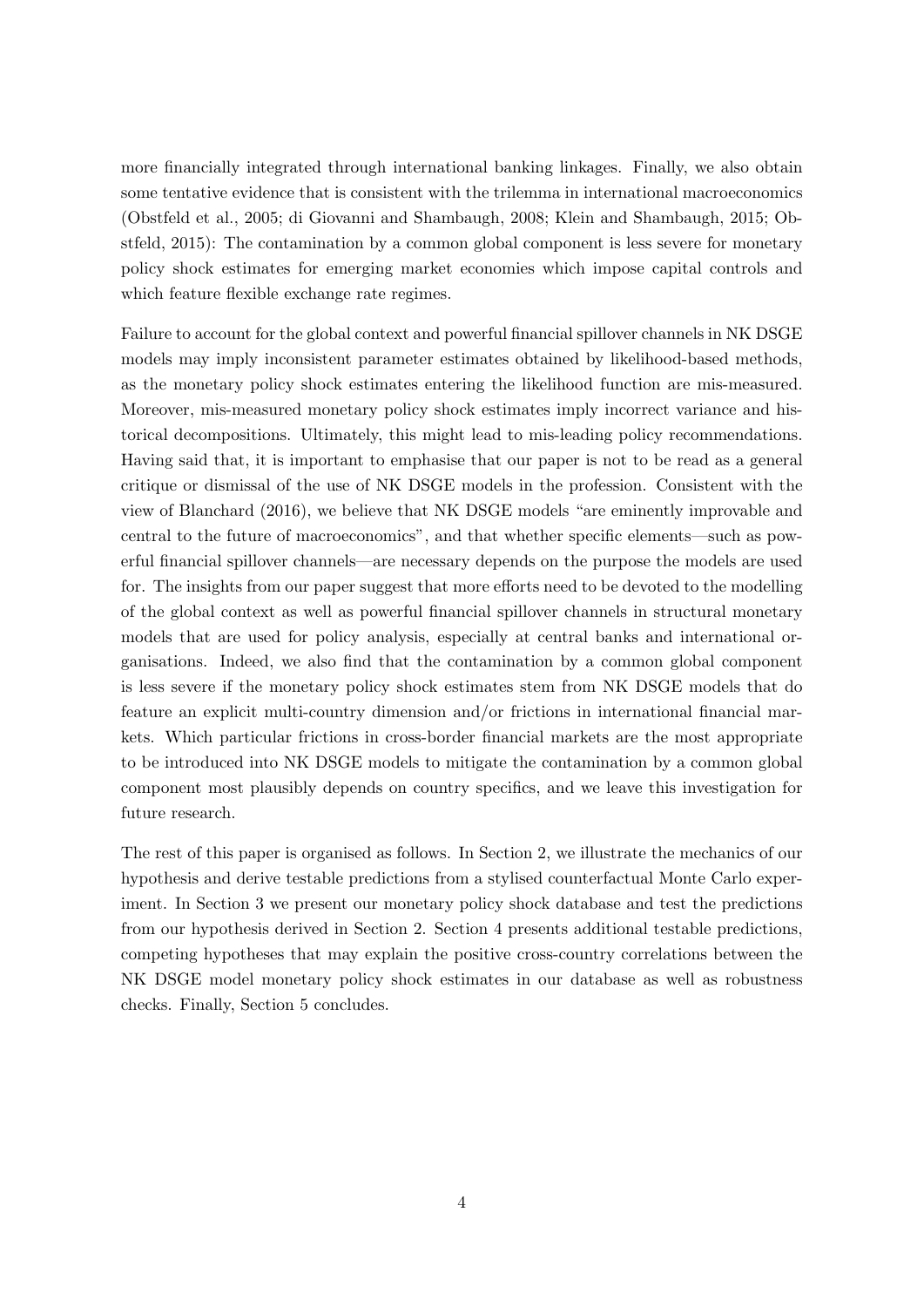# 2 Financial globalisation, monetary policy spillovers and structural macro-modeling

In this section we consider a counterfactual Monte Carlo experiment in order to motivate our hypothesis. Specifically, the Monte Carlo experiment consists of three steps. First, we simulate data based on a structural multi-country model with financial spillover channels and cross-country uncorrelated monetary policy shocks. The model features "core" (the US) and "non-core" (the euro area and Japan) economies which differ in the magnitude of the financial spillovers they emit. Second, we obtain estimates of the monetary policy shocks for the euro area and Japan by feeding the simulated data into intentionally mis-specified single-country versions of the true data-generating process; specifically, the single country models do not feature financial spillover channels. Third, we determine the cross-country correlation between the monetary policy shock estimates for the non-core economies of the euro area and Japan obtained in step two. We also utilise the shock time series estimates to obtain estimates of the spillovers from monetary policy in the euro area (or Japan) to the US using local projections. We run the Monte Carlo experiment for different parameterisations of the data-generating process in order to assess the role of the strength of financial spillovers for the properties of the monetary policy shock estimates. It is important to emphasise that we consider this Monte Carlo experiment in order to illustrate how failure to account for financial spillover channels can give rise to cross-country correlated monetary policy shock estimates, and not in order to establish that this is the only possible reason for cross-country correlated monetary policy shock estimates. We explore alternative explanations for crosscountry correlated monetary policy shock estimates in Section 4.

#### 2.1 The data-generating process

The basic building blocks of the multi-country model of Coenen and Wieland (2002) are an IS-curve, a Phillips curve, an uncovered interest rate parity condition, and a Taylor-rule for each economy.<sup>3</sup> Importantly, we specify the monetary policy shocks in the data-generating process to be uncorrelated across economies. We introduce a financial spillover channel by modifying the original specification of nominal long-term interest rates  $i_{it}^{(l)}$  through the term structure in Coenen and Wieland (2002) and consider

$$
i_{it}^{(l)} = (1 - \vartheta_i) \cdot \left( \frac{1}{8} \sum_{\ell=0}^{7} E_t i_{i,t+\ell}^{(s)} \right) + \vartheta_i \cdot \left( \sum_{j=1, j \neq i}^{N} \omega_{ij} i_{jt}^{(l)} \right), \tag{1}
$$

<sup>&</sup>lt;sup>3</sup>The model of Coenen and Wieland (2002) is semi-structural: The components are not explicitly derived from micro-founded optimisation problems, but are very similar to those in rigorously constructed structural monetary models. Appendix C.2 provides a detailed description of the model.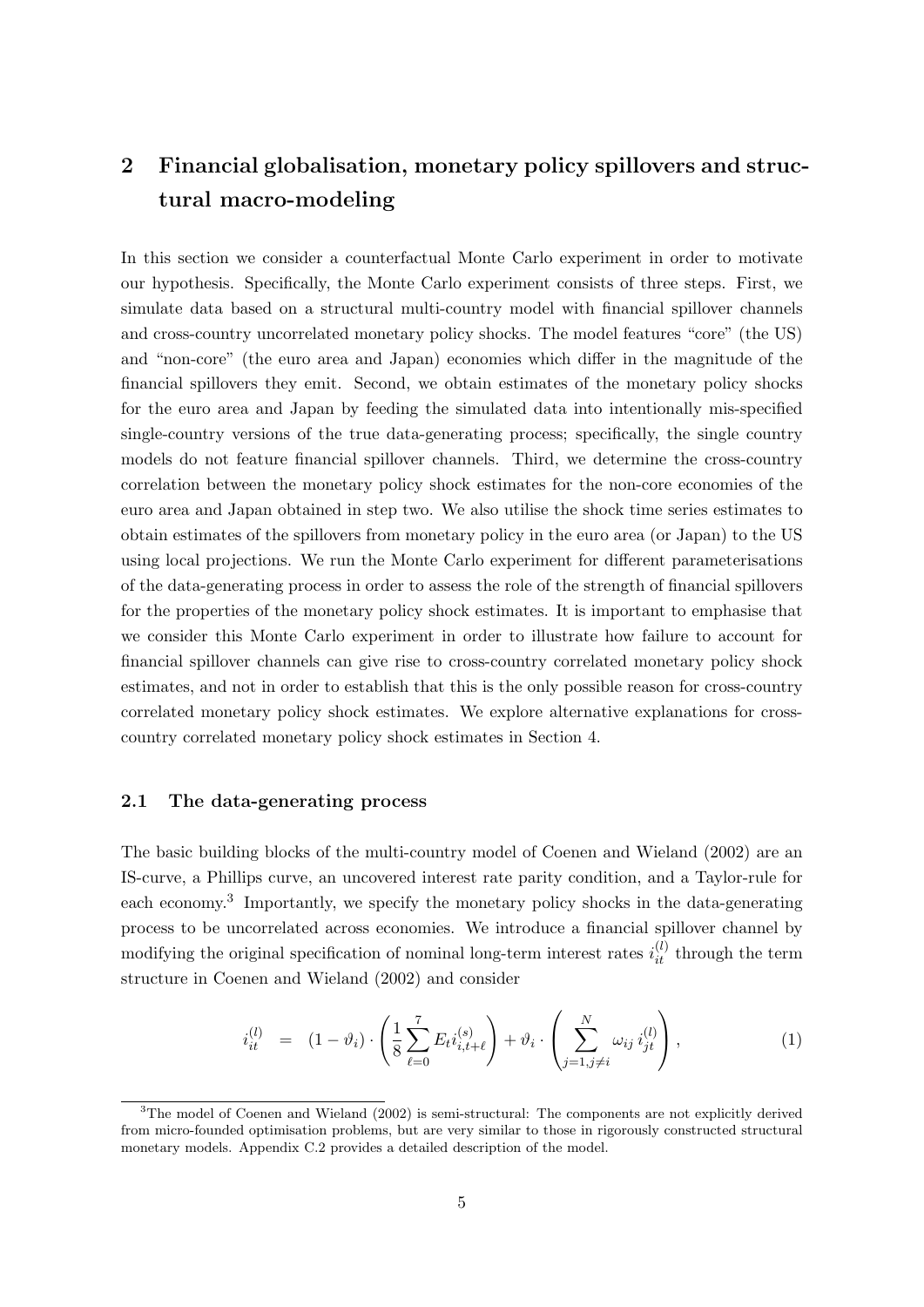where  $i, j \in \{us, ea, ja\}, i_{it}^{(s)}$  represents the nominal short-term interest rate, and  $w_{ij}$  denotes bilateral weights. The second term on the right-hand side of Equation (1) gives rise to potentially powerful financial spillovers. Specifically, the higher  $\vartheta_i$ , the stronger the spillovers from foreign to domestic long-term interest rates. Analogously, the higher  $\omega_{ij}$ , the stronger the spillovers to domestic long-term interest rates in economy  $i$  from economy  $j$  relative to those from other foreign economies s,  $s \neq i, j$ . This specification of financial spillovers through long-term interest rates is consistent with their strong co-movement in the data (see, for example, Ehrmann and Fratzscher, 2003, 2005; Ehrmann et al., 2011; Chin et al., 2015).

We examine two polar parameterisations for  $\vartheta_i$  and  $\omega_{i,us}$  in Equation (1), namely a "no financial spillovers" and a "financial spillovers" parametrisation. In the "no financial spillovers" parametrisation we set  $\vartheta_i = \omega_{i,us} = 0$ . In the "financial spillovers" parametrisation we set  $\vartheta_i = 0.2$  and  $\omega_{i,us} = 0.8$ . For the US we fix  $\vartheta_{us} = 0.2$  and  $w_{us,j} = 0.5$ , reflecting our assumption of the US being the core economy. The dynamics of domestic and foreign variables in response to monetary policy shocks under the two polar parameterisations are qualitatively plausible and—in particular for the "financial spillovers" parametrisation—consistent with the findings on monetary policy spillovers in the empirical literature (see Figures 7 and 8 in Appendix C.2 as well as Dedola et al., 2015; Feldkircher and Huber, 2015; Banerjee et al., 2016; Chen et al., 2016; Georgiadis, 2016).

#### 2.2 Cross-country correlations of monetary policy shocks

Figure 1 presents the distribution of the cross-country correlations between the monetary policy shock estimates for the non-core economies of the euro area and Japan obtained from feeding the data simulated from the multi-country data-generating process into the corresponding single-country versions across the 1,000 replications of the Monte Carlo experiment. Under the "no financial spillovers" parametrisation, the cross-country correlations are not noticeably (and statistically significantly) different from zero, which is in line with the absence of such correlation in the data-generating process. In contrast, under the "financial spillovers" parametrisation the cross-country correlations are large and positive, with a mean of around 0.2 across replications. Thus, using single-country models that do not adequately account for the presence of powerful financial spillover channels in the data-generating process produces domestic monetary policy shock estimates which are positively cross-country correlated.

In order to identify the source of this correlation, we run the regression

$$
\widehat{e}_{ea,t}^{mp} = \sum_{i \in ea, us, ja} \left( \beta_i^{mp} \cdot e_{it}^{mp} + \beta_i^d \cdot e_{it}^d + \beta_i^{cp} \cdot e_{it}^{cp} \right) + u_{it},\tag{2}
$$

where  $\hat{e}_{ea,t}^{mp}$  represents the euro area monetary policy shock estimates obtained from the singlecountry model, and  $e_{it}^{mp}$ ,  $e_{it}^d$ , and  $e_{it}^{cp}$  denote the true monetary policy, demand and cost-push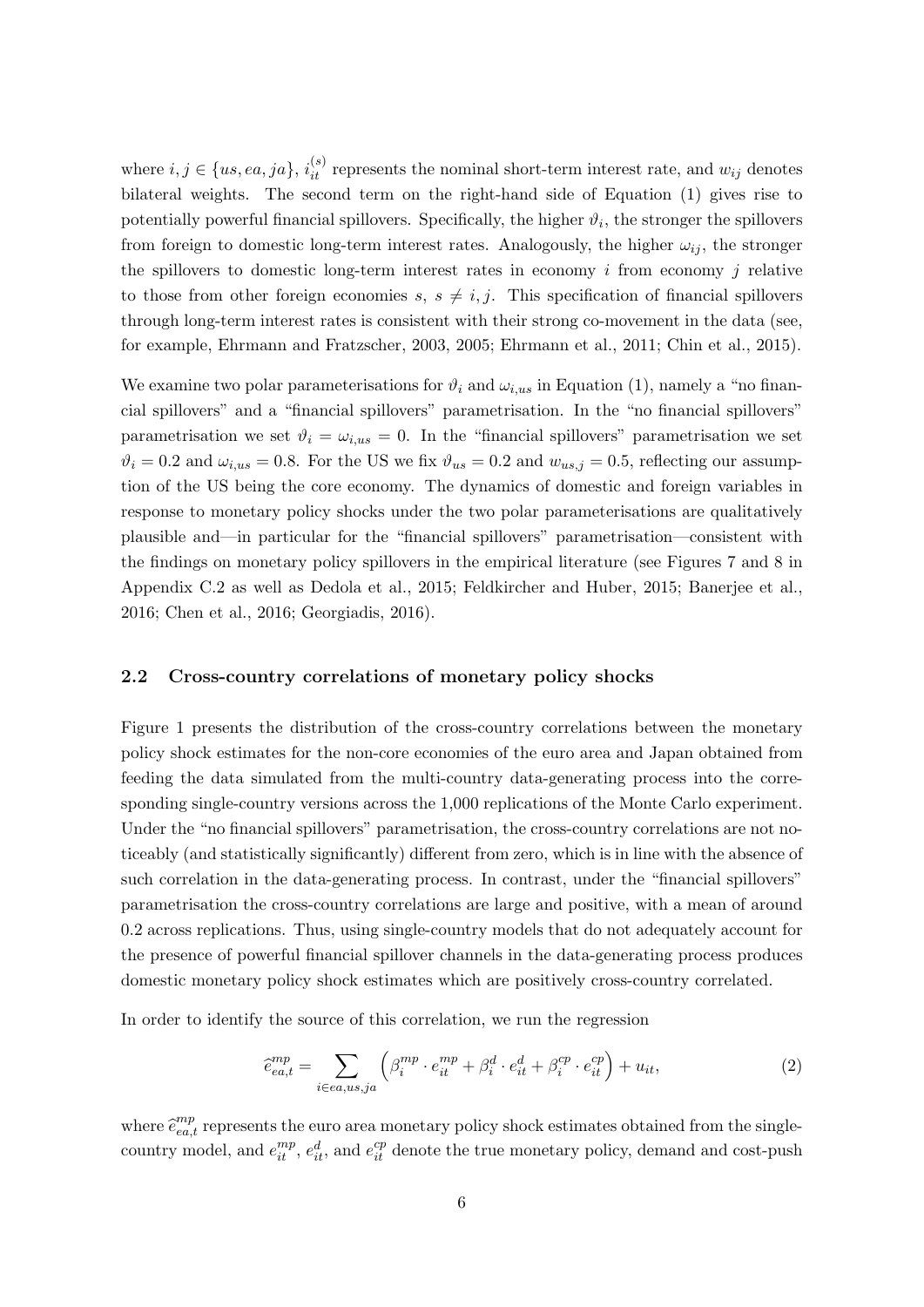shocks.<sup>4</sup> Figure 2 presents the distribution of the coefficient estimates  $\hat{\beta}_i^{\ell}$  in Equation (2) across replications of the Monte Carlo experiment. The results suggest that in particular under the "financial spillovers" parametrisation the estimate of the euro area monetary policy shock  $\hat{e}_{ea,t}^{mp}$  obtained from the single-country model is a convolution of the true monetary policy, demand and cost-push shocks of the euro area, the US and Japan. Most importantly, the true US monetary policy shock exhibits the largest loading on the estimated euro area monetary policy shock besides the true euro area monetary policy shock; the results for the regression of  $\hat{e}_{jp,t}^{mp}$  are analogous. Thus, the cross-country correlation between the estimated monetary policy shocks of the euro area and Japan arises due to a common US component. In particular, the contamination of domestic monetary policy shock estimates by a US component occurs because (i) in the true data-generating process a US monetary policy shock spills over to domestic financial markets in the euro area and Japan according to Equation (1); (ii) when using the mis-specified single-country models for the non-core economies of the euro area and Japan for the estimation of the monetary policy shocks, the US monetary policy shock is erroneously labelled as domestic monetary policy shock.

#### 2.3 Spillover estimates

In each replication of the Monte Carlo experiment we estimate spillovers from euro area monetary policy to the US using local projections (Jorda, 2005). Specifically, we estimate

$$
y_{us,t+h} = \alpha^{(h)} + \sum_{k=0}^{p} \gamma_k^{(h)} \hat{e}_{ea,t-k}^{mp} + \sum_{k=1}^{n} \delta_k^{(h)} y_{us,t-k} + \sum_{k=0}^{q} x_{us,t-k} \beta_k^{(h)} + u_{us,t}^{(h)},
$$
(3)

for  $h = 0, 1, ..., H$ , where  $y_{us,t+h}$  represents the US output gap and  $\hat{e}_{ea,t}^{mp}$  the euro area monetary policy shock estimates obtained from using the single-country model. The control variables in  $x_{us,t}$  include inflation, short and long-term interest rates as well as the real effective exchange rate. The data for  $y_{us,t}$  and  $x_{us,t}$  stem from the simulation of the multicountry data-generating process. In every replication of the Monte Carlo experiment we use the simulated data both to estimate the monetary policy shocks in the single-country models and for the controls in the estimation of the local projections in Equation (3).

Figure 3 presents the estimated spillovers from euro area monetary policy to the US output gap for the "no financial spillovers" (left-hand side panel) and the "financial spillovers" (righthand side panel) parametrisation. The black solid lines represent the true spillovers in the data-generating process, and the red dashed lines the averages and medians of the spillover estimates across replications of the Monte Carlo experiment. The results suggest that using domestic monetary policy shock estimates obtained from a single-country model that does

<sup>4</sup>We standardise the time-series of all variables in Equation (2) in order to facilitate the comparison of the magnitudes of the coefficient estimates.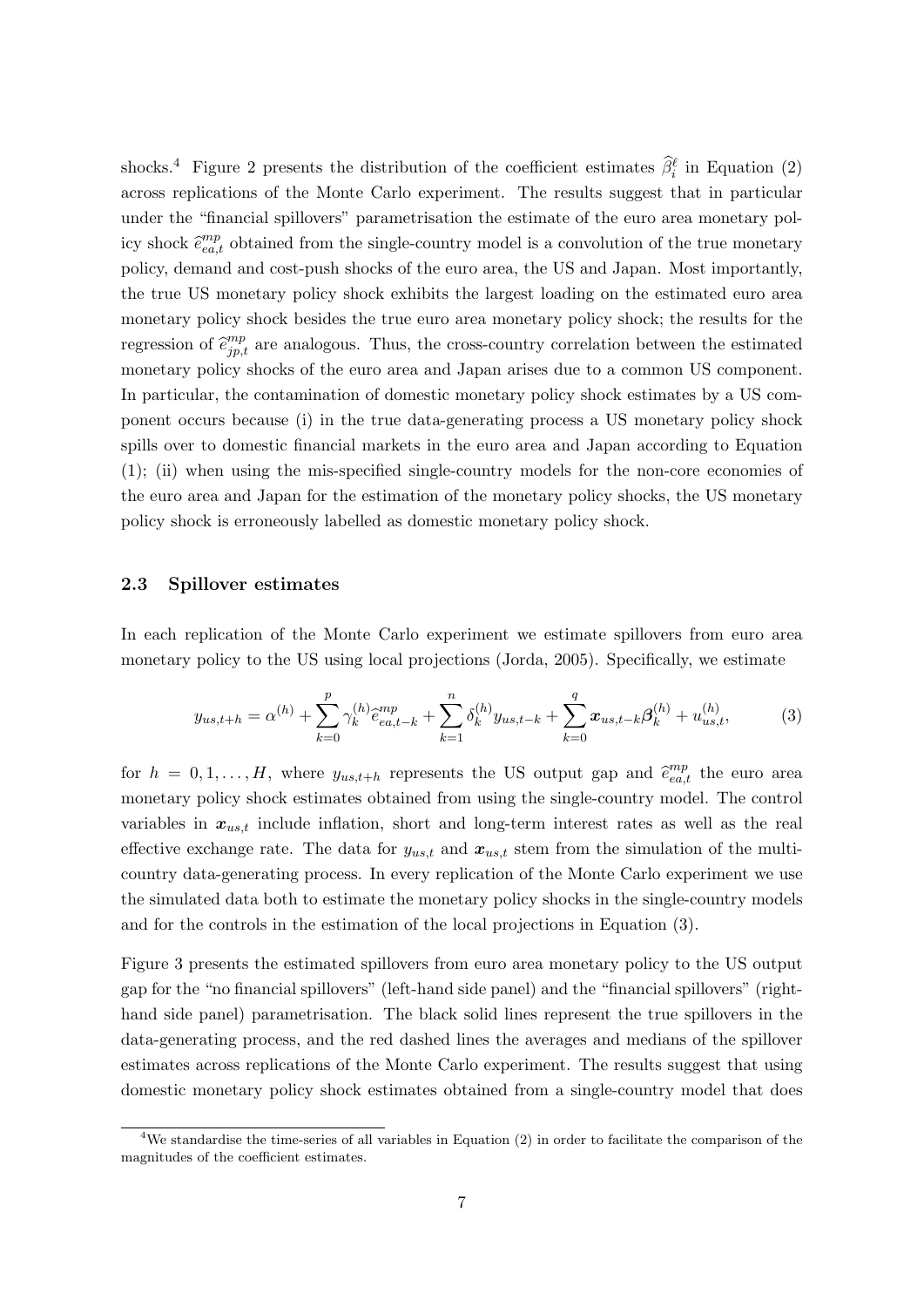not adequately account for the powerful financial spillover channels in the data produces excessively large estimates of the spillovers from euro area monetary policy to the US. The explanation for this result is that the euro area monetary policy shock estimates  $\hat{e}_{ea,t}^{mp}$  used in the local projections in Equation (3) contain a US component. Specifically, as the US component accounts for a large share of the variation in the euro area monetary policy shock estimates under the "financial spillovers" parametrisation, the estimates of spillovers from euro area monetary policy actually represent the effects of a US monetary policy shock on US variables; and, of course, in the true data-generating process the domestic effects of a US monetary policy shock are quantitatively significant (see Figure 7 in Appendix  $C.2$ ).<sup>5</sup>

#### 2.4 Testable predictions

We hypothesise that NK DSGE models used in the profession are generally subject to the same failure to account for financial spillovers as the single-country models in the counterfactual Monte Carlo experiment presented above. In the rest of this paper we thus test the following three predictions from our hypothesis:

Prediction 1: Monetary policy shock estimates obtained from NK DSGE models are positively cross-country correlated.

Prediction 2: The cross-country correlation is larger for country pairs which are more susceptible to financial spillovers.

**Prediction 3:** Estimating the global effects of domestic monetary policy using the monetary policy shock estimates obtained from NK DSGE models in time-series—such as local projection—regressions results in large and implausibly similar spillover estimates for different spillover-sending economies.

In order to test our hypothesis, we examine in a meta-study-like fashion whether Predictions 1-3 prevail in a sample of monetary policy shock estimates obtained from a wide range of NK DSGE and non-NK DSGE models in the literature.

# 3 A monetary policy shock database

The database we have set up contains more than 280 time series of monetary policy shock estimates. The monetary policy shock estimates pertain to 29 economies (see Table 1), and are obtained from estimated NK DSGE models, various blends of VAR models (structural VAR

<sup>5</sup>Analogously, the estimates of the spillovers from euro area monetary policy to Japan would in fact represent spillovers from US monetary policy to Japan, which are—due to the core properties of the US economy in our Monte Carlo experiment—notably larger than the true monetary policy spillovers from the euro area to Japan.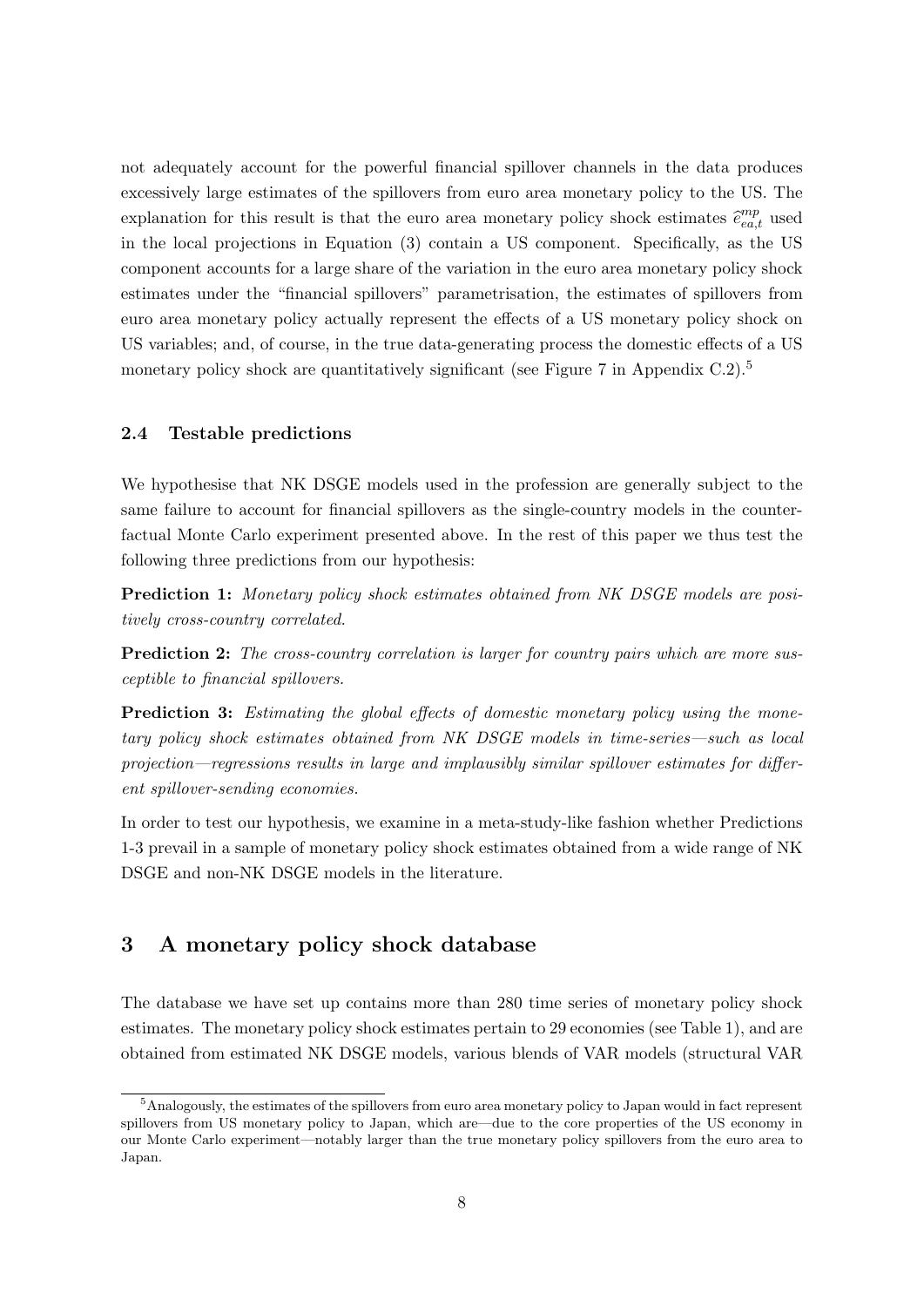and VECM models, factor-augmented VAR models, dynamic factor models), other statistical models (term-structure models, shadow-rate models, Taylor-rule estimations), approaches based on financial market expectations, as well as the narrative approach (see Table 2). Tables 3 to 6 provide information on the reference, the time period coverage, the model type and other characteristics of the models from which the monetary policy shock estimates are obtained. One noteworthy observation is that only few of the NK DSGE models from which the monetary policy shock estimates in our database stem have an explicit multi-country dimension in the sense that they feature a foreign block (see Table 7); even fewer models feature financial spillover channels based on frictions in international financial markets. The sample period we consider for the analysis in the rest of this paper is 1993q1 to 2007q2. We choose this period in order to maximise the length of the sample period while at the same time having the shock time-series estimates overlap pair-wise for reasonably similar time periods.

#### 3.1 Correlation patterns of monetary policy shock estimates

We start testing the predictions from our hypothesis by examining the correlation patterns of the monetary policy shock estimates in our database. Figure 4 displays a heat map of the correlations between the monetary policy shock estimates obtained from NK DSGE models. The correlations between monetary policy shock estimates which stem from different NK DSGE models but pertain to the same economy are located on the diagonal blocks; the correlations between monetary policy shock estimates which stem from different NK DSGE models and pertain to different economies are located on the off-diagonal blocks. The top panel in Figure 5 shows the distribution of the cross-country correlations between monetary policy shock estimates which stem from NK DSGE models. The mean of the cross-country correlations is positive and statistically significantly different from zero. This evidence is consistent with the first prediction from our hypothesis.

Recall that we hypothesise that monetary policy shock estimates obtained from NK DSGE models are contaminated by a global component because the structure of these models typically does not account for economies' susceptibility to monetary policy spillovers from abroad through financial channels in the data. Given that we also have monetary policy shock estimates obtained from non-NK DSGE models in our database, we can carry out placebo tests of our hypothesis. Specifically, as non-NK DSGE models impose a looser structure on the data, the cross-country correlation between the corresponding monetary policy shock estimates obtained should be significantly smaller than for NK DSGE models.<sup>6</sup> Accordingly, a placebo test of the first prediction from our hypothesis is shown in the second panel in Figure 5: The mean of the cross-country correlations between monetary policy shock estimates

<sup>&</sup>lt;sup>6</sup>Indeed, when we estimate country-specific VAR models on the simulated data in the Monte Carlo experiment in Section 2 and apply recursive identification, the resulting monetary policy shock estimates for the euro area and Japan are on average uncorrelated.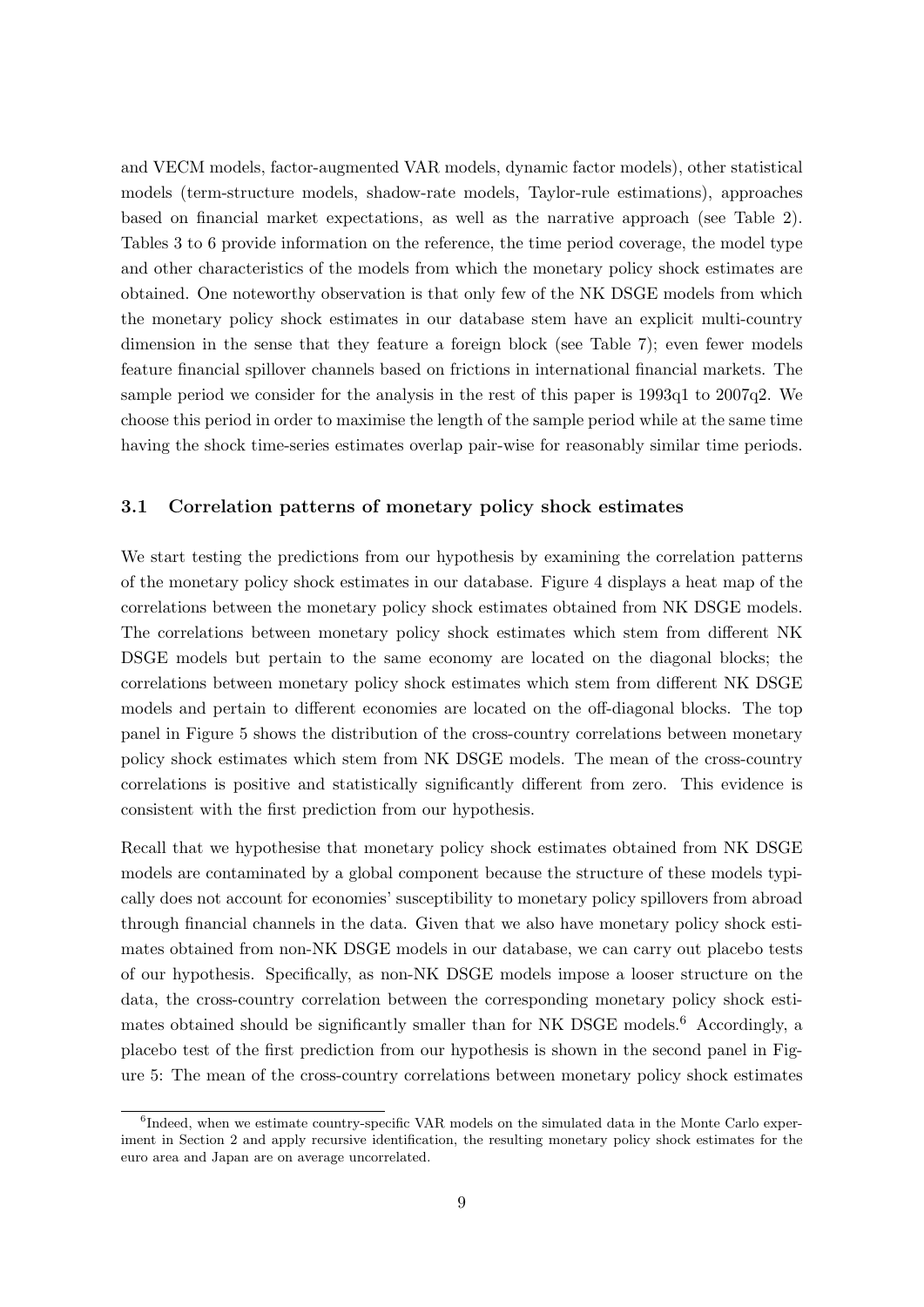obtained from non-NK DSGE models is significantly smaller than in case of the NK DSGE models.<sup>7</sup>

One might argue that the mean of the cross-country correlations for the monetary policy shock estimates obtained from NK DSGE models displayed in the top panel in Figure 5—while being positive—is rather small, questioning the importance of this finding. However, recall that according to the second prediction from our hypothesis we expect contamination by a common global component and thereby the cross-country correlations to be quantitatively significantly larger than zero only for country pairs which are susceptible to financial spillovers, and thus not necessarily for all country pairs. The third panel in Figure 5 suggests that the evidence from our monetary policy shock estimates database is consistent with this prediction: The cross-country correlations are substantially larger for advanced economies, which are typically more financially integrated and thereby more susceptible to financial spillovers than emerging market economies; and the fourth panel shows that the cross-country correlations are even larger if we consider only pairs of economies which are particularly financially integrated.<sup>8</sup> In the next section we explore the role of financial integration in the light of our hypothesis in more detail.

# 3.2 The role of financial integration for cross-country correlations between monetary policy shock estimates

According to the second prediction from our hypothesis, we expect contamination by a common global component and thereby the cross-country correlations to be larger for country pairs which are more susceptible to financial spillovers from abroad. Moreover, also consistent with the "global financial cycle" hypothesis (Rey, 2015), if the common component in the monetary policy shock estimates is largely driven by the core economy's monetary policy, we expect the cross-country correlations to be larger for pairs of economies which are more strongly integrated with US financial markets. In order to test these predictions, we consider country-pair regressions. Specifically, suppose we have monetary policy shock estimates for  $N$  economies in our database. Furthermore, suppose that for economy  $i$  we have a total of  $L_i$  monetary policy shock estimates, and that we refer to one of those series by  $\ell_i$ ; similarly, suppose we have a total of  $M_j$  monetary policy shock estimates for economy j, and that we

 $7$ Of course one has to keep in mind the caveat that the finding that the monetary policy shock estimates from non-NK DSGE models are uncorrelated across economies does not necessarily imply that they reflect different objects. This point is made forcefully in the literature on the effects of monetary policy shocks in VAR models (see Bagliano and Favero, 1998; Sims, 1998).

<sup>&</sup>lt;sup>8</sup>We consider the median of economies gross foreign asset and liability position relative to GDP in our sample as cutoff.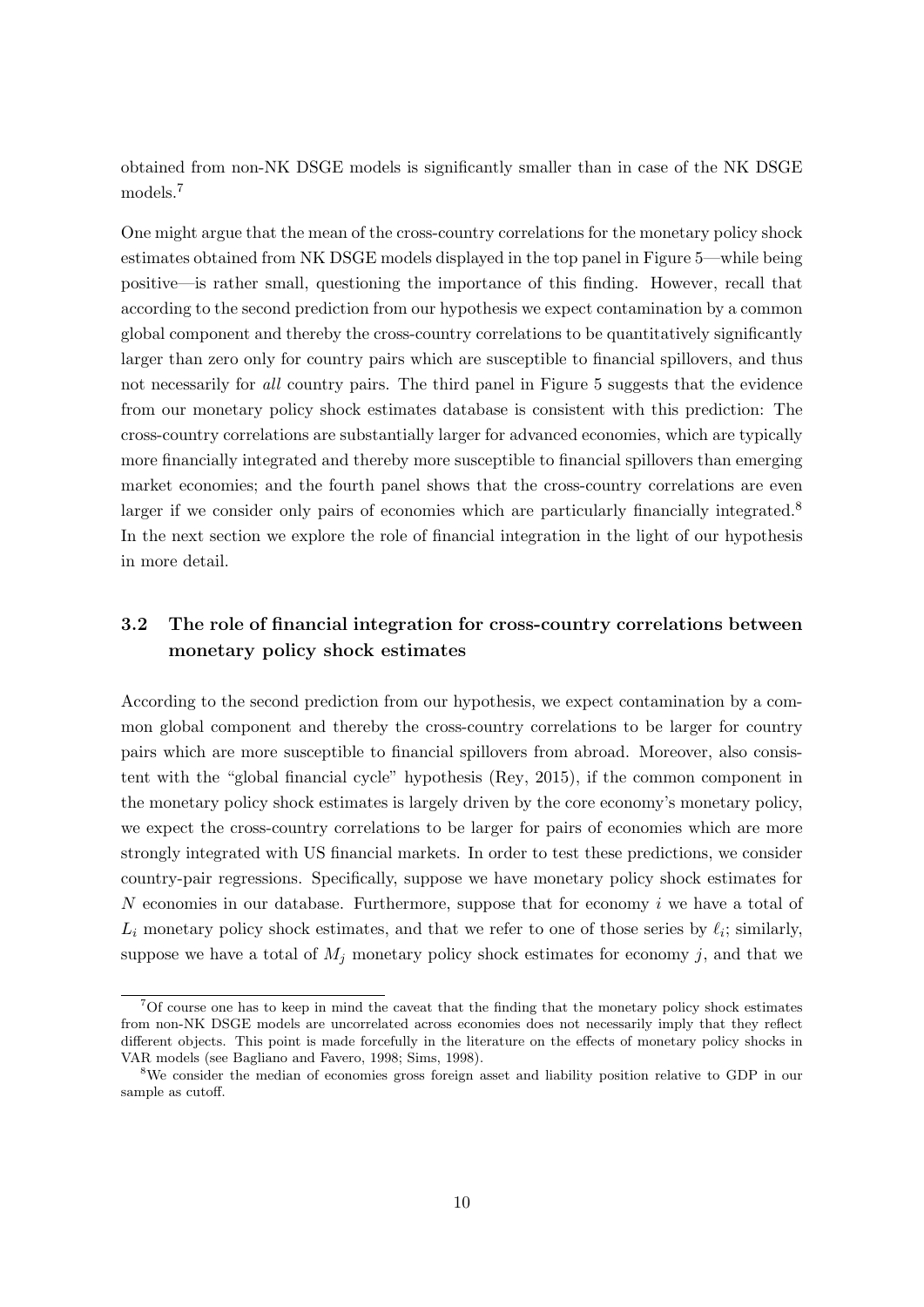refer to one of those time series by  $m_i$ . We then estimate the regression

$$
\rho_{\ell_i, m_j} = \alpha_i + \gamma_j + \boldsymbol{x}_{ij} \cdot \boldsymbol{\beta} + u_{\ell_i, m_j},
$$
\n
$$
i, j = 1, 2, \dots, N, \quad i \neq j, \quad i, j \neq us, \quad \ell_i = 1, 2, \dots, L_i, \quad m_j = 1, 2, \dots, M_j,
$$
\n
$$
(4)
$$

where  $\alpha_i$  and  $\gamma_j$  are country fixed effects, and  $x_{ij}$  includes measures of economy *i*'s and *j*'s combined susceptibility to financial spillovers from the rest of the world as well as the US. We measure the former by the product of economy  $i$ 's and  $j$ 's overall gross foreign asset and liability position relative to GDP, and the latter by the product of the shares of economy i's and j's bilateral gross foreign asset and liability position with the US in their overall external balance sheet. The data are taken from the External Wealth of Nations (EWN) Database of Lane and Milesi-Ferretti (2007) and the IMF's Coordinated Portfolio Investment Survey  $(CPIS)$ .<sup>9</sup> For easier interpretation we standardise the explanatory variables in Equation (4) based on the moments in the baseline sample. We run the regression of Equation (4) on the sample of cross-country correlations between monetary policy shock estimates obtained from NK DSGE models. Also, in the baseline regression sample we only include economies for which we have at least three NK DSGE model monetary policy shock time series estimates in our database; this we do in order to preclude that our results are driven by economies for which the information stems from a rather small number of models. Finally, we only include cross-country correlations that are calculated on the basis of at least 16 time series observations. Imposing these requirements implies dropping somewhat more than 10% of the cross-country correlations of monetary policy shock estimates from our sample.10,<sup>11</sup>

The estimation results for Equation (4) are reported in columns (1) to (3) in Table 8. Consistent with the second prediction from our hypothesis, the results indicate that the crosscountry correlations between monetary policy shock estimates obtained from NK DSGE models are higher for pairs of economies which are more susceptible to financial spillovers from the rest of the world and the US. The role of economies' susceptibility to financial spillovers for the mis-measurement of domestic monetary policy shock estimates in the NK DSGE models in our database is also quantitatively significant: The cross-country correlation between the monetary policy shock estimates for a pair of economies whose susceptibility to financial spillovers is one standard deviation above the mean of all country pairs is higher by 0.08, which is approximately equal to the average cross-country correlation in our database (see Figure 5).

Finally, also the second prediction from our hypothesis passes the placebo test: The results

<sup>9</sup>Figure 9 in Appendix C.3 presents economies' overall and bilateral financial integration with the US in the data.

<sup>&</sup>lt;sup>10</sup>We consider all correlations  $\rho_{\ell_i,m_j}$  whether or not they are statistically significantly different from zero in the regression of Equation (4). Robustness checks in Section 4 document that our results are unchanged if we set to zero correlations which are not statistically significantly different from zero.

 $11$ In the estimation of the regression in Equation (4) we cluster standard errors at the country-pair level.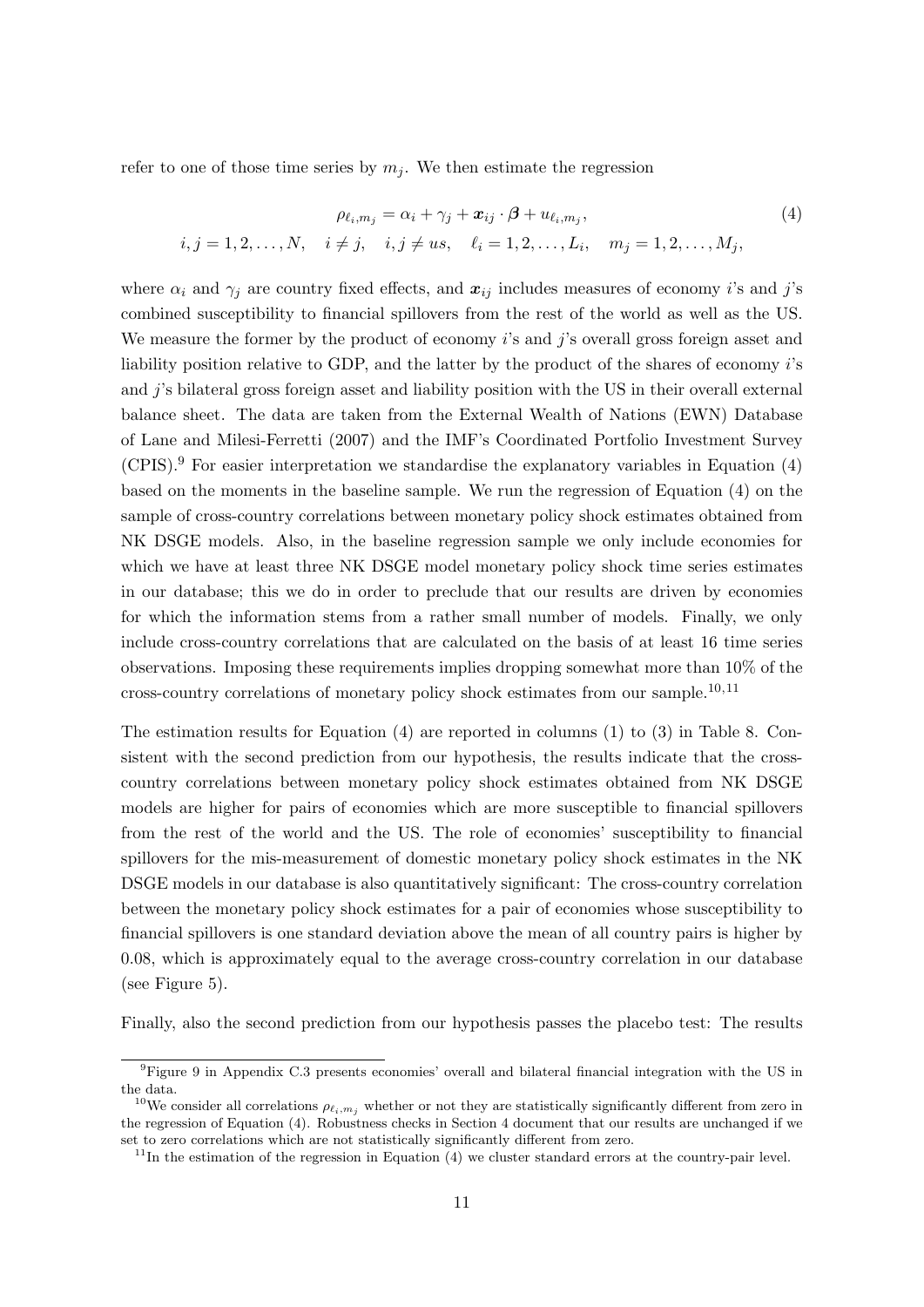reported in column (4) in Table 8 document that cross-country correlations between monetary policy shock estimates obtained from non-NK DSGE models are not systematically related to economies' susceptibility to financial spillovers. This finding is not due to (i) differences between the sets of country-pairs included in the sample underlying our baseline regression and the non-NK DSGE sample (column (5)), or (ii) the possibility that the shock time series estimates from VAR models, other statistical models, based on the narrative approach or financial market expectations represent different aspects of monetary policy shocks (columns (6) and (7)).

#### 3.3 Spillover estimates

The third prediction from our hypothesis is that using shock estimates obtained from NK DSGE models in time-series regressions to estimate the effects of domestic monetary policy on the rest of the world produces large and implausibly similar spillover estimates for different spillover-sending economies. In order to test this prediction, we estimate the global output spillovers from domestic monetary policy shocks using the shock estimates in our database in local projections analogous to those in Equation (3). The sample we consider includes quarterly observations for 45 spillover-receiving economies spanning—depending on data availability—the time period from 1993q1 to 2007q2. For the dependent variable in the local projections we consider the logarithm of economies' real GDP. The control variables include domestic and trading-partner short-term interest rates, consumer-price inflation, and real GDP.<sup>12</sup> We focus on the spillovers from monetary policy shocks for the US and the euro area. For each spillover-sending economy we extract the first principal component from all monetary policy shock time series estimates obtained from NK DSGE models which are available for the entire time period from 1993q1 to 2007q2, and use that principal component as shock measure in the estimation of the local projection.

The left-hand side panel in Figure 6 presents the averages of the estimates of the output spillovers from US and the euro area monetary policy across spillover-recipient economies. The estimates of the global output spillovers from monetary policy shocks in the US and the euro area are very similar. This finding is at odds with what we would expect given the differences in these two economies' systemic importance for trade and finance in the global economy (Bruno and Shin, 2015b,a; Gopinath, 2015; Casas et al., 2016). However, this finding is consistent with the third prediction from our hypothesis that the spillover estimates reflect

 $12$ For data on real GDP, consumer price inflation and short-term interest rates we draw on the GVAR Toolbox (see Smith and Galesi, 2011). The economies included are Argentina, Australia, Austria, Belgium, Brazil, Canada, Chile, China, Germany, Finland, France, Indonesia, India, Italy, Japan, Mexico, Malaysia, Netherlands, Norway, New Zealand, Peru, Philippines, Singapore, South Africa, South Korea, Spain, Sweden, Switzerland, Thailand, Turkey, UK, and the US. We add data obtained from Haver Analytics for Bolivia, Colombia, Croatia, Czech Republic, Denmark, Hungary, Ireland, Israel, Poland, Portugal, Paraguay, Romania, and Russia. The trade weights we use for the calculation of country-specific trading partner variables stem from the IMF Direction of Trade Statistics.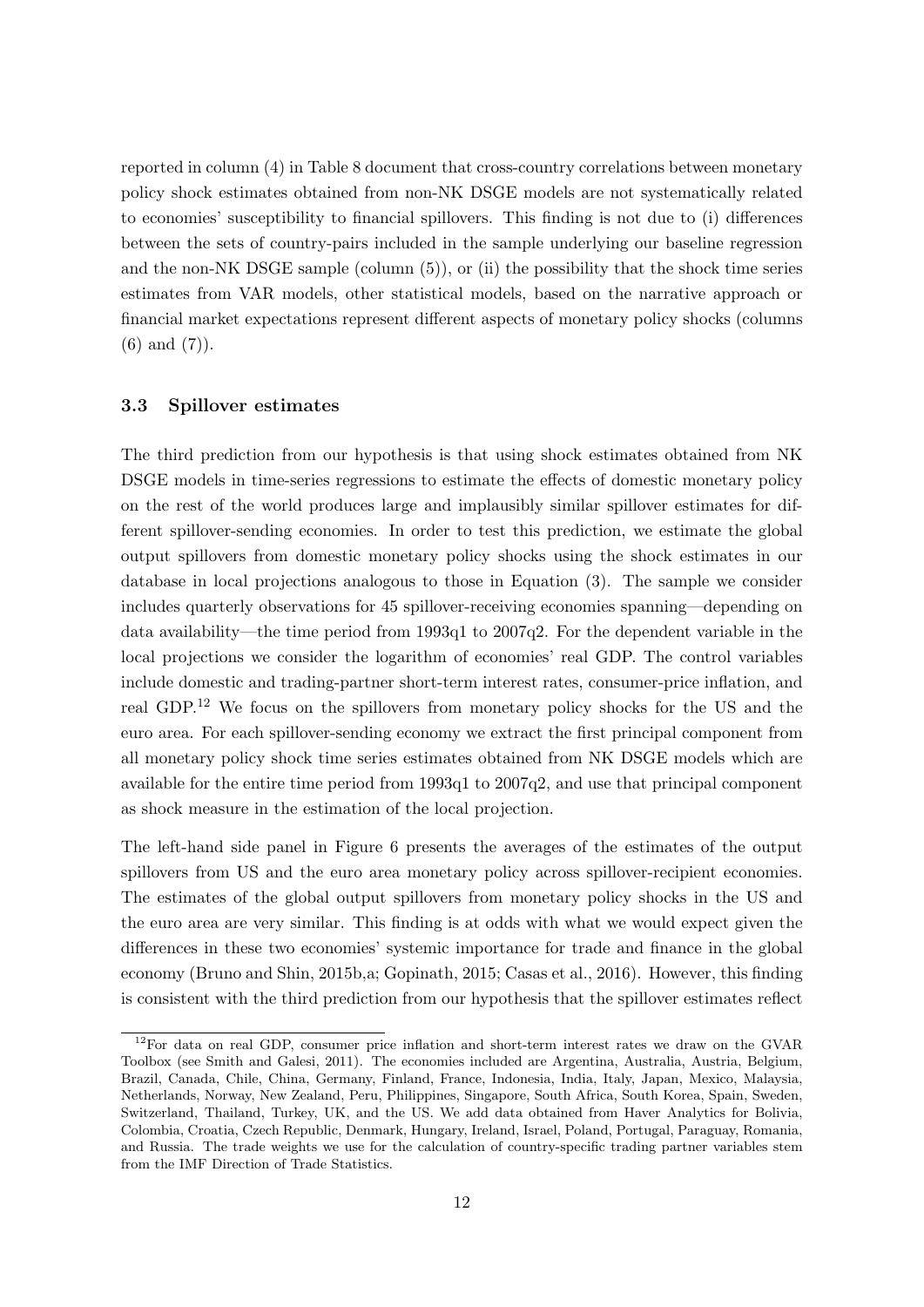the effects of a global or US monetary policy shock by which the domestic monetary policy shock estimates obtained from NK DSGE models for the euro area are contaminated.

Finally, also the third prediction from our hypothesis passes the placebo test: The righthand side panel in Figure 6 shows that when using the principal components of non-NK DSGE model shock time series estimates in the local projections the estimates of the global output spillovers from US monetary policy are notably larger than those from the euro area, consistent with the extraordinary role of the US in the global economy.

# 4 Additional testable predictions, alternative explanations and robustness checks

#### 4.1 Additional testable predictions

#### 4.1.1 Role of banking integration

The findings of research on financial integration prior to the global financial crisis allows us to refine the second prediction from our hypothesis. Specifically, the literature has emphasised the role of cross-border banking linkages for the international transmission of monetary policy in our sample period (see Goldberg, 2009; Cetorelli and Goldberg, 2012; Bruno and Shin, 2015b,a; Morais et al., 2015; Hale et al., 2016). We therefore replace the cross-country interaction between economies' gross foreign asset and liability position relative to GDP in Equation (4) by the interactions between portfolio, foreign direct and other investment relative to GDP. The results in column (2) in Table 9 suggest that contamination of monetary policy shock estimates obtained from NK DSGE models in our database by a common global component is indeed more severe for economies for which "other investment"—which includes bank loans—accounts for a larger share in their overall gross foreign asset and liability position. Of course, the category of "other investment" also includes items unrelated to bank loans, for example trade credit and advances, special drawing rights or currency and deposits. Therefore, in column (3) we consider the ratio of non-resident bank loans relative to GDP as an alternative and possibly more accurate measure of the importance of cross-border banking linkages.<sup>13</sup> The results are consistent with the evidence on the importance of global banking integration for the international transmission of monetary policy prior to the global financial crisis.

<sup>&</sup>lt;sup>13</sup>The data originally stem from the Bank for International Settlements and are consolidated in the World Bank's Financial Development and Structure Dataset (see Cihak et al., 2012).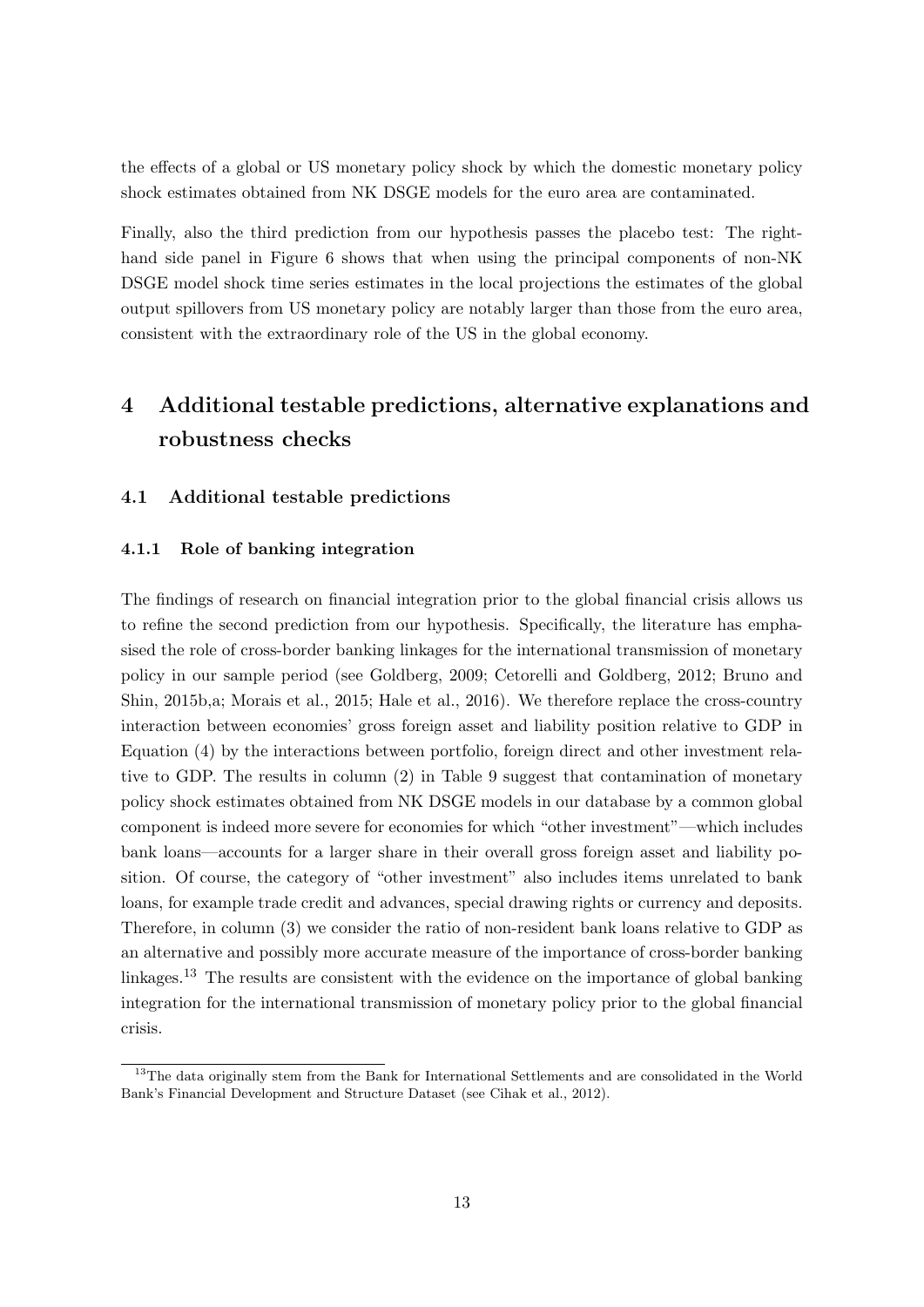#### 4.1.2 Open-economy models

Another prediction from our hypothesis is that NK DSGE models that feature an explicit open-economy dimension and/or frictions in international financial markets should be less prone to labelling foreign monetary policy shocks as domestic ones when confronted with the data. We test this prediction by entering dummy variables that equal unity in case at least one of the shock estimates stems from a model with open-economy elements—a multicountry model or a small open-economy model with or without financial spillover channels interacted with economies' susceptibility to financial spillovers in the regression of Equation (4). The results reported in Table 10 suggest that consistent with our baseline results the contamination of monetary policy shock estimates by a common global component—and thereby the cross-country correlations—is larger for economies which are more financially integrated overall and with the US bilaterally, but that this is mitigated if the modelling framework is a multi-country and/or small open-economy models with financial spillover channels.<sup>14</sup>

#### 4.1.3 Capital controls and exchange rate flexibility

According to the Mundellian trilemma in international macroeconomics, economies are less susceptible to financial spillovers if they impose capital controls and/or let their exchange rate float. As a consequence, for a given degree of susceptibility to financial spillovers as measured by the stock of foreign assets and liabilities, we expect cross-country correlations between monetary policy shock estimates in our database to be lower for pairs of economies which impose capital controls and/or feature a higher degree of exchange rate flexibility. In column (2) in Table 11 we therefore report results from the regression of Equation (4) in which we include the products of economies' capital controls and their exchange rate flexibility as additional explanatory variables.<sup>15</sup> Notice that this exercise is complicated by possible endogeneity between the strength of financial spillovers—and thereby the crosscountry correlation between monetary policy shock estimates—and the degree of capital controls as well as exchange rate flexibility: Economies which exhibit larger financial spillovers should also be those which impose tighter capital controls and feature a flexible exchange rate, precisely because they intend to shield their domestic financial markets from foreign disturbances. However, notice that this endogeneity bias is working *against* finding evidence for capital controls and flexible exchange rates reducing the cross-country correlations between

<sup>&</sup>lt;sup>14</sup>We do not consider the observations on the cross-country correlations involving the monetary policy shock estimates from Vitek (2014), as these account for a very large share of the open-economy models in our database and as we want to preclude that the monetary policy shock estimates from one model might drive the results. However, the results are similar when these are included.

<sup>&</sup>lt;sup>15</sup>We measure capital controls by the first principal component of the capital control/capital account openness indicators of Chinn and Ito (2006), Quinn and Toyoda (2008), as well as Fernandez et al. (2015). The index of exchange rate flexibility is taken from Ilzetzki et al. (2010).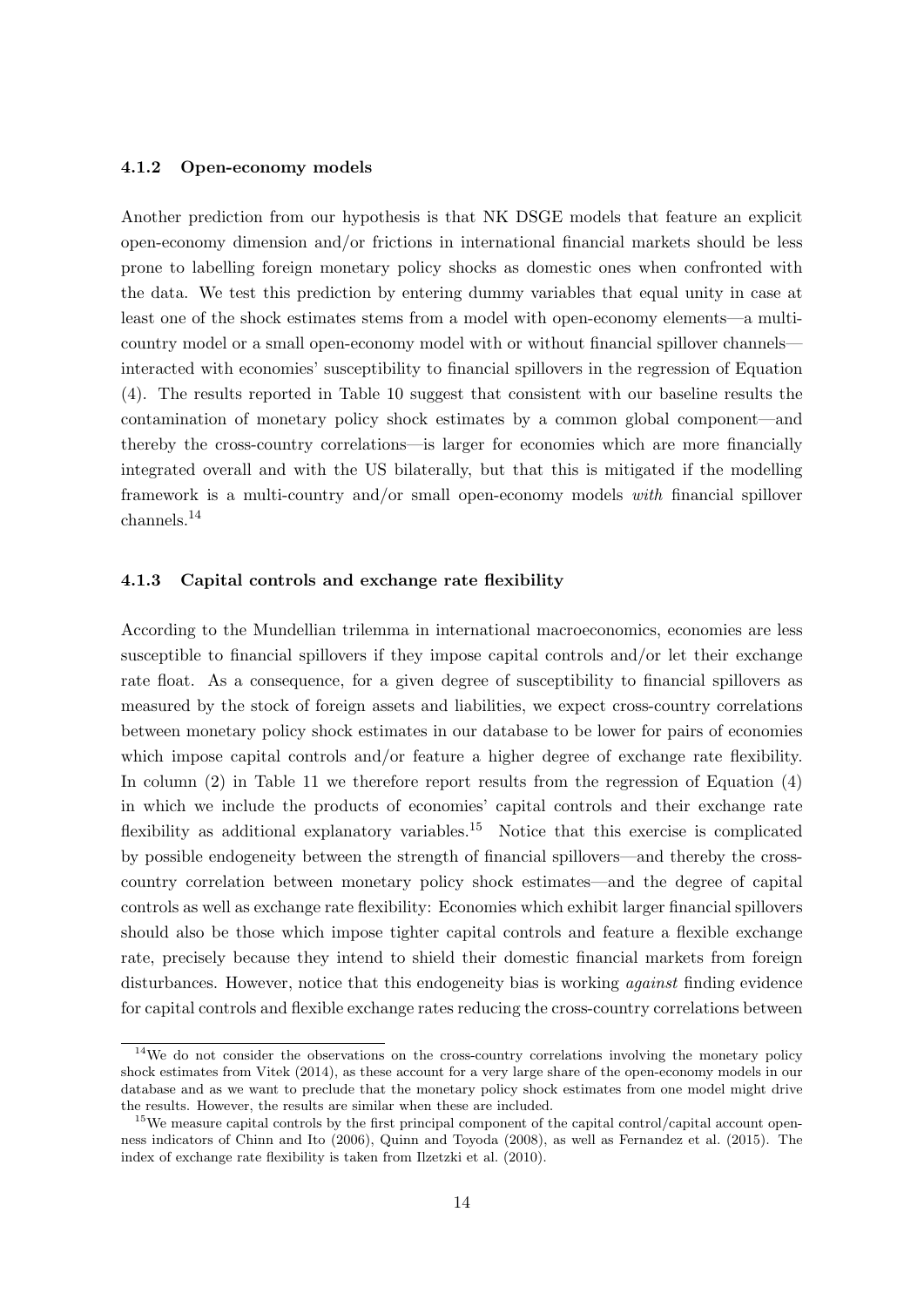the monetary policy shock estimates in the regression of Equation (4). The results in column (3) indicate that cross-country correlations are indeed lower for—at least emerging market economies which impose capital controls and/or feature flexible exchange rates, even if the relevant coefficient estimates are not large and/or estimated precisely, with p-values of around 11% and 18%.

#### 4.2 Alternative explanations

#### 4.2.1 Spillovers through trade

One might argue that an alternative explanation for the positive cross-country correlation between the monetary policy shock estimates in our database could be the existence of spillovers through trade combined with common mistakes in assessing current and future economic conditions by central banks in real time. Specifically, suppose the Federal Reserve and non-US central banks, say the ECB and the Bank of Japan, all over-estimated real activity and inflation in the US in real time. As a result, the Federal Reserve would tighten monetary policy. Similarly, in order to mitigate the inflationary pressures from the expected stronger import demand from the US, the ECB and the Bank of Japan would also tighten their monetary policy. Ex post, the monetary policy tightening in the US, the euro area and Japan would be interpreted as contractionary monetary policy shocks by the econometrician. Importantly, these contractionary monetary policy shock estimates would be positively correlated across the euro area and Japan. In this scenario, the cross-country correlation between the monetary policy shock estimates arises due to trade integration between the US and the rest of the world.<sup>16</sup> As trade and financial market integration in the data are strongly positively correlated, our baseline results in Table 8 might reflect omitted variable bias. However, our results are unchanged when we include measures of economies' overall trade integration and their bilateral trade integration with the US as additional explanatory variables (column (2) in Table 12).

#### 4.2.2 Bilateral common component

One could also argue that the monetary policy shock estimates in our database are crosscountry correlated not because they contain a common *global* component, but because they share a *bilateral* component. In particular, the cross-country correlation between monetary policy shock estimates of two non-core economies could arise due to their bilateral trade and

<sup>&</sup>lt;sup>16</sup>A variation of this argument is that the ECB and the Bank of Japan could actually *loosen* monetary policy in order to counter negative spillovers that follow from the tightening of monetary policy in the US. However, also under this scenario the monetary policy shocks of the euro area and Japan would be positively correlated ex post.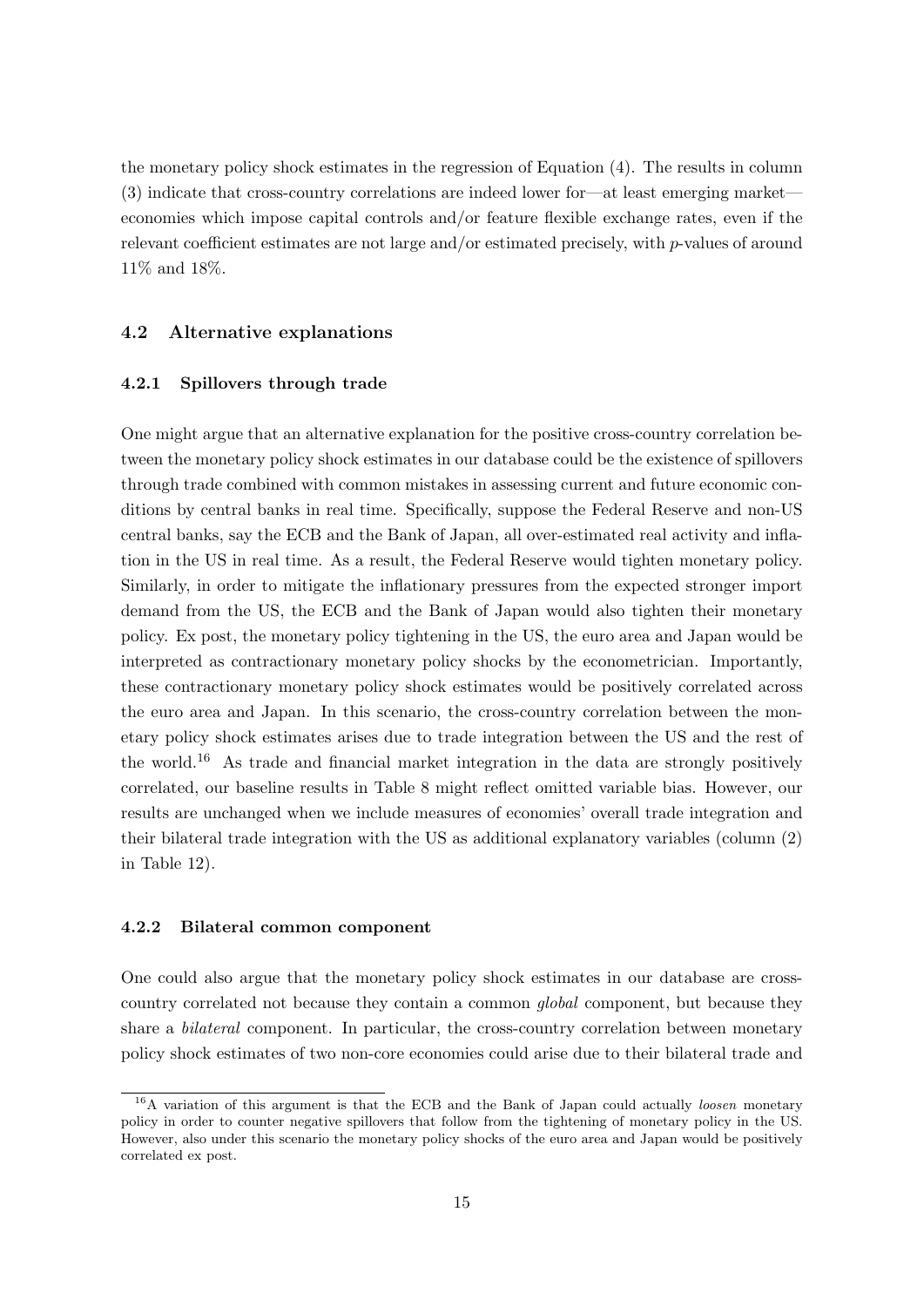financial integration in connection with similar arguments on common mis-assessments of future growth and inflation as in Section 4.2.1. However, our baseline results are unchanged if we include in the regression of Equation (4) measures of the strength of economies' bilateral trade and financial integration (columns  $(3)$  and  $(4)$  in Table 12).<sup>17</sup>

#### 4.2.3 Mis-specification of the Taylor-rule

Another alternative explanation for the cross-country correlation between the monetary policy shock estimates in our database could be mis-specification of the Taylor-rule in estimated NK DSGE models. For example, economies might be subject to fear-of-floating even in the absence of a formal peg due to currency mismatches on their external balance sheet (see Calvo and Reinhart, 2002; Eichengreen et al., 2003). In such a setting, a depreciation of the domestic currency in response to a tightening of foreign monetary policy increases the homecurrency value of domestic firms' foreign liabilities denominated in foreign currency, which are—at least in emerging economies—often not matched by foreign-currency cash flows. In this case, foreign monetary policy would enter directly in the true domestic monetary policy reaction function; estimates of domestic monetary policy shocks would then be contaminated by foreign monetary policy shocks if the Taylor-rule specified in the NK DSGE model does not account for the dependence of domestic on foreign monetary policy. However, our baseline results are unchanged if we enter the interaction between economies' net short position in foreign currency as an additional explanatory variable (column  $(2)$  in Table 13).<sup>18</sup> Crosscountry correlated monetary policy shock estimates could also arise if policymakers respond to variables that are correlated across countries, but this is not accounted for in the Taylorrules specified in the NK DSGE models. However, our baseline results are unchanged if we include a dummy variable indicating if at least one model features a Taylor-rule with open economy elements (such as the exchange rate, terms of trade or commodity prices) or variables which indicate susceptibility to global shocks such as the interaction of economies' share of fuel, ore and metal imports and exports in total imports and exports, or a dummy variable indicating if both economies are commodity exporters (see columns (3) to (5) in Table 13).

#### 4.2.4 Common global demand and supply shocks

Finally, as discussed in Section 2, the lack of financial spillover channels in standard NK DSGE models might not only give rise to a global monetary policy component in domestic monetary policy shock estimates, but the common component might also consist of global demand and supply shocks. Under this hypothesis, we would expect the global component

<sup>&</sup>lt;sup>17</sup>For bilateral trade the data are taken from the IMF's Direction of Trade Statistics and for bilateral financial integration from the IMF CPIS.

<sup>&</sup>lt;sup>18</sup>The data on net foreign currency exposures are taken from Benetrix et al. (2015).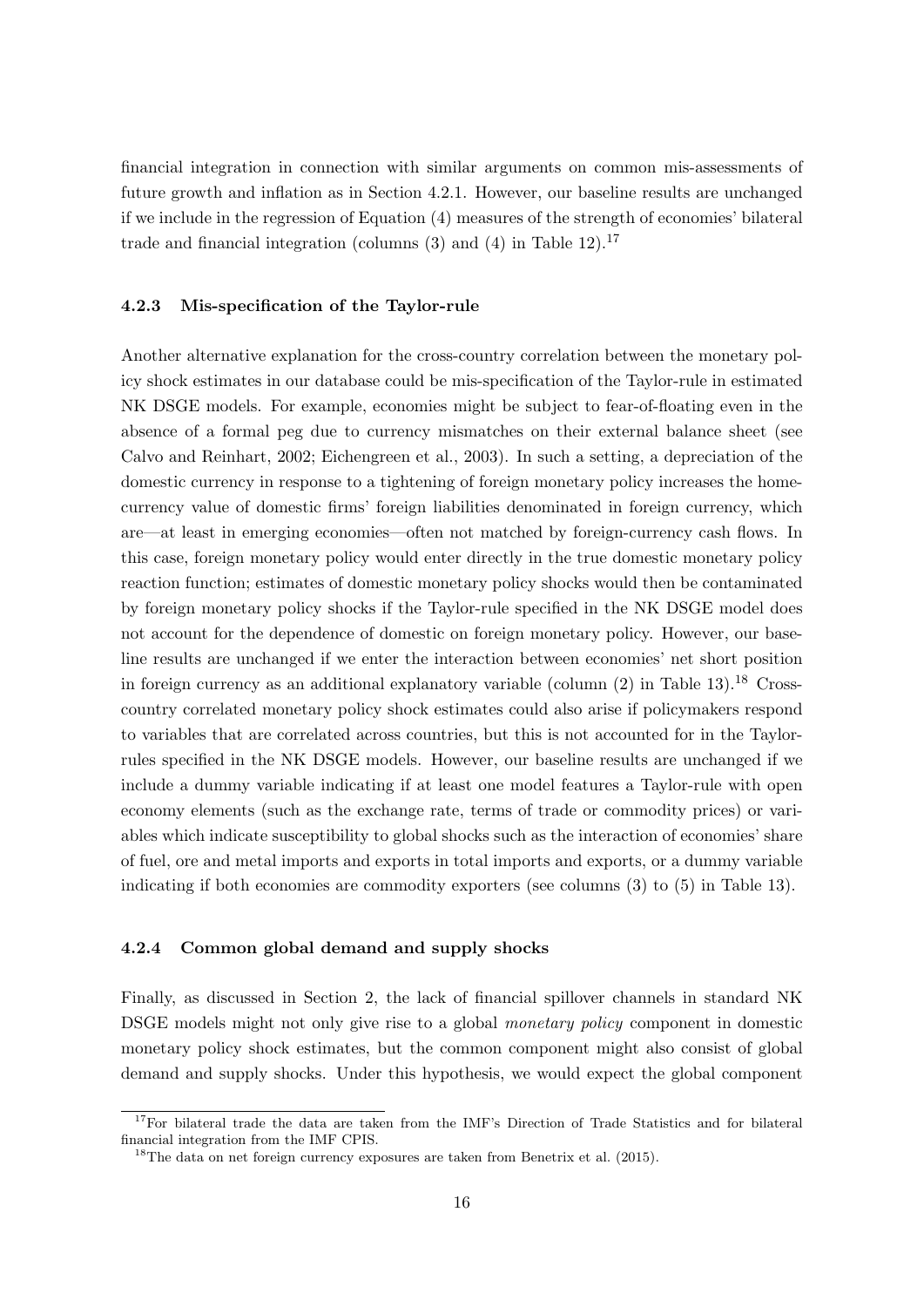in the domestic monetary policy shock estimates to be less strongly correlated for economies that are more heterogeneous regarding their susceptibility to spillovers from a range of foreign shocks. In order to test this competing hypothesis, we consider additional explanatory variables in the regression of Equation (4) that reflect the heterogeneity of economies along a number of dimensions. Specifically, we enter the absolute value of differences in economies' (i) overall trade integration with the rest of world, (ii) centrality in the global trade network, (iii) position and participation in global value chains, as well as their (iv) output, export and import structures.<sup>19</sup> The results in Table 14 suggest our hypothesis that the common component in the monetary policy shock estimates is indeed mainly related to a global monetary policy shock.

#### 4.3 Robustness

#### 4.3.1 Alternative samples

It is worthwhile to slice our sample along several dimensions in order to explore the sensitivity of our results. First, one could argue that most of the NK DSGE monetary policy shock estimates in our database stem from parsimonious academic models that are meant to shed light on a particular transmission channel rather than to produce accurate estimates of the true monetary policy shocks. However, our results are unchanged if we restrict the sample to cross-country correlations between monetary policy shock estimates that are obtained from large and more sophisticated NK DSGE models used for policy advice at central banks and international organisations (column (2) in Table 15). In fact, the average cross-country correlation is equally large for monetary policy shock estimates that stem from structural models used at central banks and international organisations.<sup>20</sup>

Around a quarter of the cross-country correlations in our sample involves monetary policy shock estimates from the 40-country NK DSGE model of Vitek (2014). In order to ensure that our results are not driven by the monetary policy shock estimates from one particular

<sup>&</sup>lt;sup>19</sup>The measure for the heterogeneity of economies' sectoral composition is the sum of the squared differences between two economies' output shares accounted for by a particular sector; for each sector, the squared difference is weighted by the share of that sector in global output. Global value chain participation and position are measures based on indirect and foreign value added. The data are taken from the World Input-Output Database (WIOD; Timmer et al., 2015). We use real GDP per capita and geographic variables in order to impute the observations on the measure of sectoral composition and global value chain properties for economies in our sample which are not available in the WIOD. Data on the centrality in the global trade network are taken from CEPII.

 $^{20}$ The average cross-country correlation for monetary policy shock estimates from the NK DSGE models in our database that are used at central banks and international organisations is 0.094, while for the remaining NK DSGE models the average correlation is 0.051. This difference is mostly due to differences between the sets of country-pairs included in the baseline sample and the central bank/international organisations sample: The average cross-country correlation between the monetary policy shock estimates obtained from academic NK DSGE models is 0.093 when only those country-pairs for which we also have shock estimates from models used at central banks or international organisations are considered.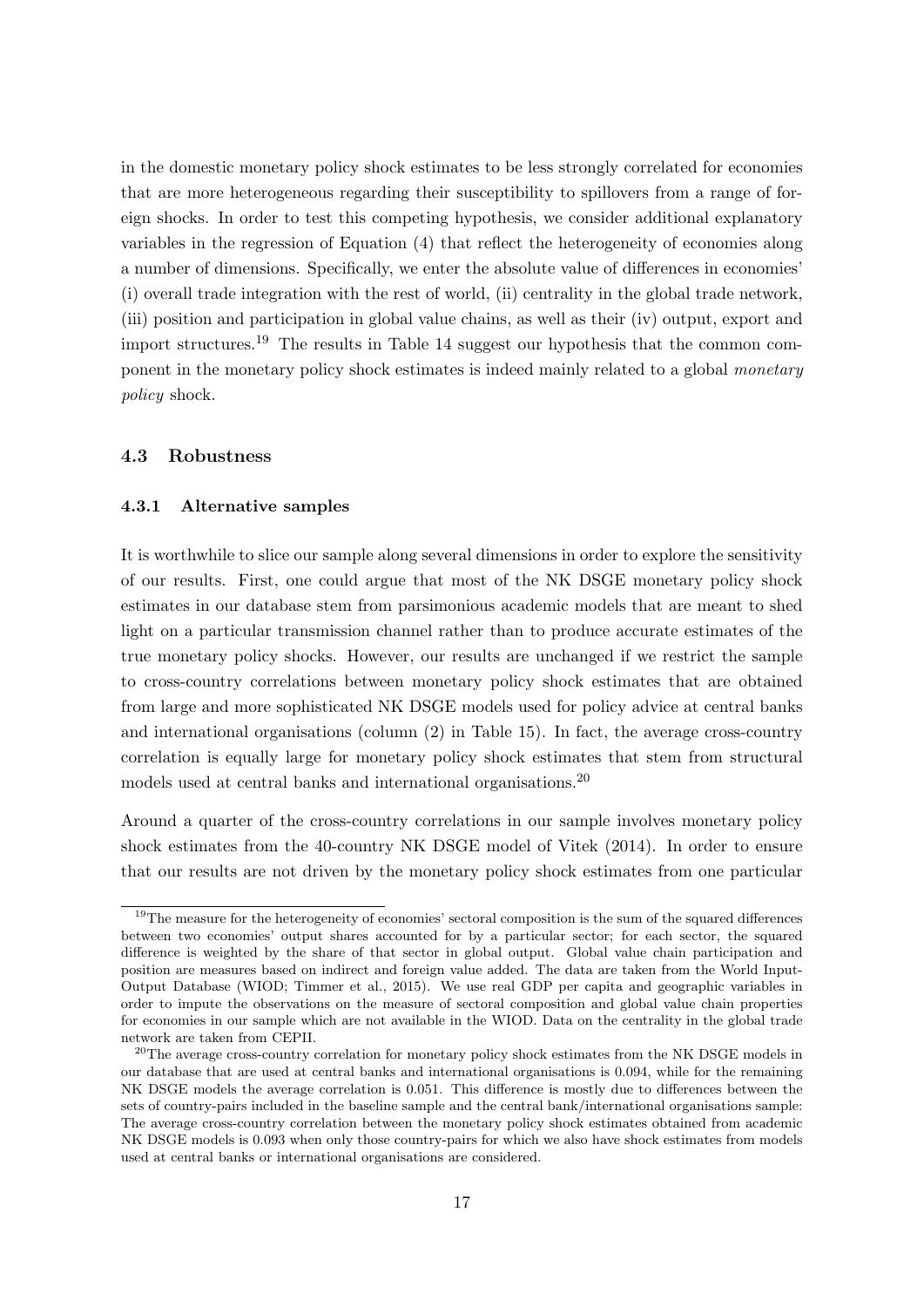model, we exclude the shocks from Vitek (2014) from the regression sample (column (3) in Table 15). The results suggest that the relationship between the cross-country correlations and economies' susceptibility to financial spillovers in our baseline results is not driven by the monetary policy shock estimates obtained from Vitek (2014).

Recall that in our baseline regression sample we only include economies for which we have at least three time series of monetary policy shock estimates and cross-country correlations which are calculated on the basis of at least 16 time series observations. However, our results do not change when we consider a sample which includes cross-country correlations of all NK DSGE monetary policy shock estimates in our database (column (4) in Table 15).

Not all of the monetary policy shock estimates in our database can be made publicly available due to confidentiality restrictions. However, our baseline results—and all specifications explored in this section—are robust to using only those monetary policy shock estimates which can be made publicly available (column (5)).

One might argue that we should not base our findings on monetary policy shock estimates obtained from studies which have not undergone peer review processes, as these might not (yet) meet the quality standards of the profession. The results reported in Table 16 indicate that our results are not driven by monetary policy shock estimates from non-peer-reviewed studies. Whether we consider only monetary policy shock estimates from studies that have been published in a journal or from studies which have been published in journals ranked above a certain "Keele"-list threshold, our baseline results are—in particular taking into account the substantial reduction in the sample—confirmed.

#### 4.3.2 Alternative model specifications

In our baseline specification for the dependent variable we include cross-country correlations regardless of whether or not they are statistically significantly different from zero. However, our results are robust to setting the cross-country correlations  $\rho_{\ell_i,m_j}$  on the left-hand side in Equation  $(4)$  which are not statistically significantly different from zero at the 10% significance level to zero (column (2) in Table 17).

One could also argue that our estimation could be inconsistent as our dependent variable is bounded between minus/plus unity, which is not accounted for by a linear regression. A common approach to circumvent this is to consider the logit transformation of the dependent variable. Our results are not sensitive to this variation of the regression specification (column (3) in Table 17). Moreover, our results are also robust to consider a Tobit regression, which accounts for the censored nature of the dependent variable explicitly (column (4)).

We also consider a more general but significantly more strongly parameterised specification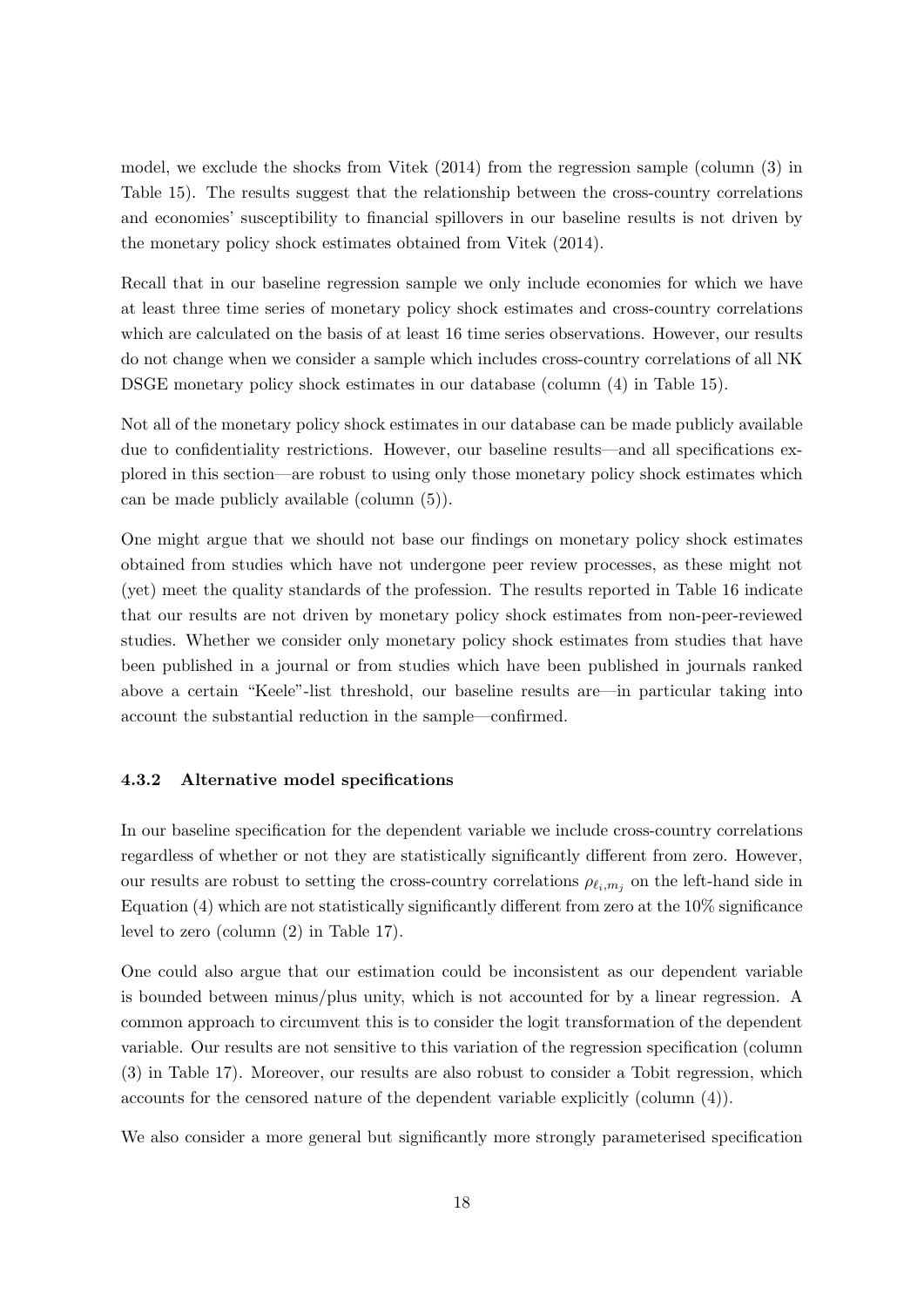with shock-country instead of country fixed effects in Equation (4) by estimating

$$
\rho_{\ell_i,m_j} = \alpha_{\ell_i} + \gamma_{m_j} + \boldsymbol{x}_{ij} \cdot \boldsymbol{\beta} + u_{\ell_i,m_j}.
$$
\n
$$
(5)
$$

Column (5) in Table 17 documents that our results are unchanged for this alternative regression specification.

Robust (median) regression in column (6) in Table 17 that accounts for possible outliers delivers results which are unchanged relative to the baseline.

Our baseline measure of economies' susceptibility to financial spillovers—the product of their financial integration—might be too crude to adequately capture asymmetries in the contamination of domestic monetary policy shock estimates by a global component. Specifically, consider two country pairs. In the first country pair, both economies are moderately susceptible to financial spillovers from abroad. In the second country pair, one economy is highly susceptible to financial spillovers, while the second economy is almost completely insulated from global financial markets. While the product of economies' susceptibility to financial spillovers might be similar for both country pairs, we should expect different cross-country correlations between their monetary policy shock estimates. In particular, because in the second country pair one economy is essentially immune to financial spillovers in the data its monetary policy shock estimates should not be contaminated by a common global component; as a result, regardless of how severely contaminated the monetary policy shock estimates of the other economy are, the cross-country correlation should be zero. Put differently, while taking the product between economies' susceptibility to financial spillovers as explanatory variables does account for non-linearities, it might be that multiplication features too little curvature in order to capture consistently the relationship between economies' combined susceptibility to financial spillovers and the extent of mis-measurement of the monetary policy shocks. Therefore, as an alternative we consider the minimum of the values of the two economies' susceptibility to financial spillovers. The results in column (7) in Table 17 are unchanged compared to the baseline.

To the extent that we have monetary policy shock estimates from several NK DSGE models for a given economy in our database, the sample we consider for the regression of Equation (4) in the baseline in general includes a different number of observations on cross-country correlations for country pair  $(i, j)$  than country pair  $(m, \ell)$ . One reason we choose this specification is that it implies a weighting of country-pair observations: A larger number of monetary policy shock estimates exists for economies which have been studied more intensively and for which data are more readily available; country pairs involving one or both of these economies receive a greater weight in our baseline regression. However, one might want to ensure that our results are not driven by such an implicit weighting. Therefore, we consider as dependent variable in Equation (4) observations of the cross-country correlations  $\rho_{\ell_i,m_j}$  averaged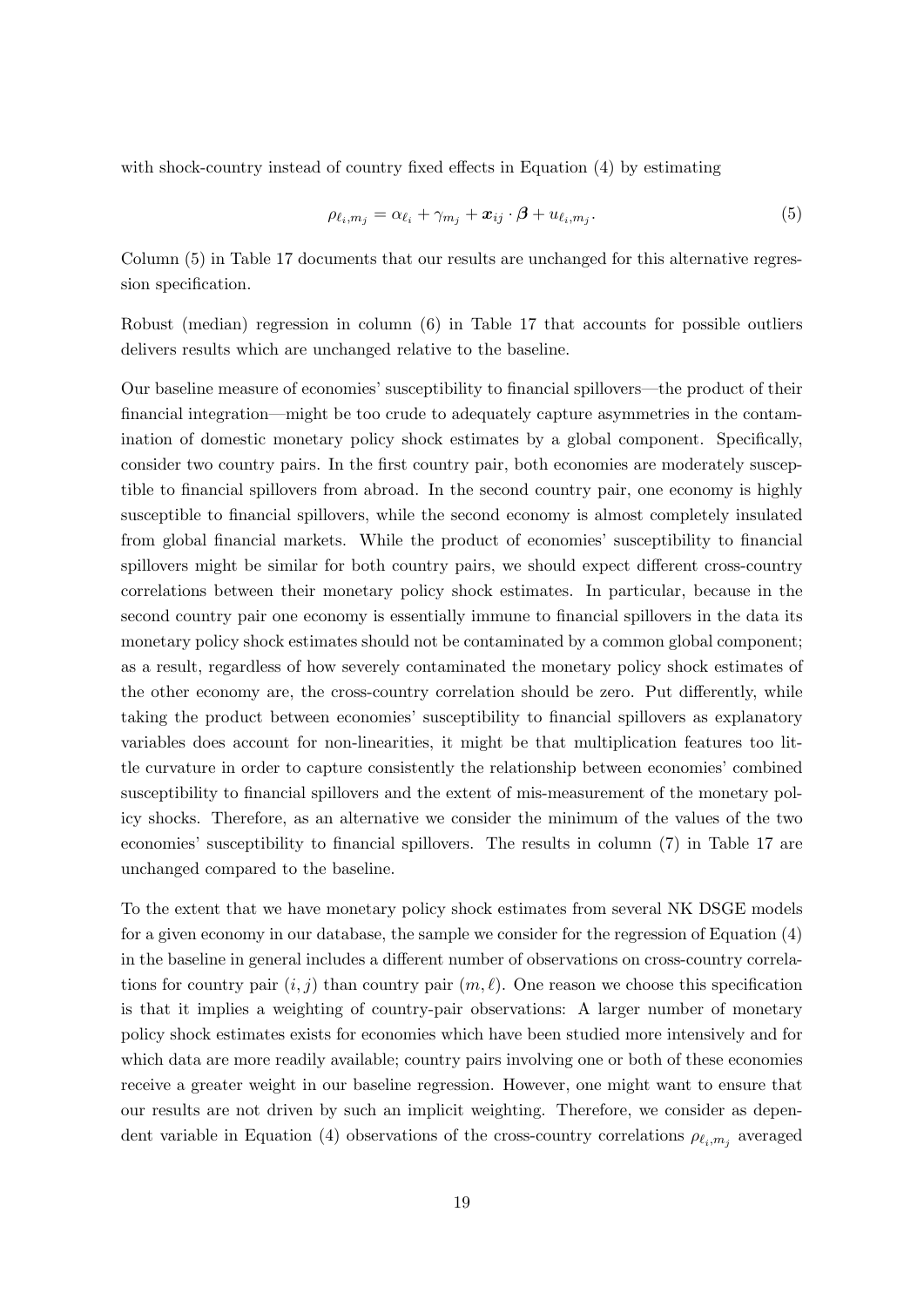within country pairs. However, at least for the overall susceptibility to financial spillovers, our results are robust to this alternative specification (column (8) in Table 17).

#### 4.3.3 US vs. euro area as core economy

Finally, one may wonder if the common global component in domestic monetary policy shock estimates exclusively reflects a US component. In particular, for the many European economies in our sample the common component may also be driven by a euro area component. Column (2) in Table 18 reports results from a regression of Equation (4) in which we drop the cross-country correlations for country pairs that involve the euro area, in addition to those that involve the US; we also enter as additional explanatory variable the share of economies' overall financial integration accounted for by the euro area. Essentially, we hereby allow both the US and the euro area to represent core economies. The results for the coefficient estimate on economies' overall financial integration are unchanged. More importantly, the coefficient estimates of the shares of economies' overall financial integration accounted for by the US or the euro area are both positive. This finding is consistent with the notion that the common component in the monetary policy shock estimates contains both a US and a euro area component. While the coefficient estimates are not statistically significant at conventional significance levels, this finding nevertheless raises some doubts concerning the unique role of the US in driving a global financial cycle as well as the common component in the NK DSGE model monetary policy shock estimates in our database. Indeed, if we augment the regression of Equation (4) by a variable reflecting the share of economies' overall financial integration accounted for by the regional core—the euro area for European and the US for all other country pairs—then among the bilateral share variables only the coefficient estimate on this variable is statistically significant. Thus, the results are consistent with notion of the euro area being the driver of the European financial cycle, while the US that of the financial cycle of the rest of the world.

# 5 Conclusion

In this paper we provide evidence that is consistent with the hypothesis that many estimated NK DSGE models in the literature erroneously label foreign monetary policy shocks as domestic ones because they fail to adequately account for financial spillovers in the data. Specifically, we document that there is a statistically and economically significant, positive cross-country correlation between monetary policy shock estimates obtained from NK DSGE models. Also, the correlations are larger for pairs of economies which are more susceptible to financial spillovers in the data, as measured by their financial integration with the rest of the world and the US. Finally, we document that shock estimates from NK DSGE models imply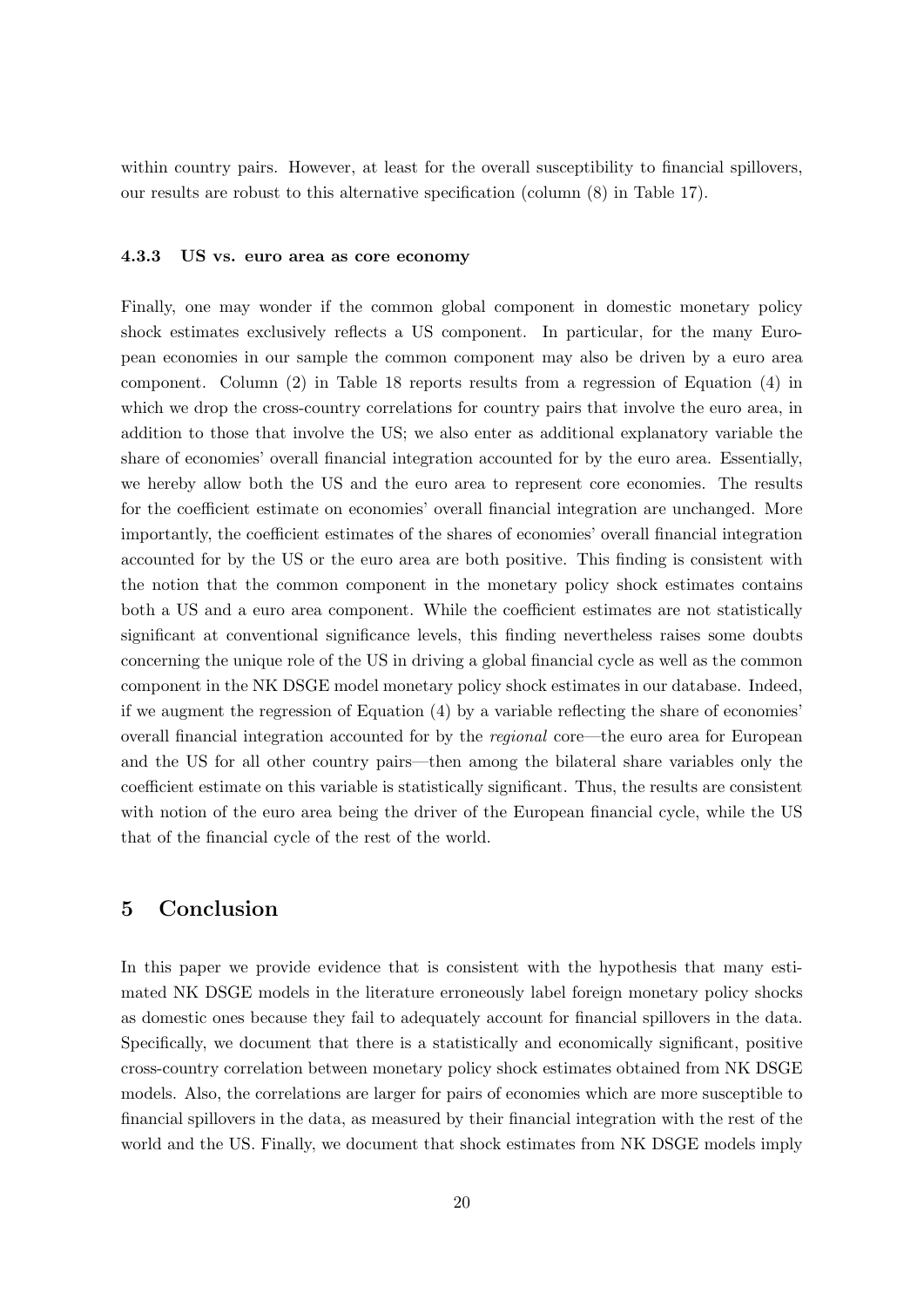large and implausibly similar estimates for the global output spillovers from monetary policy in a range of economies, such as the US and the euro area. The insights from this paper suggest that if NK DSGE models are to be used for policy advice, they should feature powerful financial spillover channels. Models without such elements are likely to provide misleading historical decompositions and inconsistent parameter estimates.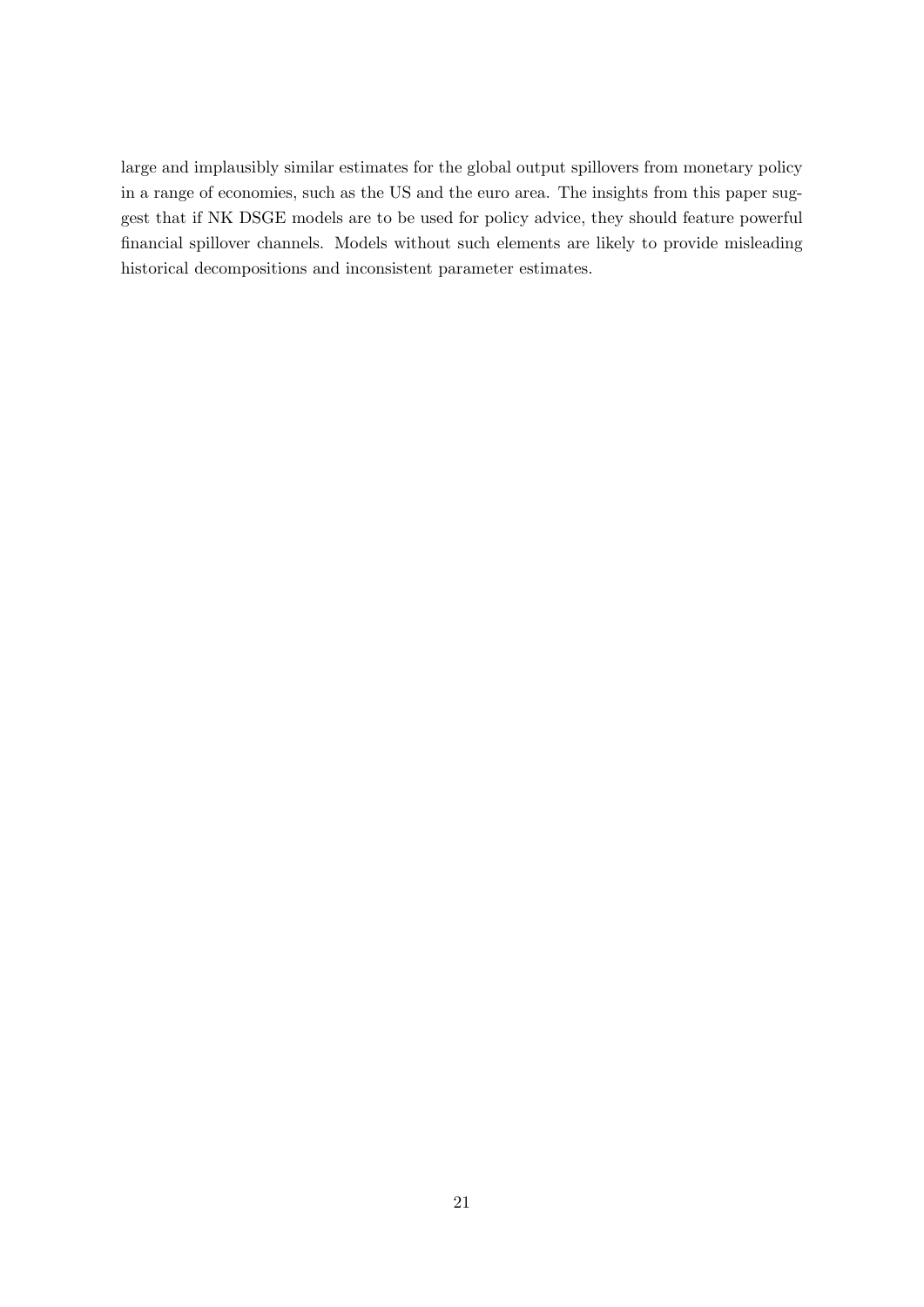## 6 Acknowledgments

We would like to thank for sharing their code and/or data (in alphabetical order) Pablo Aguilar, Shahzad Ahmad, Viktors Ajevskis, Harun Alp, Sami Alpanda, Martin Andreasen, Katrin Assenmacher-Wesche, Uluc Aysun, Oxana Babecka-Kucharcukova, Emanuele Bacchiocchi, Gregor Baeurle, Mehmet Balcilar, Alina Barnett, Mahdi Barakchian, Jean Barthelemy, Joselito Basilio, Daniel Beltran, Jonathan Benchimon, Konstantins Benkovskis, Alon Binyamini, Hilde Bjørnland, Martin Bodenstein, Michal Brzoza-Brzezina, Daniel Buncic, Matthias Burgert, Petre Caraiani, Julio Carrillo, Fabia de Carvalho, Michele Ca'Zorzi, Ambrogio Cesa-Bianchi, Jaqian Chen, Xiaoshan Chen, Kai Christoffel, Hess Chung, Edda Claus, Francesco Columba, Mihai Copaciu, Vesna Corbo, Tobias Cwik, Vincent Dadam, Riccardo DiCecio, Taeyoung Doh, Mardi Dungey, Michael Ehrmann, Adam Elbourne, Selim Elekdag, Angelo Fasolo, Daniel Felcser, Martin Feldkircher, Daria Finocchario, Jorge Fornero, Matteo Fragetta, Takuji Fueki, Alain Gabler, Vasco Gabriel, Luca Gambetti, Carlos Garcia, Andrea Gazzani, Javier Garcia-Cicco, Paolo Gelain, Andrea Gerali, Karsten Gerdrup, Taniya Ghosh, Federico Giri, Caio Goncalves, Wildo Gonzalez, Denis Gorea, Rangan Gupta, Yuong Ha, Adnan Haider, Richard Harrison, Klemens Hauzenberger, Reinhold Henlein, Yasuo Hirose, Mathias Hoffmann, Nikolay Hristov, Patrick Huertgen, Matteo Iacoviello, Punnoose Jacob, Nils Jannsen, Jiadan Jiang, Monika Junicke, Alain Kabundi, Sohei Kaihatsu, Gunes Kamber, Muneesh Kapur, Peter Karadi, Mitsuru Katagiri, Tae Bong Kim, Markus Kirchner, Bohdan Klos, Lena Körber, Jenny Körner, Dimitris Korobilis, Kevin Kotze, Michael Kühl, Abhishek Kumar, Romain Lafarguette, Sean Langcakes, Stefan Laseen, Jungick Lee, Kirdan Lees, Stefan Leist, Fernando Linardi, Marco Lo Duca, Matteo Luciani, Lena Malesevic Perovic, Shuyun May Li, Krzysztof Makarski, Martin Mandler, Pym Manopimoke, Bruno Martins, Renee McKibbin, Rossana Merola, Fabio Milani, Stephen Millard, Silvia Miranda-Agrippino, Benoit Mojon, Konstantinos Mouratidis, Haroon Mumtaz, Jouchi Nakajima, Ruthira Naraidoo, Jean-Marc Natal, Eliphas Ndou, Daniel Nemec, Matthias Neuenkirch, Eric Ng, Anh Nguyen, Kris Nimark, Victoria Nuguer, Alberto Ortiz, Oguzhan Ozcelebi, ¨ Alessia Paccagnini, Michael Paetz, Matthias Paustian, Jesper Pedersen, Tao Peng, Napat Phongluangtham, Massimiliano Pisani, Alexey Ponomarenko, Raluca Pop, Ioannis Pragidis, Dominic Quint, Mala Raghavan, Tovonony Razafindrabe, Daniel Rees, Muhammad Rehman, Sigal Ribon, Tim Robinson, Ørjan Robstad, Diego Rodriguez, Norberto Rodriguez Nino, Barbara Rudolph, Yuliya Rychalovska, Jakub Rysanek, Kouji Takahashi, Konstantinos Theodoridis, Dawid Trzeciakiewicz, Tomohiro Tsugura, Stanislav Tvrz, Jean-Guillaume Sahuc, Luca Sala, Frank Schorfheide, Roman Semko, Andrei Shulgin, Martin Slanicay, Juste Some, Rudi Steinbach, Grzegorz Szafranski, Surach Tanboon, Jaromir Tonner, Lenno Uusküla, Joab Dan Valdivia Coria, Osvald Vasicek, Gauthier Vermandel, Fabio Verona, Alejandro Vicondoa, Stefania Villa, Francis Vitek, Balazs Vonnak, Graham Voss, Marija Vukotic, Ben Zhe Wang, Raf Wouters, Bo Yang, Pawel Zabzcyk, Francesco Zanetti, Juraj Zeman, Xuan Zhang, Jasmine Zheng, Peng Zhou and Sarah Zubairy.

Moreover, we would like to thank colleagues at Bank of Canada, Bank of Finland, Bank of Israel, Bank of Italy, Bank of Japan, Bank of Korea, Bank of Mexico, Bank of Russia, Bank of Thailand, Bundesbank, Central Bank of Brazil, Central Bank of Chile, Central Bank of Colombia, Central Bank of Iceland, Czech National Bank, European Central Bank, Federal Reserve Board, International Monetary Fund, National Bank of Poland, National Bank of Romania, Norges Bank, Reserve Bank of South Africa, Reserve Bank of Australia, Reserve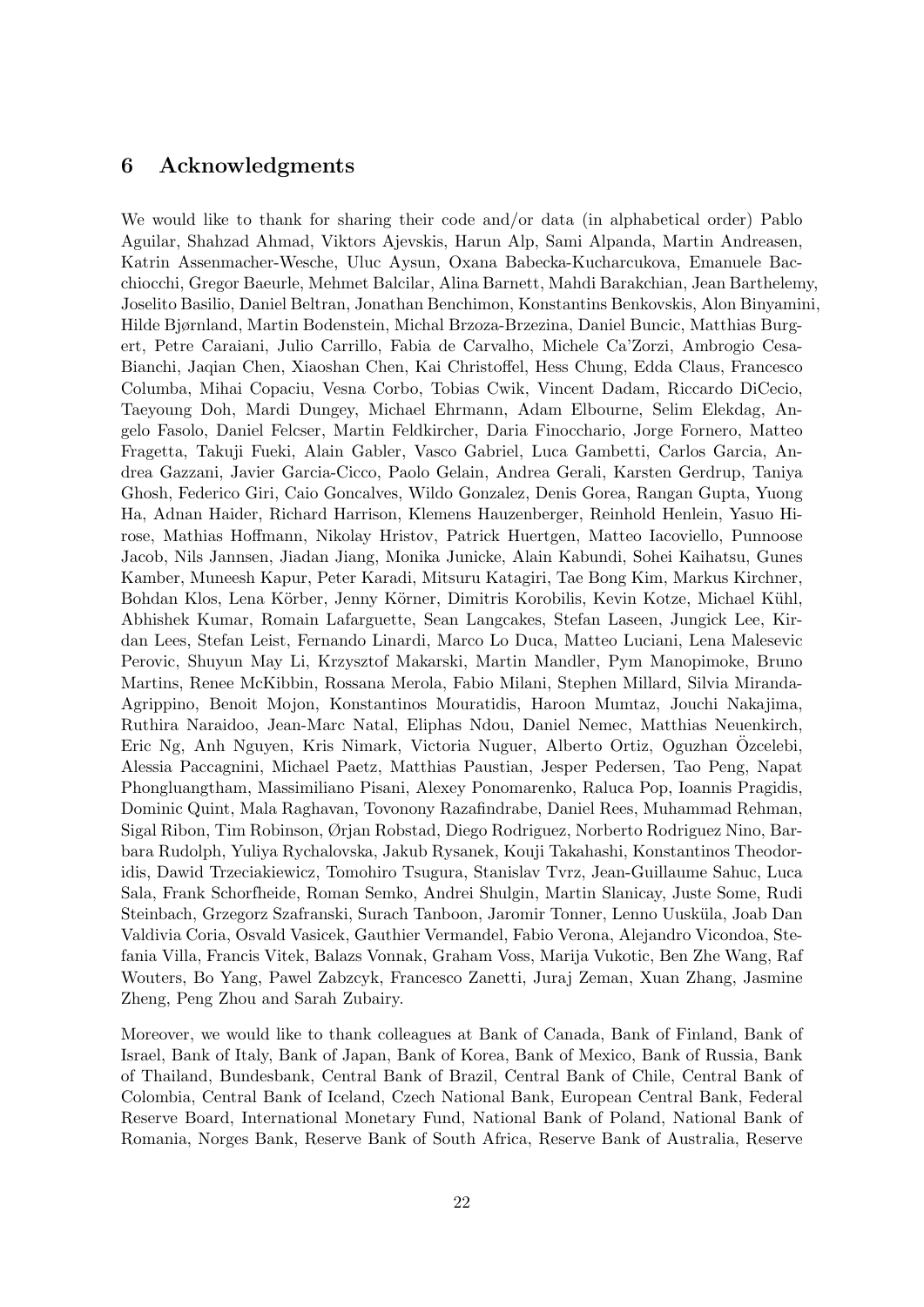Bank of New Zealand, Sveriges Riksbank, and Swiss National Bank, who helped the colleagues listed above to make the data available to us.

We would also wish to thank for their comments Michael Binder, Alberto Ortiz Bolanos, Benjamin Born, Giancarlo Corsetti, Luca Dedola, Jesus Fernandez-Villaverde, Wouter den Haan, Jordi Gali, Robert Kollmann, Falk Mazelis, Paul McNelis, Luca Onorante, Gert Peersman, Bruce Preston, Giorgio Primiceri, Stephanie Schmitt-Grohe, Livio Stracca, Georg Strasser, Roland Straub, Cedric Tille, and Stanislav Tvrz.

Finally, we would also like to thank conference and seminar participants at European Central Bank, Asian Development Bank, Center for Latin American Monetary Studies, the Bank of England-ECB-IMF workshop on "Global Spillovers: How much do we really know?", the CEPR-IMFS Conference "New Methods for Macroeconomic Modelling, Model Comparison and Policy Analysis", the 6th Bangko Sentral ng Pilipinas International Research Conference on "Revisiting Macro-financial Linkages", the  $6<sup>th</sup> IWH/INFER$  Workshop on "(Ending) Unconventional Monetary Policy", the National Bank of Slovakia conference on "Monetary Policy Challenges from a Small Country Perspective", the 20<sup>th</sup> International Conference on Macroeconomic Analysis and International Finance, the 31<sup>st</sup> Irish Economic Association Annual Conference, the 21<sup>st</sup> Spring Meeting of Young Economists, the 9<sup>th</sup> FIW Research Conference on International Economics, and the 2016 Ioannina Meeting on Applied Economics and Finance.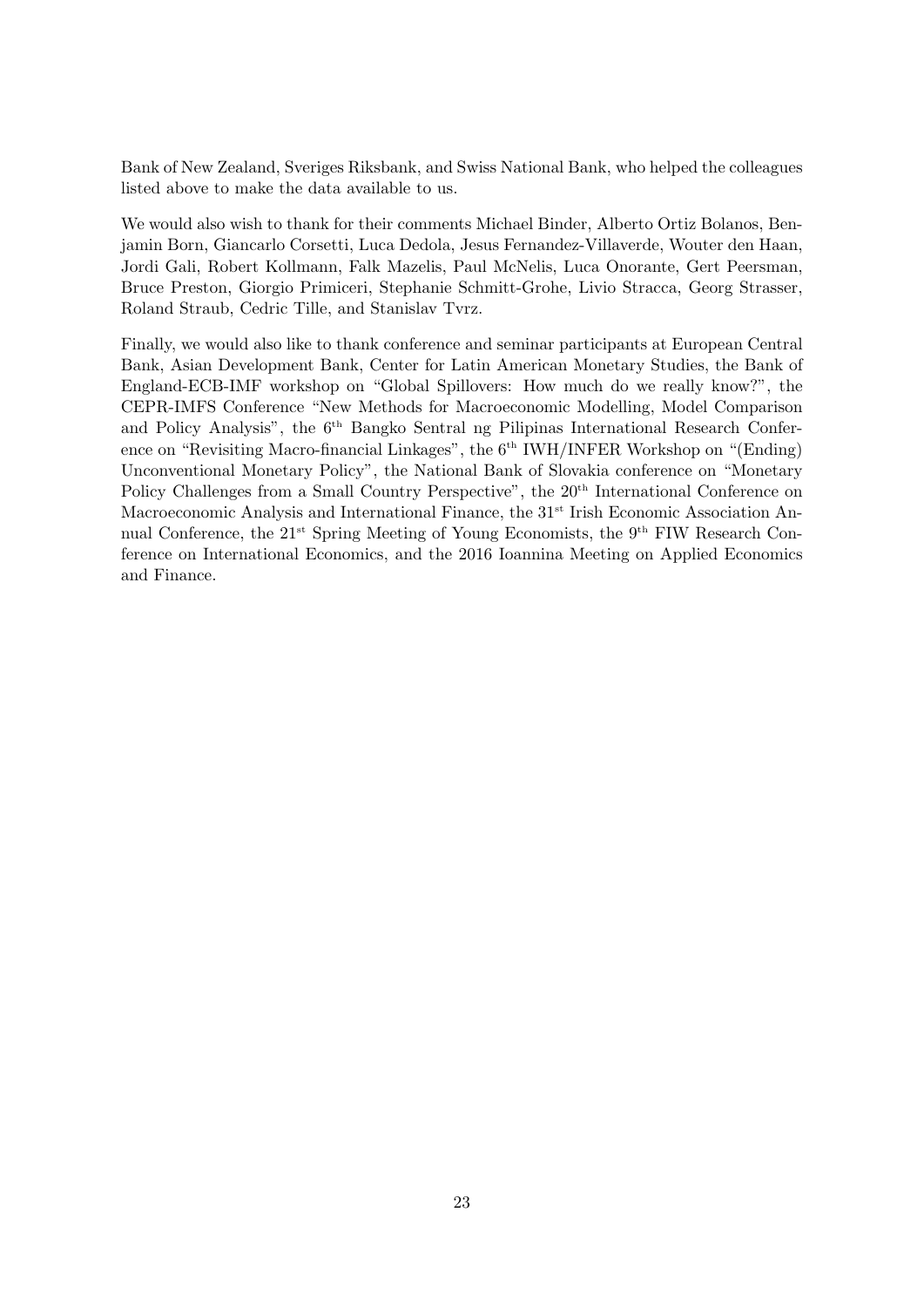## References

- Adame, F., Carrillo, J., Roldan-Pena, J., Zerecero, M., 2016. Financial Considerations in a Small Open Economy Model for Mexico. mimeo.
- Adolfson, M., Laséen, S., Christiano, L., Trabandt, M., Walentin, K., 2013. RAMSES II -Model Description. Sveriges Riksbank Occasional Paper 12.
- Adolfson, M., Laséen, S., Lindé, J., Svensson, L. E. O., 2011. Optimal monetary policy in an operational medium-sized DSGE model. Board of Governors of the Federal Reserve System International Finance Discussion Papers 1023.
- Aguilar, P., Vzquez, J., 2015. The Role of Term Structure in an Estimated DSGE Model with Learning. Université Catholique de Louvain Institut de Recherches Economiques et Sociales Discussion Paper 2015007.
- Ahmad, S., 2017. Comparison of Forecasting Performance of DSGE And VAR Models: The Case of Pakistan. mimeo.
- Ahmed, W., Jahanzeb Malik, M., Rehman, M., 2014. Quarterly Bayesian DSGE Model of Pakistan Economy with Informality. State Bank of Pakistan Working Paper 68.
- Ajevskis, V., Vitola, K., 2011. Fixed Exchange Rate Versus Inflation Targeting: Evidence from DSGE Modelling. Latvijas Banka Working Paper 2011/02.
- Albonico, A., Paccagnini, A., Tirelli, P., 2014. Estimating a DSGE Model with Limited Asset Market Participation for the Euro Area. University of Milano-Bicocca Department of Economics Working Papers 286.
- Albonico, A., Paccagnini, A., Tirelli, P., forthcoming. In Search of the Euro Area Fiscal Stance. Journal of Empirical Finance.
- Alp, H., Elekdag, S., 2013. The Role of Monetary Policy in Turkey During the Global Financial Crisis. In: Braude, J., Eckstein, Z., Fischer, S., Flug, K. (Eds.), The Great Recession: Lessons for Central Bankers. MIT Press, pp. 51–80.
- Alp, H., Elekdag, S., Lall, S., 2012. Did Korean Monetary Policy Help Soften the Impact of the Global Financial Crisis of 2008-2009? IMF Working Paper 12/5.
- Alpanda, S., Aysun, U., 2014. International Transmission of Financial Shocks in an Estimated DSGE Model. Journal of International Money and Finance 47 (C), 21–55.
- Andreasen, M., 2012. An Estimated DSGE Model: Explaining Variation in Nominal Term Premia, Real Term Premia, and Inflation Risk Premia. European Economic Review 56 (8), 1656–1674.
- Andrle, M., 2014. Estimating Structural Shocks with DSGE Models. mimeo.
- Argov, E., Barnea, E., Binyamini, A., Borenstein, E., Elkayam, D., Rozenshtrom, I., 2012. MOISE: A DSGE Model for the Israeli Economy. Bank of Israel Discussion Paper 2012.06.
- Assenmacher-Wesche, K., 2008. Modeling Monetary Transmission in Switzerland with a Structural Cointegrated VAR Model. Swiss Journal of Economics and Statistics (SJES) 144, 197–246.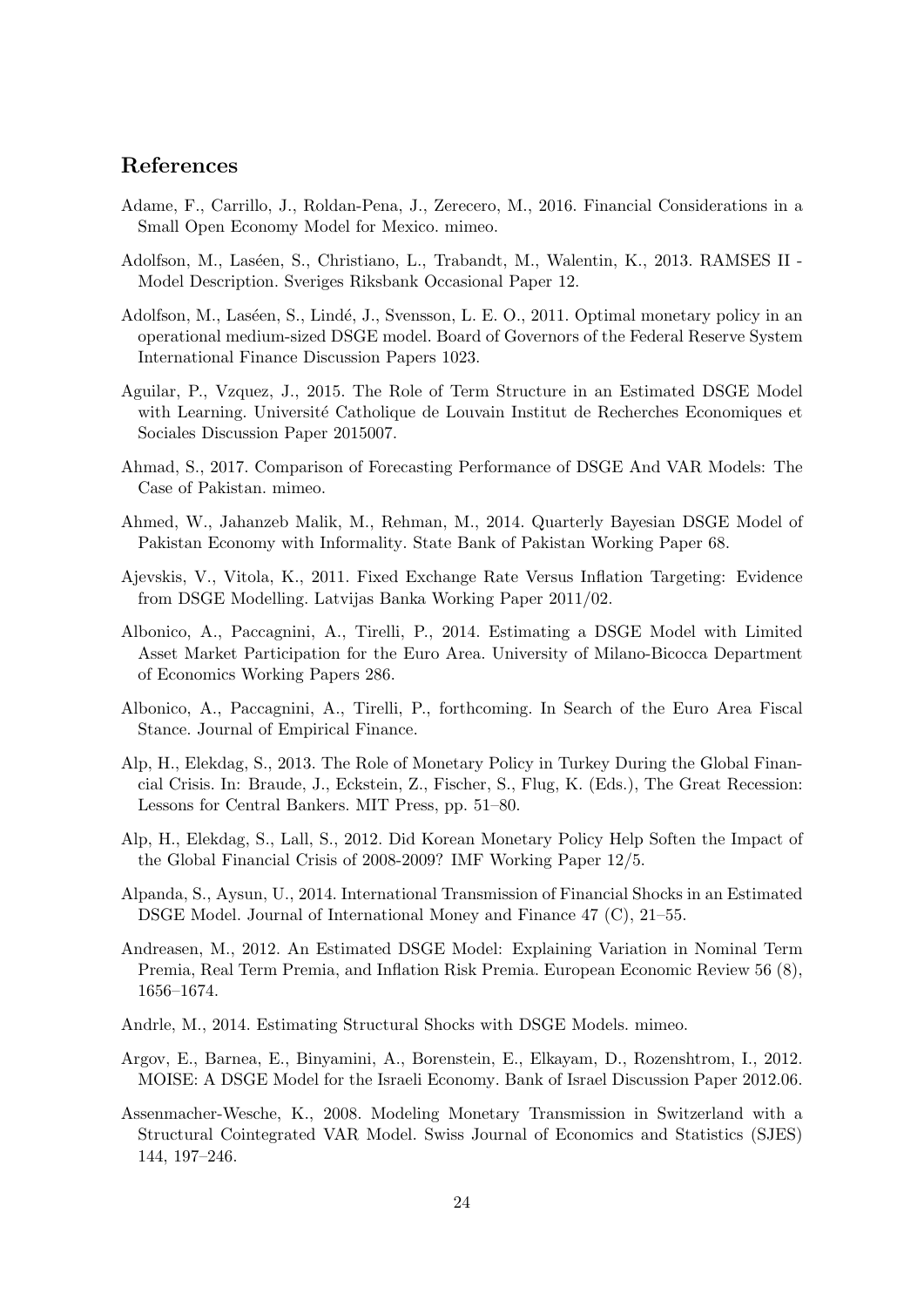- Avouyi-Dovi, S., Sahuc, J.-G., 2016. On the Sources of Macroeconomic Stability in the Euro Area. European Economic Review 83 (C), 40–63.
- Azoulay, E., Ribon, S., 2010. A Basic Structural VAR of Monetary Policy in Israel Using Monthly Frequency Data. Bank of Israel Discussion Paper (2010.04).
- Babecka Kucharcukova, O., Claeys, P., Vasicek, B., 2016. Spillover of the ECB's Monetary Policy Outside the Euro Area: How Different is Conventional From Unconventional Policy? Journal of Policy Modeling 38 (2), 199–225.
- Bacchiocchi, E., Castelnuovo, E., Fanelli, L., forthcoming. Gimme a Break! Identification and Estimation of the Macroeconomic Effects of Monetary Policy Shocks in the US. Macroeconomic Dynamics.
- Bacchiocchi, E., Fanelli, L., 2015. Identification in Structural Vector Autoregressive Models with Structural Changes, with an Application to US Monetary Policy. Oxford Bulletin of Economics and Statistics 77 (6), 761–779.
- Bagliano, F., Favero, C., 1998. Measuring Monetary Policy with VAR Models: An Evaluation. European Economic Review 42 (6), 1069–1112.
- Banerjee, R., Devereux, M., Lombardo, G., 2016. Self-Oriented Monetary Policy, Global Financial Markets and Excess Volatility of International Capital Flows. Journal of International Money and Finance 68, 275–297.
- Barakchian, M., Crowe, C., 2013. Monetary Policy Matters: Evidence from New Shocks Data. Journal of Monetary Economics 60 (8), 950–966.
- Baranowski, P., Gorajski, M., Malaczewski, M., Szafranski, G., 2016. Inflation in Poland under State-dependent Pricing. Ekonomicky Casopis/Economic Journal 10 (64), 937–957.
- Barigozzi, M., Conti, A. M., Luciani, M., October 2014. Do Euro Area Countries Respond Asymmetrically to the Common Monetary Policy? Oxford Bulletin of Economics and Statistics 76 (5), 693–714.
- Barnett, W., Bhadury, S., Ghosh, T., 2015. An SVAR Approach to Evaluation of Monetary Policy in India: Solution to the Exchange Rate Puzzles in an Open Economy 201503.
- Bekaert, G., Hoerova, M., Lo Duca, M., 2013. Risk, Uncertainty and Monetary Policy. Journal of Monetary Economics 60 (7), 771–788.
- Beltran, D., Draper, D., 2008. Estimating the Parameters of a Small Open-Economy DSGE Model: Identifiability and Inferential Validity. International Finance Discussion Papers 955.
- Benchimol, J., 2016. Money and Monetary Policy in Israel During the Last Decade. Journal of Policy Modeling 38 (1), 103–124.
- Benchimol, J., Fourcans, A., forthcoming. Money and Monetary Policy in the Eurozone: An Empirical Analysis During Crises. Macroeconomic Dynamics.
- Benetrix, A., Lane, P., Shambaugh, J., 2015. International Currency Exposures, Valuation Effects and the Global Financial Crisis. Journal of International Economics 96 (S1), 98–209.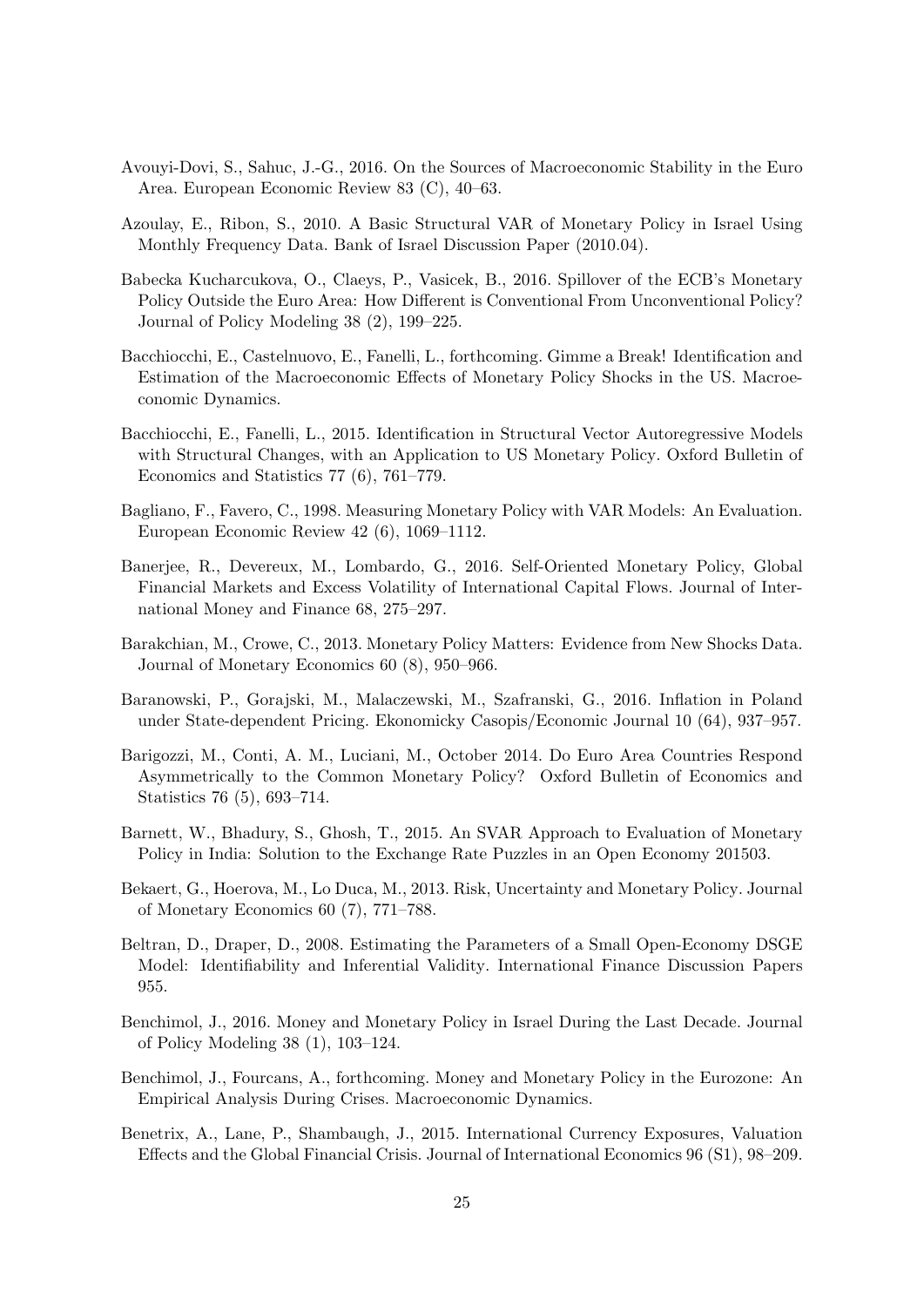- Benkovskis, K., Bessonovs, A., Feldkircher, M., Wörz, J., 2011. The Transmission of Euro Area Monetary Shocks to the Czech Republic, Poland and Hungary: Evidence from a FAVAR Model. Focus on European Economic Integration (3), 8–36.
- Bernanke, B., 1986. Alternative Explanations of the Money-income Correlation. Carnegie-Rochester Conference Series on Public Policy 25 (1), 49–99.
- Bernanke, B., Boivin, J., Eliasz, P., 2005. Measuring the Effects of Monetary Policy: A Factor-Augmented Vector Autoregressive (FAVAR) Approach. Quarterly Journal of Economics 120 (1), 387–422.
- Bernanke, B., Kuttner, K., 2005. What Explains the Stock Market's Reaction to Federal Reserve Policy? Journal of Finance 60 (3), 1221–1257.
- Bernanke, B., Mihov, I., 1998. Measuring Monetary Policy. The Quarterly Journal of Economics 113 (3), 869–902.
- Bhattaraia, K., Trzeciakiewiczb, D., 2017. Macroeconomic Impacts of Fiscal Policy Shocks in the UK: A DSGE Analysis. Economic Modelling 61, 321–338.
- Binder, M., Chen, Q., Zhang, X., 2010. On the Effects of Monetary Policy Shocks on Exchange Rates. CESifo Working Paper 3162.
- Bjørnland, H., Jacobsen, D., 2010. The Role of House Prices in the Monetary Policy Transmission Mechanism in Small Open Economies. Journal of Financial Stability 6 (4), 218–229.
- Blanchard, O., 2016. Do DSGE Models Have a Future? PIIE Policy Brief PB16-11.
- Boivin, J., Giannoni, M., Mojon, B., December 2009. How Has the Euro Changed the Monetary Transmission Mechanism? In: NBER Macroeconomics Annual 2008, Volume 23. NBER Chapters. National Bureau of Economic Research, pp. 77–125.
- Bong, K. S., Doh, T., Park, W. Y., 2016. Yield Curve and Monetary Policy Expectations in Small Open Economies. Federal Reserve Bank of Kansas City Working Paper 14-13.
- Brayton, F., Laubach, T., Reifschneider, D., 2014. The FRB/US Model: A Tool for Macroeconomic Policy Analysis. FEDS Notes 2014-11-21, Board of Governors of the Federal Reserve System.
- Breuss, F., Fornero, J., 2009. An Estimated DSGE Model of Austria, the Euro Area and the US: Some Welfare Implications of EMU. FIW Working Paper 034.
- Bruno, V., Shin, H. S., 2015a. Capital Flows and the Risk-taking Channel of Monetary Policy. Journal of Monetary Economics 71 (C), 119–132.
- Bruno, V., Shin, H. S., 2015b. Cross-Border Banking and Global Liquidity. Review of Economic Studies 82 (2), 535–564.
- Brzoza-Brzezina, M., Makarski, K., 2011. Credit crunch in a small open economy. Journal of International Money and Finance 30 (7), 1406–1428.
- Burgess, S., Fernandez-Corugedo, E., Groth, C., Harrison, R., Monti, F., Theodoridis, K., Waldron, M., 2013. The Bank of England's Forecasting Platform: COMPASS, MAPS, EASE and the Suite of Models. Bank of England Working Paper 471.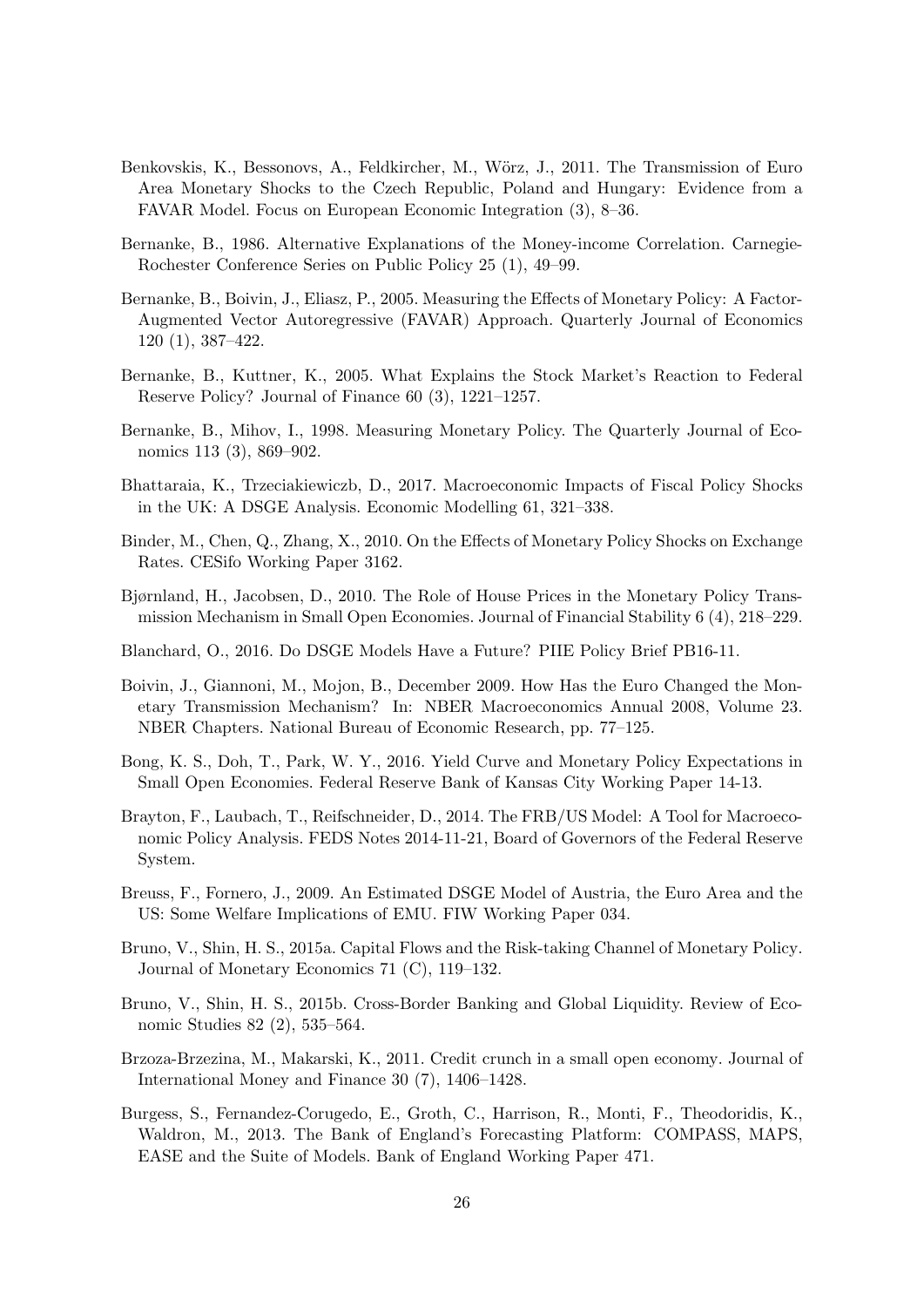- Burlon, L., Notarpietro, A., Pisani, M., 2016. Forecasting for a Large-scale Open-economy DSGE Model for the Euro Area. mimeo.
- Caglayan, M., Kandemir Kocaaslan, O., Mouratidis, K., 2016. Financial Depth and the Asymmetric Impact of Monetary Policy. Oxford Bulletin of Economics and Statistics.
- Calvo, G., Reinhart, C., 2002. Fear of Floating. The Quarterly Journal of Economics 117 (2), 379–408.
- Canova, F., 2005. The Transmission of US Shocks to Latin America. Journal of Applied Econometrics 20 (2), 229–251.
- Carabenciov, I., Ermolaev, I., Freedman, C., Juillard, M., Kamenik, O., Korshunov, D., Laxton, D., Laxton, J., 2008. A Small Quarterly Multi-Country Projection Model with Financial-Real Linkages and Oil Prices. IMF Working Paper 08/208.
- Caraiani, P., 2013. Comparing Monetary Policy Rules in CEE Economies: A Bayesian Approach. Economic Modelling 32 (C), 233–246.
- Carlstrom, C., Fuerst, T., Ortiz, A., Paustian, M., 2014. Estimating Contract Indexation in a Financial Accelerator Model. Journal of Economic Dynamics and Control 46 (C), 130–149.
- Casas, C., Diez, F., Gopinath, G., Gourinchas, P.-O., 2016. Dominant Currency Paradigm. NBER Working Papers 22943.
- Ca'Zorzi, M., Kolasa, M., Rubaszek, M., 2016. Exchange Rate Forecasting with DSGE Models. ECB Working Paper 1905.
- Cesa-Bianchi, A., Thwaites, G., Vicondoa, A., 2016. Monetary Policy Transmission in an Open Economy: New Data and Evidence from the United Kingdom. mimeo.
- Cetorelli, N., Goldberg, L., 2012. Banking Globalization and Monetary Transmission. Journal of Finance 67 (5), 1811–1843.
- Chen, J., Columba, F., 2016. Macroprudential and Monetary Policy Interactions in a DSGE Model for Sweden. IMF Working Paper 16/74.
- Chen, Q., Filardo, A., He, D., Zhu, F., 2016. Financial Crisis, US Unconventional Monetary Policy and International Spillovers. Journal of International Money and Finance 67 (C), 62–81.
- Chen, X., Macdonald, R., 2012. Realized and Optimal Monetary Policy Rules in an Estimated MarkovSwitching DSGE Model of the United Kingdom. Journal of Money, Credit and Banking 44 (6), 1091–1116.
- Chin, M., Filippeli, T., Theodoridis, K., 2015. Cross-country Co-movement in Long-term Interest Rates: A DSGE Approach. Bank of England Working Paper 530.
- Chinn, M., Ito, H., 2006. What Matters for Financial Development? Capital Controls, Institutions, and Interactions. Journal of Development Economics 81 (1), 163–192.
- Christiano, L., Eichenbaum, M., Evans, C., 1999. Monetary Policy Shocks: What Have We Learned and to What End? In: Taylor, J. B., Woodford, M. (Eds.), Handbook of Monetary Economics. Amsterdam: Elsevier Science, pp. 65–148.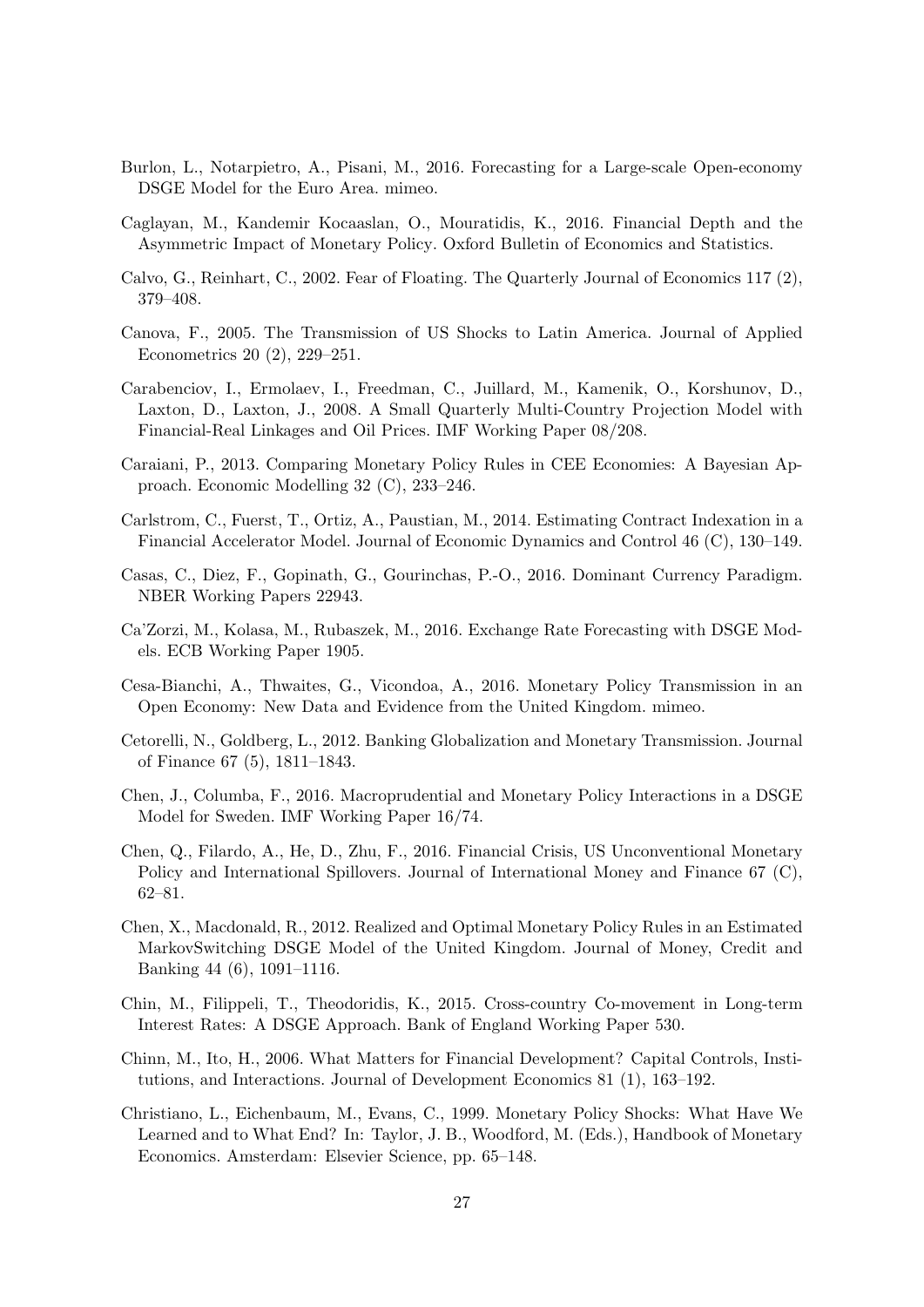- Christiano, L. J., Eichenbaum, M., Evans, C. L., 2005. Nominal Rigidities and the Dynamic Effects of a Shock to Monetary Policy. Journal of Political Economy 113 (1), 1–45.
- Christiano, L. J., Motto, R., Rostagno, M., 2014. Risk Shocks. American Economic Review 104 (1), 27–65.
- Christoffel, K., Coenen, G., Warne, A., 2008. The New Area-Wide Model of the Euro Area: A Micro-Founded Open-Economy Model for Forecasting and Policy Analysis. ECB Working Paper 0944.
- Chung, H., Kiley, M., Laforte, J.-P., 2010. Documentation of the Estimated, Dynamic, Optimization-based (EDO) model of the U.S. economy: 2010 Version. Board of Governors of the Federal Reserve System Finance and Economics Discussion Series 2010-29.
- Cihak, M., Demirguc-Kunt, A., Feyen, E., Levine, R., 2012. Benchmarking Financial Systems Around the World. World Bank Policy Research Working Paper 6175.
- Claus, E., Claus, I., Krippner, L., 2016. Monetary Policy Spillovers across the Pacific when Interests are at the Zero Lower Bound. Asian Economic Papers 15 (3), 1–27.
- Claus, E., Dungey, M., 2012. US Monetary Policy Surprises: Identification with Shifts and Rotations in the Term Structure. Journal of Money, Credit and Banking 44 (7), 1443–1453.
- Claus, E., Dungey, M., 2016. Can Monetary Policy Surprises Affect the Term Structure? Journal of Macroeconomics 47, 68–83.
- Cloyne, J., Hürtgen, P., forthcoming. The Macroeconomic Effects of Monetary Policy: A New Measure for the United Kingdom. American Economic Journal: Macroeconomics.
- Coenen, G., Wieland, V., 2002. Inflation Dynamics and International Linkages: A Model of the United States, the Euro Area and Japan. ECB Working Paper 0181.
- Copaciu, M., Nalban, V., Bulete, C., 2016. R.E.M. 2.0 A DSGE Model with Partial Euroization Estimated for Romania. National Bank of Romania Occasional Papers 21.
- Cuche-Curti, N., Dellas, H., Natal, J.-M., 2009. A Dynamic Stochastic General Equilibrium Model for Switzerland. Swiss National Bank Economic Studies 2009-05.
- Dadam, V., Viegi, N., 2014. Labour Market and Monetary Policy in South Africa. In: Fourteen Years of Inflation Targeting in South Africa and the Challenge of a Changing Mandate. South African Reserve Bank, pp. 113–137.
- Dai, L., Minford, P., Zhou, P., 2015. A DSGE Model of China. Applied Economics 47 (59), 6438–6460.
- de Carvalho, F. A., Castro, M. R., May 2015. Foreign Capital Flows, Credit Growth and Macroprudential Policy in a DSGE Model with Traditional and Matter-of-Fact Financial Frictions. Central Bank of Brazil, Research Department Working Paper Series (387).
- de Carvalho, F. A., Castro, M. R., Costa, S. M. A., 2014. Traditional and Matter-of-fact Financial Frictions in a DSGE Model for Brazil: The Role of Macroprudential Instruments and Monetary Policy.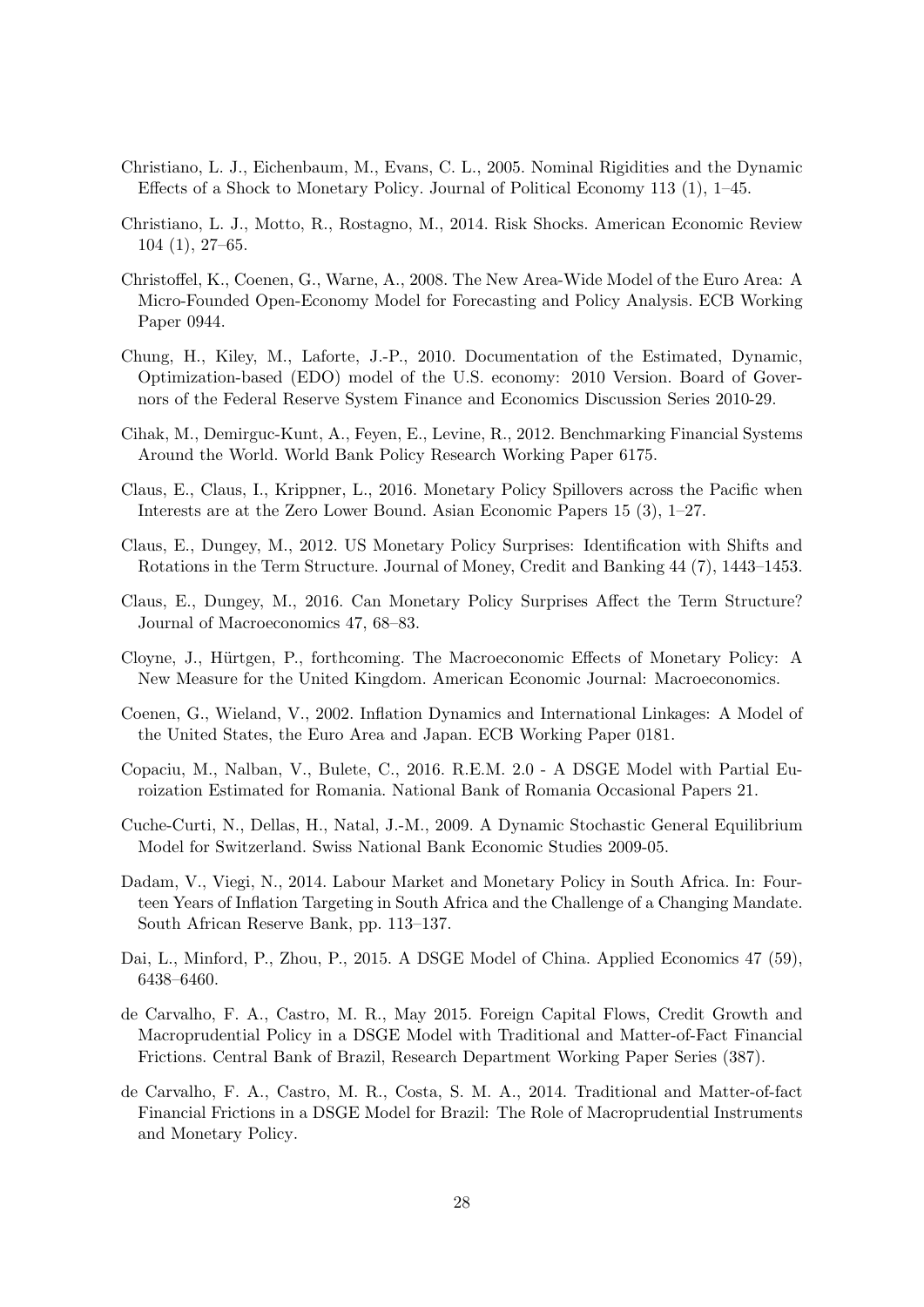- de Carvalho, F. A., Valli, M., Apr. 2011. Fiscal Policy in Brazil through the Lens of an Estimated DSGE Model. Central Bank of Brazil, Research Department Working Paper (240).
- Dedola, L., Lombardo, G., 2012. Financial Frictions, Financial Integration and the International Propagation of Shocks. Economic Policy 27 (70), 319–359.
- Dedola, L., Rivolta, G., Stracca, L., 2015. When the Fed Sneezes, Who Gets a Cold? mimeo.
- Devereux, M., Yetman, J., 2010. Leverage Constraints and the International Transmission of Shocks. Journal of Money, Credit and Banking 42 (s1), 71–105.
- di Giovanni, J., Shambaugh, J., 2008. The Impact of Foreign Interest Rates on the Economy: The Role of the Exchange Rate Regime. Journal of International Economics 74 (2), 341– 361.
- DiCecio, R., Nelson, E., November 2010. Euro Membership as a U.K. Monetary Policy Option: Results from a Structural Model. In: Europe and the Euro. NBER Chapters. National Bureau of Economic Research, Inc, pp. 415–439.
- Dorich, J., Johnston, M., Mendes, R., Murchison, S., Zhang, Y., 2013. ToTEM II: An Updated Version of the Bank of Canada's Quarterly Projection Model. Technical Reports 100, Bank of Canada.
- Drygalla, A., 2015. Switching to Exchange Rate Flexibility? The Case of Central and Eastern European Inflation Targeters. FIW Working Paper 139.
- Dungey, M., Osborn, D., 2014. Modelling Large Open Economies With International Linkages: The Usa And Euro Area. Journal of Applied Econometrics 29 (3), 377–393.
- Dungey, M., Osborn, D., Raghavan, M., 2014. International Transmissions to Australia: The Roles of the USA and Euro Area. The Economic Record 90 (291), 421–446.
- Ehrmann, M., Fratzscher, M., 2003. Monetary Policy Announcements and Money Markets: A Transatlantic Perspective. International Finance 6 (3), 309–28.
- Ehrmann, M., Fratzscher, M., 2005. Equal Size, Equal Role? Interest Rate Interdependence Between the Euro Area and the United States. Economic Journal 115 (506), 928–948.
- Ehrmann, M., Fratzscher, M., 2009. Global Financial Transmission of Monetary Policy Shocks. Oxford Bulletin of Economics and Statistics 71 (6), 739–759.
- Ehrmann, M., Fratzscher, M., Rigobon, R., 2011. Stocks, Bonds, Money Markets and Exchange Rates: Measuring International Financial Transmission. Journal of Applied Econometrics 26 (6), 948–974.
- Eichengreen, B., Hausmann, R., Panizza, U., 2003. Le péché originel: Le calvaire, le mystère et le chemin de la rédemption. L'Actualité Economique 79  $(4)$ , 419–455.
- Ellis, C., Mumtaz, H., Zabczyk, P., 05 2014. What Lies Beneath? A Time-varying FAVAR Model for the UK Transmission Mechanism. Economic Journal 124 (576), 668–699.
- Errit, G., Uusk¨ula, L., 2014. Euro Area Monetary Policy Transmission in Estonia. Baltic Journal of Economics 14 (1-2), 55–77.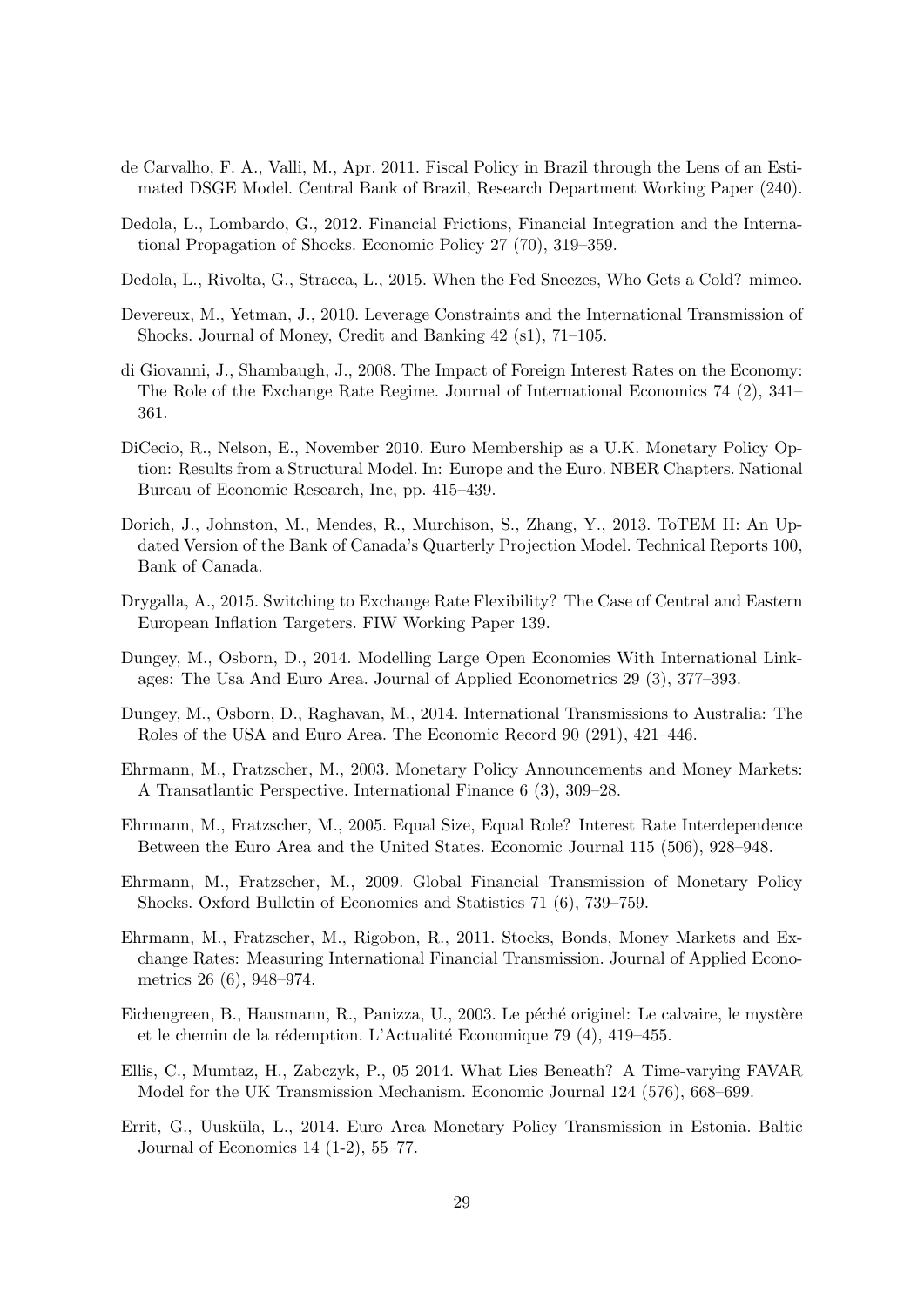- Faccini, R., Millard, S., Zanetti, F., 2013. Wage Rigidities in an Estimated Dynamic, Stochastic, General Equilibrium Model of the UK Labour Market. The Manchester School 81, 66–99.
- Felcser, D., Vonnak, B., 2014. Carry Trade, Uncovered Interest Parity and Monetary Policy. MNB Working Papers 2014/3.
- Feldkircher, M., Huber, F., 2015. The International Transmission of US Structural Shocks: Evidence from Global Vector Autoregressions. European Economic Review 81, 167–188.
- Feldkircher, M., Huber, F., 2016. The International Transmission of US Shocks: Evidence from Bayesian Global Vector Autoregressions. European Economic Review 81 (C), 167–188.
- Fernandez, A., Klein, M., Rebucci, A., Schindler, M., Uribe, M., 2015. Capital Control Measures: A New Dataset. NBER Working Paper 20970.
- Feve, P., Sahuc, J.-G., 2016. In Search of the Transmission Mechanism of Fiscal Policy in the Euro Area. Journal of Applied Econometrics.
- Forni, M., Gambetti, L., 2010. The Dynamic Effects of Monetary Policy: A Structural Factor Model Approach. Journal of Monetary Economics 57 (2), 203–216.
- Fragetta, M., Melina, G., 2013. Identification of Monetary Policy in SVAR Models: A Dataoriented Perspective. Empirical Economics 45 (2), 831–844.
- Fueki, T., Fukunaga, I., Ichiue, H., Shirota, T., 2016. Measuring Potential Growth with an Estimated DSGE Model of Japan's Economy. International Journal of Central Banking 12 (1), 1–32.
- Furlanetto, F., Gelain, P., Sanjani, M., 2014. Output Gap in Presence of Financial Frictions and Monetary Policy Trade-offs. IMF Working Paper 14/128.
- Gabriel, V., Levine, P., , Yang, B., 2016. An Estimated DSGE Open-Economy Model of the Indian Economy with Financial Frictions. In: Ghate, C., Kletzer, K. (Eds.), Monetary Policy in India: A Modern Macroeconomic Perspective. Springer.
- Gabriel, V., Levine, P., Pearlman, J., Yang, B., 2012. An Estimated DSGE Model of the Indian Economy. In: Ghate, C. (Ed.), Oxford Handbook of the Indian Economy. Oxford University Press.
- Gadatsch, N., Hauzenberger, K., Stähler, N., 2016. Fiscal Policy During the Crisis: A Look on Germany and the Euro Area with GEAR. Economic Modelling 52 (PB), 997–1016.
- Galí, J., Gambetti, L., 2015. The Effects of Monetary Policy on Stock Market Bubbles: Some Evidence. American Economic Journal: Macroeconomics 7 (1), 233–57.
- Gallic, E., Vermandel, G., 2016. Climate Shocks and Business Cycles. mimeo.
- Garcia, C., Gonzalez, W., 2014. Why Does Monetary Policy Respond to the Real Exchange Rate in Small Open Economies? A Bayesian Perspective. Empirical Economics 46 (3), 789–825.
- Gazzani, A., Vicondoa, A., 2016. Proxy-SVAR as a Bridge between Mixed Frequencies. mimeo.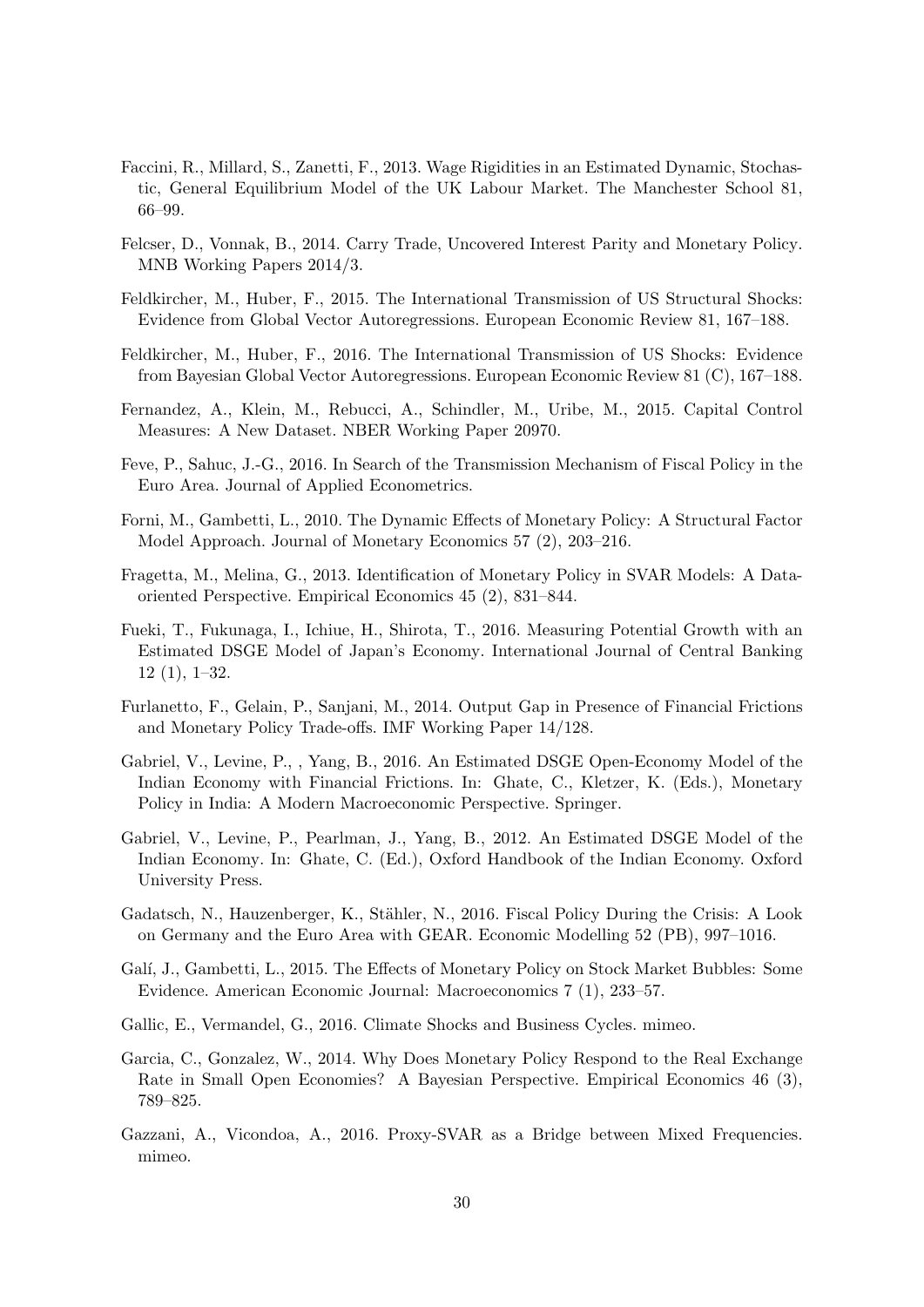- Gelain, P., 2010. The External Finance Premium in the Euro Area: A Dynamic Stochastic General Equilibrium Analysis. The North American Journal of Economics and Finance 21 (1), 49–71.
- Georgiadis, G., 2016. Determinants of Global Spillovers from US Monetary Policy. Journal of International Money and Finance 67, 41–61.
- Gerali, A., Neri, S., Sessa, L., Signoretti, F. M., 2010. Credit and Banking in a DSGE Model of the Euro Area. Journal of Money, Credit and Banking 42 (1), 107–141.
- Gerdrup, K., Motzfeldt Kravik, E., Saterhagen Paulsen, K., 2017. Documentation of NEMO - Norges Bank's Core Model for Monetary Policy Analysis and Forecasting. mimeo.
- Gertler, M., Karadi, P., 2011. A Model of Unconventional Monetary Policy. Journal of Monetary Economics 58 (1), 17–34.
- Gertler, M., Karadi, P., 2015. Monetary Policy Surprises, Credit Costs, and Economic Activity. American Economic Journal: Macroeconomics 7 (1), 44–76.
- Gertler, M., Sala, L., Trigari, A., 2008. An Estimated Monetary DSGE Model with Unemployment and Staggered Nominal Wage Bargaining. Journal of Money, Credit and Banking 40 (8), 1713–1764.
- Gervais, O., Gosselin, M.-A., 2014. Analyzing and Forecasting the Canadian Economy through the LENS Model. Technical Reports 102, Bank of Canada.
- Ghosh, A., Qureshi, M., Kim, J., Zalduendo, J., 2014. Surges. Journal of International Economics 92 (2), 266–285.
- Giri, F., 2014. Does Interbank Market Matter for Business Cycle Fluctuation? An Estimated DSGE Model with Financial Frictions for the Euro Area. Universita' Politecnica delle Marche Dipartimento di Scienze Economiche e Sociali Working Paper 398.
- Goldberg, L., 2009. Understanding Banking Sector Globalization. IMF Staff Papers 56 (1), 171–197.
- Gonzalez, A., Hamann, F., Rodriguez, D., 2015. Macroprudential Policies in a Commodity Exporting Economy. BIS Working Paper 506.
- Gopinath, G., 2015. The International Price System. NBER Working Papers 21646.
- Goyal, A., Kumar, A., 2016. A DSGE Model-Based Analysis of The Indian Slowdown. mimeo.
- Grabek, G., Klos, B., 2013. Unemployment in the Estimated New Keynesian SoePL-2012 DSGE Model. National Bank of Poland Working Paper 144.
- Gregor Bäurle, M. G., Känzig, D., 2016. Time-Varying Effects of Oil Supply Shocks on the US Economy. mimeo.
- Gupta, R., Steinbach, R., 2013. A DSGE-VAR Model for Forecasting Key South African Macroeconomic Variables. Economic Modelling 33, 19–33.
- Hale, G., Kapan, T., Minoiu, C., 2016. Crisis Transmission in the Global Banking Network. IMF Working Paper 16/91.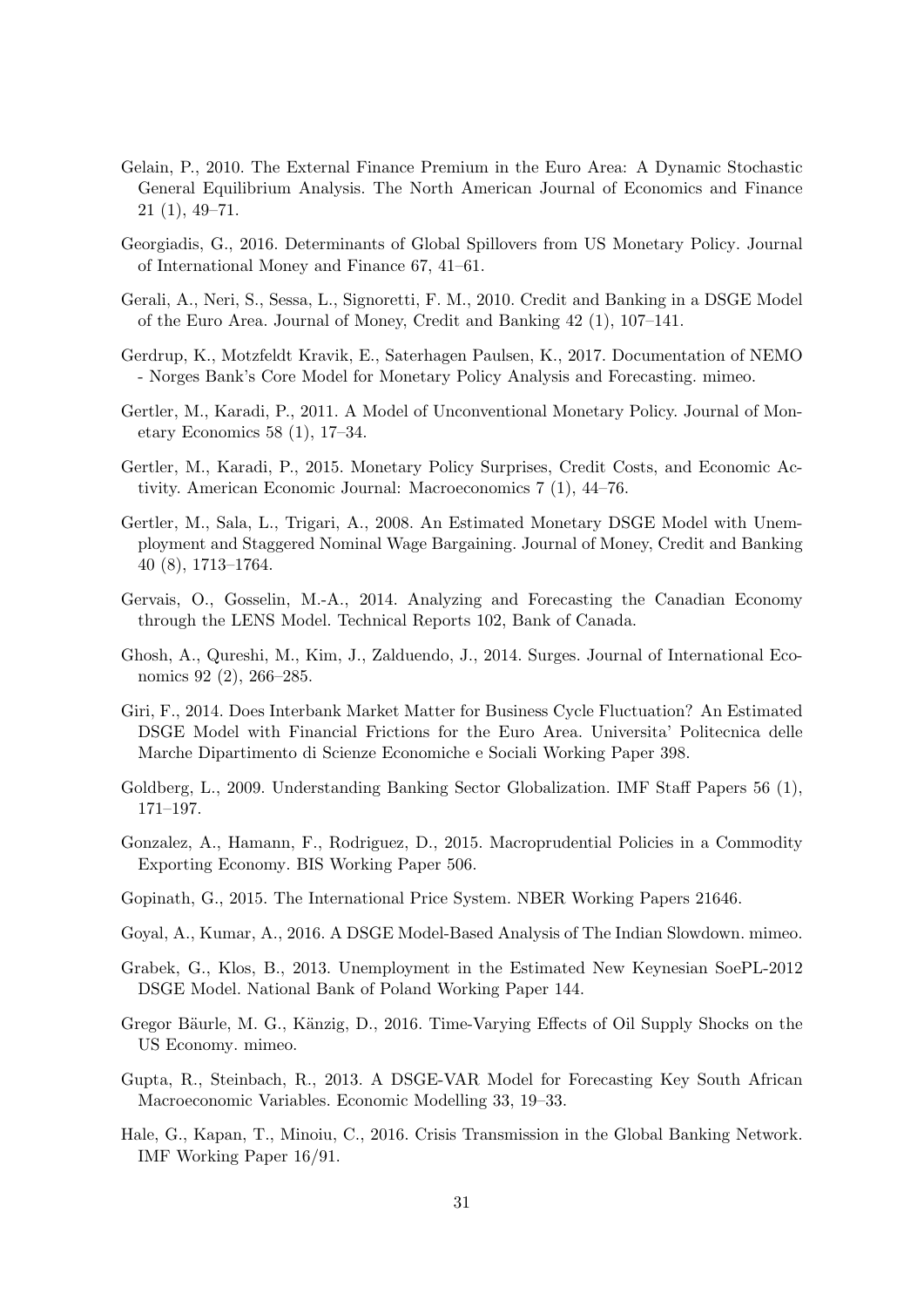- Harrison, R., Oomen, O., 2010. Evaluating and Estimating a DSGE Model for the United Kingdom. Bank of England Working Paper 380.
- Heinlein, R., Krolzig, H.-M., 2013. Monetary Policy and Exchange Rates: A Balanced Two-Country Cointegrated VAR Model Approach 1321.
- Herber, P., Nemec, D., 2009. Estimating Output Gap in the Czech Republic: DSGE Approach. Mathematical Methods in Economics 8, 117–124.
- Herber, P., Nemec, D., 2012. Investigating Structural Differences of the Czech Economy: Does Asymmetry of Shocks Matter? Bulletin of the Czech Econometric Society 19 (29).
- Hernan Hernandez, M., Ortiz Bolanos, A., 2016. Monetary and Fiscal Policies in Latin America: Evidence from an Estimated DSGE Model. mimeo.
- Hirose, Y., 2014. An Estimated DSGE Model with a Deflation Steady State. CAMA Working Paper 2014-52.
- Hristov, N., 2016. The Ifo DSGE Model for the German Economy. Ifo Working Paper 210.
- Iacoviello, M., Minetti, R., 2006. International Business Cycles with Domestic and Foreign Lenders. Journal of Monetary Economics 53 (8), 2267–2282.
- Iacoviello, M., Neri, S., 2010. Housing Market Spillovers: Evidence from an Estimated DSGE Model. American Economic Journal: Macroeconomics 2 (2), 125–64.
- Ilzetzki, E., Reinhart, C., Rogoff, K., 2010. Exchange Rate Arrangements Entering the 21st Century: Which Anchor Will Hold? mimeo, London School of Economics.
- IMF, 2017. Are Countries Losing Control of Domestic Financial Conditions? In: Global Financial Stability Report, Chpt. 3.
- Ito, H., 2014. Monetary Policy in Asia and the Pacific in the Post, Post-Crisis Era. mimeo.
- Jacob, P., Munro, A., 2016. A Macroprudential Stable Funding Requirement and Monetary Policy in a Small Open Economy DP2016/04.
- Jannsen, N., Klein, M., 2011. The International Transmission of Euro Area Monetary Policy Shocks. Kiel Institute for the World Economy Working Paper 1718.
- Jiang, J., Kim, D., 2013. Is China's Monetary Policy Effective? Evaluating the VAR Evidence. China Economic Policy Review 2 (2), 1–21.
- Jorda, O., 2005. Estimation and Inference of Impulse Responses by Local Projections. American Economic Review 95 (1), 161–182.
- Junicke, M., 2015. Trend inflation and monetary policy in Eastern Europe. mimeo.
- Justiniano, A., Preston, B., 2010. Can Structural Small Open-economy Models Account for the Influence of Foreign Disturbances? Journal of International Economics 81 (1), 61–74.
- Kaihatsu, S., Kurozumi, T., 2014. Sources of Business Fluctuations: Financial or Technology Shocks? Review of Economic Dynamics 17 (2), 224–242.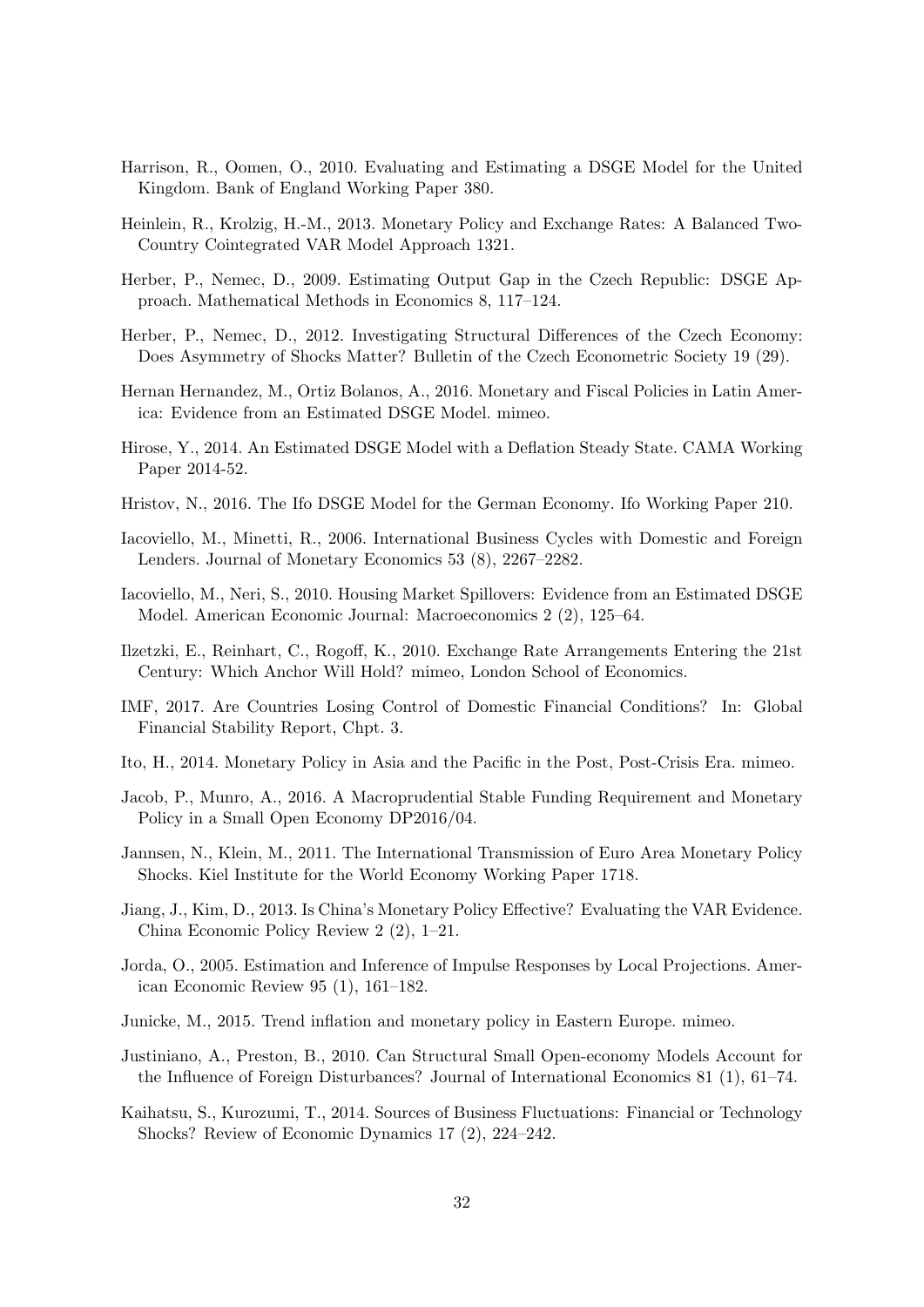- Kamber, G., McDonald, C., Sander, N., Theodoridis, K., 2016. Modelling the Business Cycle of a Small Open Economy: The Reserve Bank of New Zealand's DSGE Model. Economic Modelling 59, 546–569.
- Kamber, G., Millard, S., December 2012. Using Estimated Models to Assess Nominal and Real Rigidities in the United Kingdom. International Journal of Central Banking 8 (4), 97–119.
- Kamber, G., Smith, C., Thoenissen, C., 2015. Financial Frictions and The role of Investmentspecific Technology Shocks in the Business Cycle. Economic Modelling 51, 571–582.
- Kapur, M., Behera, H., 2012. Monetary Transmission Mechanism in India: A Quarterly Model. mimeo.
- Katagiri, M., Takahashi, K., 2016. The Effects of Unconventional Monetary Policy in an Open Economy. mimeo.
- Kim, S., 2001. International Transmission of U.S. Monetary Policy Shocks: Evidence from VAR's. Journal of Monetary Economics 48 (2), 339–372.
- Kim, T. B., 2014. Analysis on Korean Economy with an Estimated DSGE Model after 2000. KDI Journal of Economic Policy 36 (2), 1–64.
- Kimura, T., Nakajima, J., 2016. Identifying Conventional and Unconventional Monetary Policy Shocks: A Latent Threshold Approach. The B.E. Journal of Macroeconomics 16 (1), 277–300.
- Klein, M., Shambaugh, J., 2015. Rounding the Corners of the Policy Trilemma: Sources of Monetary Policy Autonomy. American Economic Journal: Macroeconomics 7 (4), 33–66.
- Kollmann, R., Enders, Z., Müller, G., 2011. Global banking and international business cycles. European Economic Review 55 (3), 407–426.
- Kollmann, R., Pataracchia, B., Raciborski, R., Ratto, M., Roeger, W., Vogel, L., 2016. The Post-Crisis Slump in the Euro Area and the US: Evidence from an Estimated Three-region DSGE Model. European Economic Review C (88), 21–41.
- Körner, J., 2015. Monetary Transmission in the Czech Republic after the Transformation. Eastern European Business and Economics Journal 1 (3), 19–47.
- Kühl, M., 2016. The effects of government bond purchases on leverage constraints of banks and non-financial firms. Bundesbank Discussion Paper (38/2016).
- Lane, P. R., Milesi-Ferretti, G. M., 2007. The External Wealth of Nations Mark II: Revised and Extended Estimates of Foreign Assets and Liabilities, 1970-2004. Journal of International Economics 73 (2), 223–250.
- Leist, S., 2013. Driving Forces of the Swiss Output Gap. Swiss Journal of Economics and Statistics 149 (IV), 493–531.
- Li, S., Spencer, A., 2015. Effectiveness of the Australian Fiscal Stimulus Package: A DSGE Analysis. Economic Record 92, 94–120.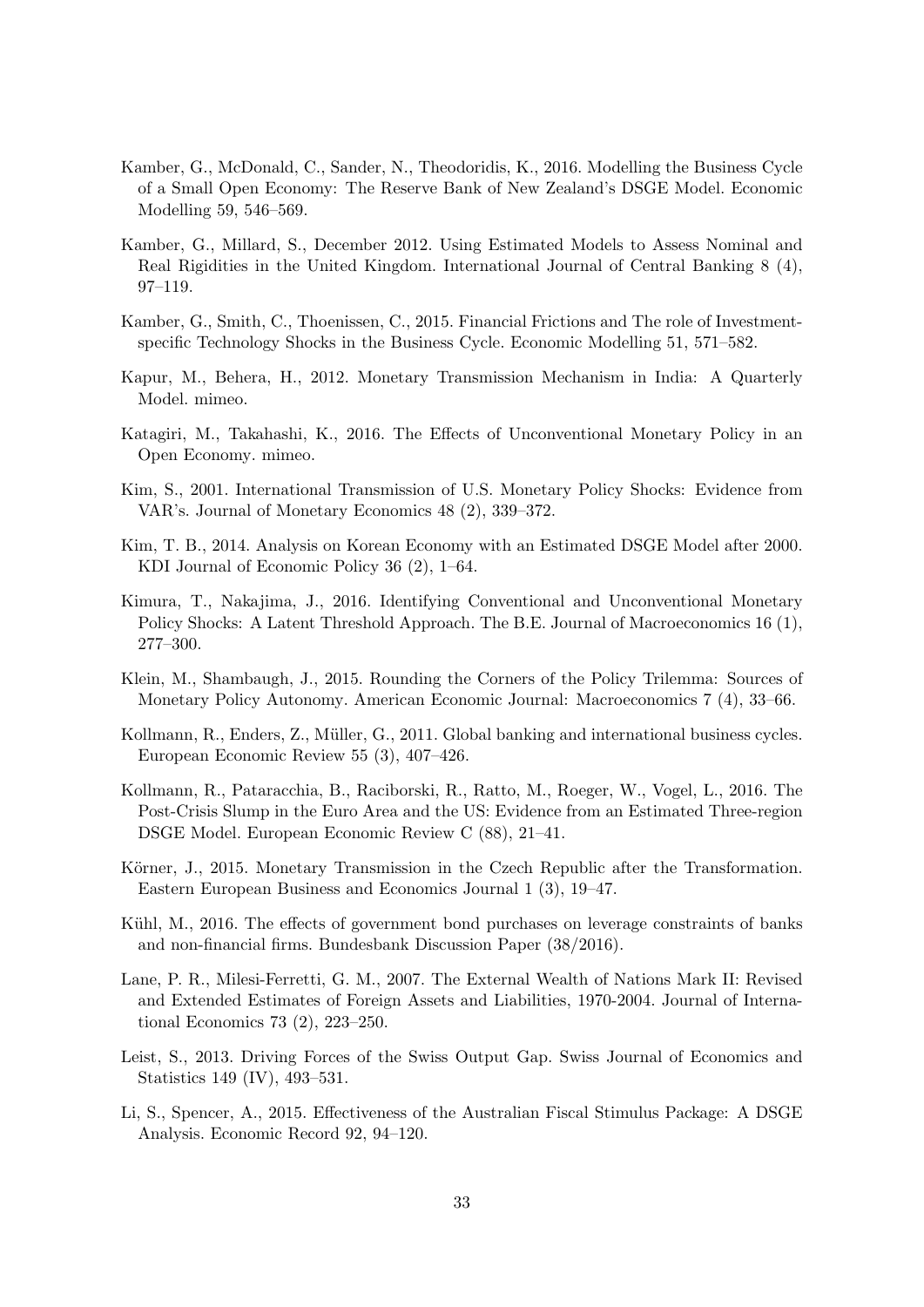- Linardi, F., 2016. Assessing the Fit of a Small Open-economy DSGE Model for the Brazilian Economy. Central Bank of Brazil WOrking Paper 424.
- Lopez, M., Prada, J., Rodriguez, N., 2008. Financial Accelerator Mechanism in a Small Open Economy. Banco de la Republica de Colombia Borradores de Economia 525.
- Lopez, M., Rodriguez, N., 2008. Financial Accelerator Mechanism: Evidence for Colombia. Banco de la Republica de Colombia Borradores de Economia 481.
- Luciani, M., 03 2015. Monetary Policy and the Housing Market: A Structural Factor Analysis. Journal of Applied Econometrics 30 (2), 199–218.
- Malakhovskaya, O., Minabutdinov, A., 2014. Are Commodity Price Shocks Important? A Bayesian Estimation of a DSGE Model for Russia. International Journal of Computational Economics and Econometrics  $4(1/2), 148-180$ .
- Mandler, M., Scharnagl, M., Volz, U., 2016. Heterogeneity in euro-area monetary policy transmission: Results from a large multi-country BVAR model. Deutsche Bundesbank Discussion Paper 03/2016.
- Medina, J. P., Soto, C., 2007. The Chilean Business Cycles Through the Lens of a Stochastic General Equilibrium Model. Central Bank of Chile Working Papers 457.
- Melecky, M., Buncic, D., 2008. An Estimated, New Keynesian Policy Model for Australia. Economic Record 84 (264), 1–16.
- Merola, R., 2015. The role of financial frictions during the crisis: An estimated DSGE model. Economic Modelling 48 (C), 70–82.
- Milani, F., 2011. The Impact of Foreign Stock Markets on Macroeconomic Dynamics in Open Economies: A Structural Estimation. Journal of International Money and Finance 30 (1), 111–129.
- Milani, F., Park, S. H., 2015. The Effects of Globalization on Macroeconomic Dynamics in a Trade-dependent EEconomy: The Case of Korea. Economic Modelling 48 (C), 292–305.
- Minetti, R., Peng, T., forthcoming. Credit Policies, Macroeconomic Stability and Welfare: The Case of China. Journal of Comparative Economics.
- Miranda-Agrippino, S., 2016. Unsurprising Shocks: Information, Premia, and the Monetary Transmission. Bank of England Working Paper 626.
- Miranda-Agrippino, S., Rey, H., 2015. World Asset Markets and the Global Financial Cycle. NBER Working Paper 21722.
- Miyajima, K., Mohanty, M., Yetman, J., 2014. Spillovers of US Unconventional Monetary Policy to Asia: The Role of Long-term Interest Rates. BIS Working Paper 478.
- Morais, B., Peydro, J., Ruiz, C., 2015. The International Bank Lending Channel of Monetary Policy Rates and QE: Credit Supply, Reach-for-Yield, and Real Effects. International Finance Discussion Papers 1137.
- Mumtaz, H., Theophilopoulou, A., 2016. The Impact of Monetary Policy on Inequality in the UK: An Empirical Analysis. Queen Mary University of London Working Paper 738.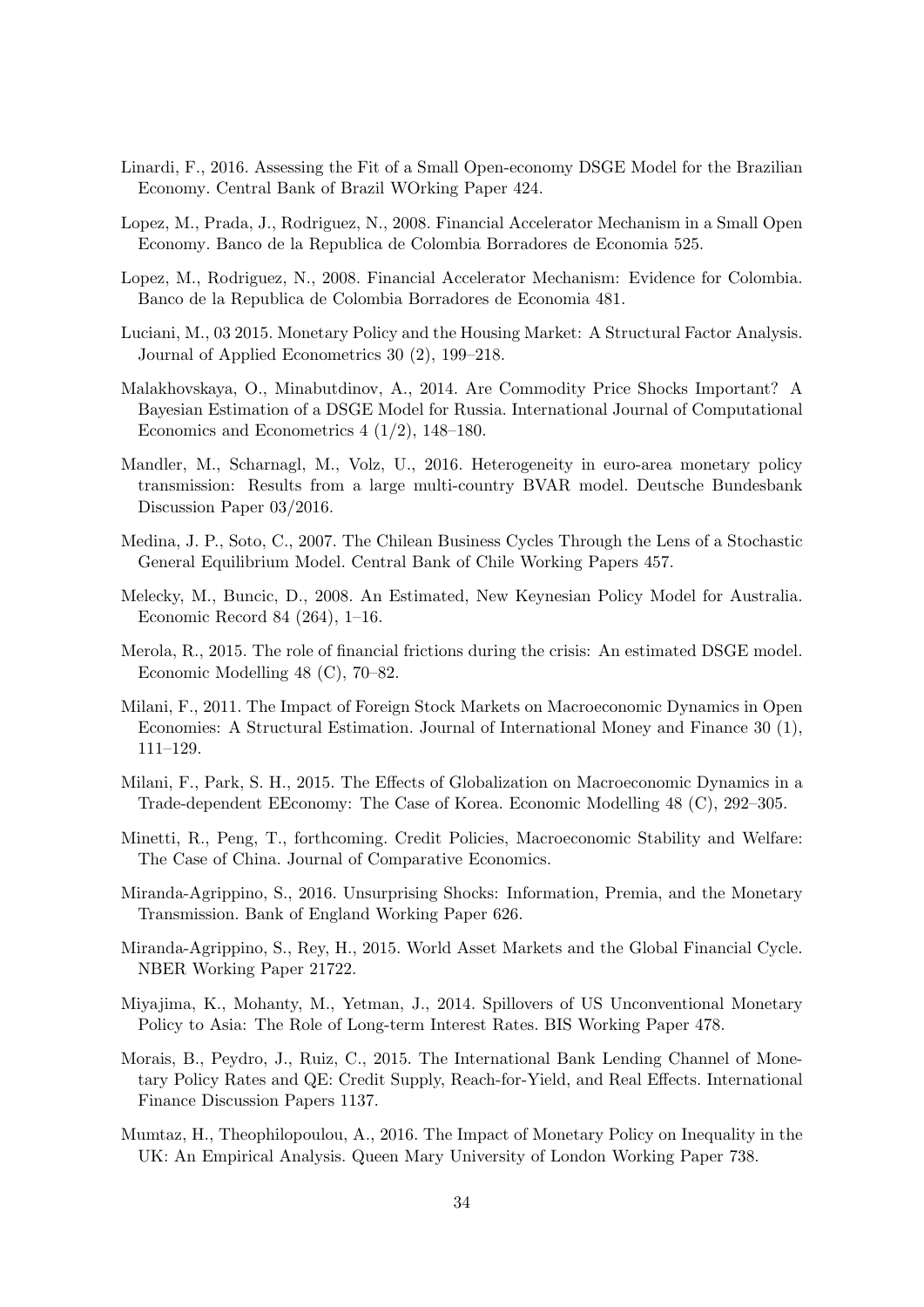- Naraidoo, R., Paya, I., 2012. Forecasting Monetary Policy Rules in South Africa. International Journal of Forecasting 28 (2), 446–455.
- Ncube, M., Ndou, E., 2011. Monetary Policy Transmission, House Prices and Consumer Spending in South Africa: An SVAR Approach. African Development Bank Working Paper 317.
- Ncube, M., Ndou, E., 2013. Monetary Policy and Exchange Rate Shocks on South African Trade Balance. African Development Bank Working Paper 448.
- Neuenkirch, M., 2013. Monetary Policy Transmission in Vector Autoregressions: A New Approach Using Central Bank Communication. Journal of Banking & Finance 37 (11), 4278–4285.
- Nguyen, A., 2015. Financial Frictions and the Volatility of Monetary Policy in a DSGE Model. Lancaster University Management School Economics Department Working Paper 2015/006.
- Nobili, A., Neri, S., 2006. The Transmission of Monetary Policy Shocks from the US to the Euro Area. Bank of Italy Temi di Discussione 606.
- Nuguer, V., 2016. Financial Intermediation in a Global Environment. International Journal of Central Banking 12.
- Obstfeld, M., 2015. Trilemmas and Trade-offs: Living with Financial Globalisation. BIS Working Paper 480.
- Obstfeld, M., Rogoff, K., 1996. Foundations of International Macroeconomics. No. 0262150476. The MIT Press.
- Obstfeld, M., Shambaugh, J., Taylor, A., 2005. The Trilemma in History: Tradeoffs Among Exchange Rates, Monetary Policies, and Capital Mobility. The Review of Economics and Statistics 87 (3), 423–438.
- Paetz, M., Gupta, R., 2016. Stock Price Dynamics and the Business Cycle in an Estimated DSGE Model for South Africa. Journal of International Financial Markets, Institutions and Money 18 (1), 166–182.
- Passari, E., Rey, H., 2015. Financial Flows and the International Monetary System. Economic Journal 125 (584), 675–698.
- Patra, M., Kapur, M., 2012. A Monetary Policy Model for India. Macroeconomics and Finance in Emerging Market Economies 5 (1), 18–41.
- Peersman, G., Smets, F., 2001. The Monetary Transmission Mechanism in the Euro Area: More Evidence from VAR Analysis. ECB Working Paper 91.
- Perez, F., 2015. Comparing the Transmission of Monetary Policy Shocks in Latin America: A Hierarchical Panel VAR. Banco Central de Reserva del Peru Working Paper 2015-015.
- Phan, T., 09 2014. Output Composition of the Monetary Policy Transmission Mechanism: Is Australia Different? The Economic Record 90 (290), 382–399.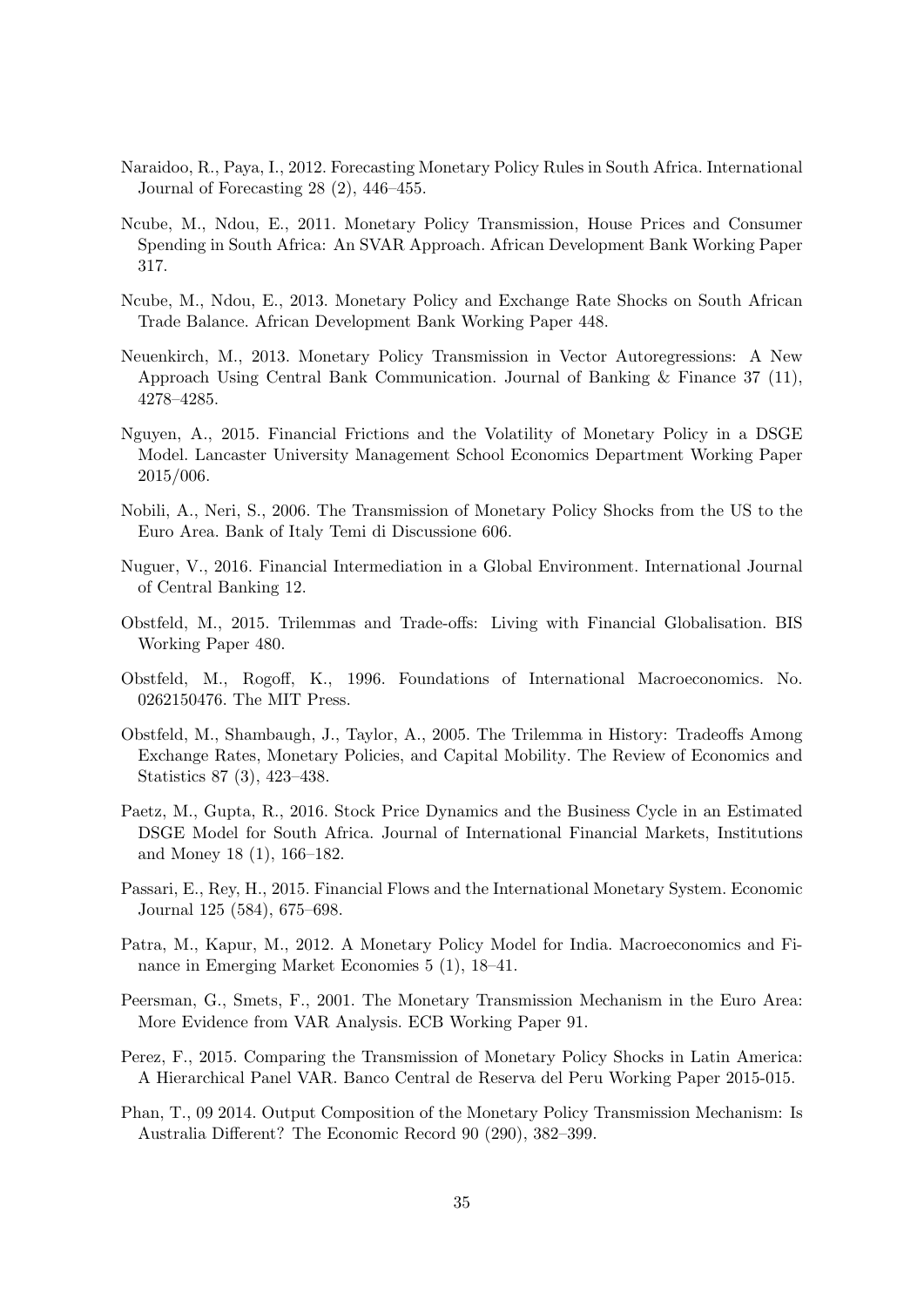- Pop, R.-E., 2016. A Small-scale DSGE-VAR Model for the Romanian Economy. Economic Modelling.
- Poutineau, J.-C., Vermandel, G., 2015a. Cross-border Banking Flows Spillovers in the Eurozone: Evidence from an Estimated DSGE Model. Journal of Economic Dynamics and Control 51, 378–403.
- Poutineau, J.-C., Vermandel, G., 2015b. Financial Frictions and the Extensive Margin of Activity. Research in Economics 69 (4), 525–554.
- Poutineau, J.-C., Vermandel, G., 2016. Global Banking and the Conduct of Macroprudential Policy in a Monetary Union. mimeo.
- Pragidis, I., Gogas, P., Tabak, B., 2013. Asymmetric Effects of Monetary Policy in the US and Brazil. Democritus University of Thrace Research Papers in Economics 7-2013.
- Quinn, D., Toyoda, M., 2008. Does Capital Account Liberalization Lead to Growth? Review of Financial Studies 21 (3), 1403–1449.
- Quint, D., Rabanal, P., 2014. Monetary and Macroprudential Policy in an Estimated DSGE Model of the Euro Area. International Journal of Central Banking 10 (2), 169–236.
- Raghavan, M., Athanasopoulos, G., Silvapulle, P., 2016. Canadian Monetary Policy Analysis Using a Structural VARMA Model. Canadian Journal of Economics 49 (1).
- Razafindrabe, T., 2016. A Multi-country DSGE Model with Incomplete Exchange Rate Passthrough: An Application for the Euro-area. Economic Modelling 52, 78–100.
- Rees, D., Smith, P., Hall, J., 2016. A Multi-sector Model of the Australian Economy. Economic Record 92 (298), 374–408.
- Rey, H., 2015. Dilemma not Trilemma: The Global Financial Cycle and Monetary Policy Independence. NBER Working Paper 21162.
- Robstad, Ø., 2014. House Prices, Credit and the Effect of Monetary Policy in Norway: Evidence from Structural VAR Models. Norges Bank Working Paper 2014/05.
- Romer, C., Romer, D., 2004. A New Measure of Monetary Shocks: Derivation and Implications. American Economic Review 94 (4), 1055–1084.
- Rossi, B., Zubairy, S., 2011. What Is the Importance of Monetary and Fiscal Shocks in Explaining U.S. Macroeconomic Fluctuations? Journal of Money, Credit and Banking 43 (6), 1247–1270.
- Rudolf, B., Zurlinden, M., 2014. A Compact Open-Economy DSGE Model for Switzerland. Swiss National Bank Economic Studies 2014-08.
- Rychalovska, Y., 2013. The Implications of Financial Frictions and Imperfect Knowledge in the Estimated DSGE Model of the US Economy. CERGE-EI Working Paper 482.
- Rysanek, J., Tonner, J., Tvrz, S., Vasicek, O., 2012. Monetary Policy Implications of Financial Frictions in the Czech Republic. Czech Journal of Economics and Finance 62 (5), 413–429.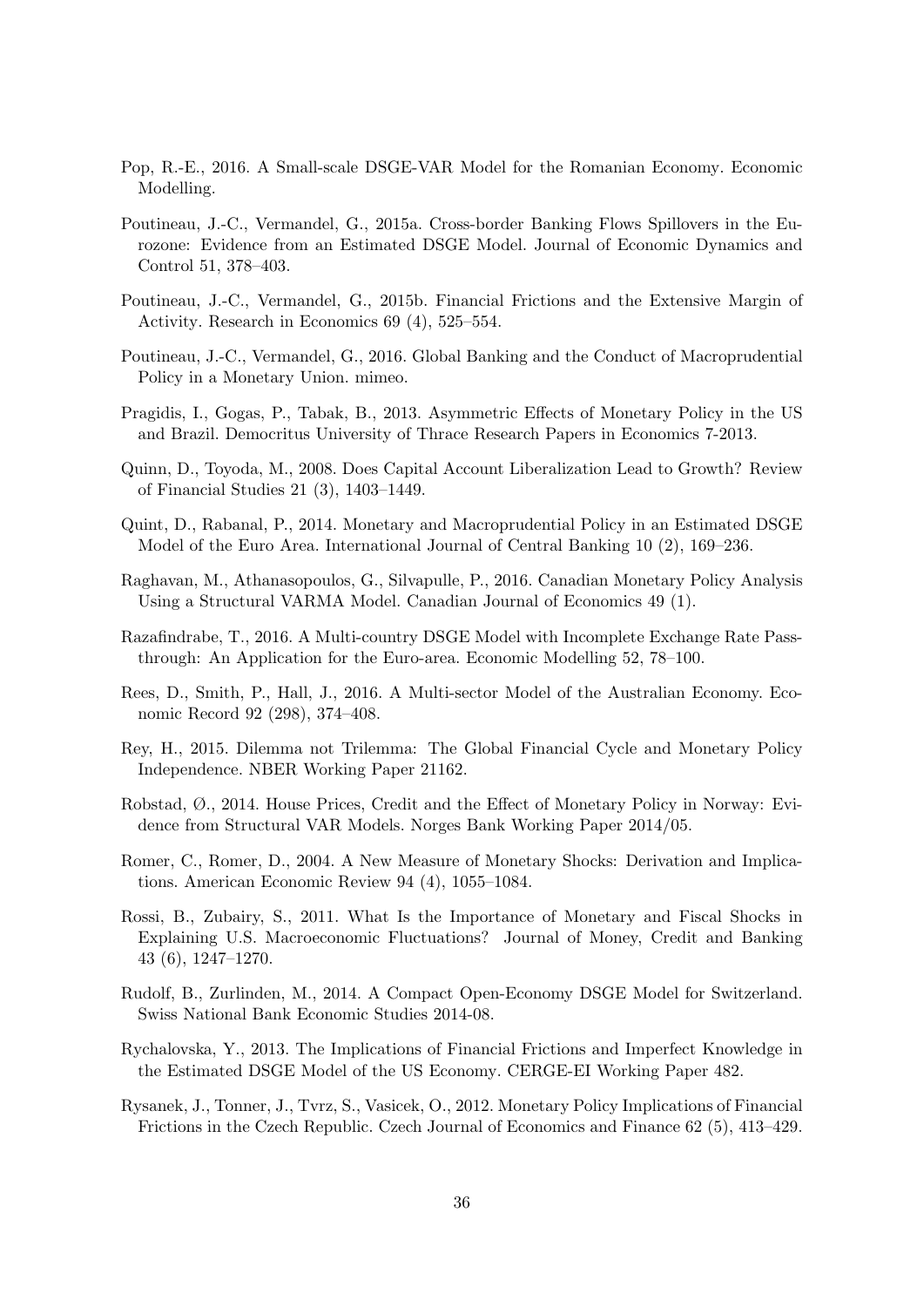- Semko, R., 2013. Optimal Economic Policy and Oil Prices Shocks in Russia. Ekonomska Istrazivanja Economic Research 26 (2).
- Senaj, M., Vyskrabka, M., Zeman, J., 2012. MUSE: Monetary Union and Slovak Economy Model. Ekonomicky casopis 5 (60).
- Seneca, M., 2010. A DSGE Model for Iceland. Central bank of Iceland Working Paper 50.
- Sheena, J., Wang, B., 2016. Assessing labor market frictions in a small open economy. Journal of Macroeconomics 48, 231–251.
- Shulgin, A., 2017. Two-dimensional Monetary Policy Shocks in DSGE Model Estimated for Russia. Journal of New Economic Assosiation 1 (33).
- Sims, C., 1998. Comment on Glenn Rudebusch's Do Measures of Monetary Policy in a VAR Make Sense? International Economic Review 39 (4), 933–41.
- Sims, C., Zha, T., 2006. Were There Regime Switches in US Monetary Policy? American Economic Review 96 (1), 54–81.
- Slanicay, M., 2011. Structural Differences and Asymmetric Shocks between the Czech Economy and the Euro Area 12. Review of Economic Perspectives 11 (3), 168–192.
- Slanicay, M., 2013. Business Cycle Synchronization through the Lens of a DSGE Model. Czech Journal of Economics and Finance 63 (2), 180–196.
- Slanicay, M., 2016a. A Proposal for a Flexible Trend Specification in DSGE Models. Review of Economic Perspectives 16 (2), 73–85.
- Slanicay, M., 2016b. Analysis of Structural Differences and Asymmetry of Shocks Between the Czech Economy and the Euro Area. Statistika Journal 96 (1), 34–49.
- Smets, F., Warne, A., Wouters, R., 2013. Professional Forecasters and the Real-time Forecasting Performance of an Estimated New Keynesian Model for the Euro Area. ECB Working Paper 1571.
- Smets, F., Wouters, R., 2003. An Estimated Dynamic Stochastic General Equilibrium Model of the Euro Area. Journal of the European Economic Association 1 (5), 1123–1175.
- Smith, L., Galesi, A., 2011. GVAR Toolbox 1.1 User Guide. mimeo.
- Some, J., 2014. Welfare Effects of Oil Storage. mimeo.
- Steinbach, R., Mathuloe, P., Smit, B., 2009. An Open-Economy New Keynesian DSGE Model of the South African Economy 09/01.
- Timmer, M., Dietzenbacher, E., Los, B., Stehrer, R., Vries, G., 08 2015. An Illustrated User Guide to the World InputOutput Database: The Case of Global Automotive Production. Review of International Economics 23 (3), 575–605.
- Tonner, J., Polansky, J., Vasicek, O., 2011. Parameter Drifting in a DSGE Model Estimated on Czech Data. Czech Journal of Economics and Finance 61 (5), 510–524.
- Tonner, J., Tvrz, S., Vasicek, O., 2015. Labour Market Modelling within a DSGE Approach. Czech National Bank Working Papers 2015/06.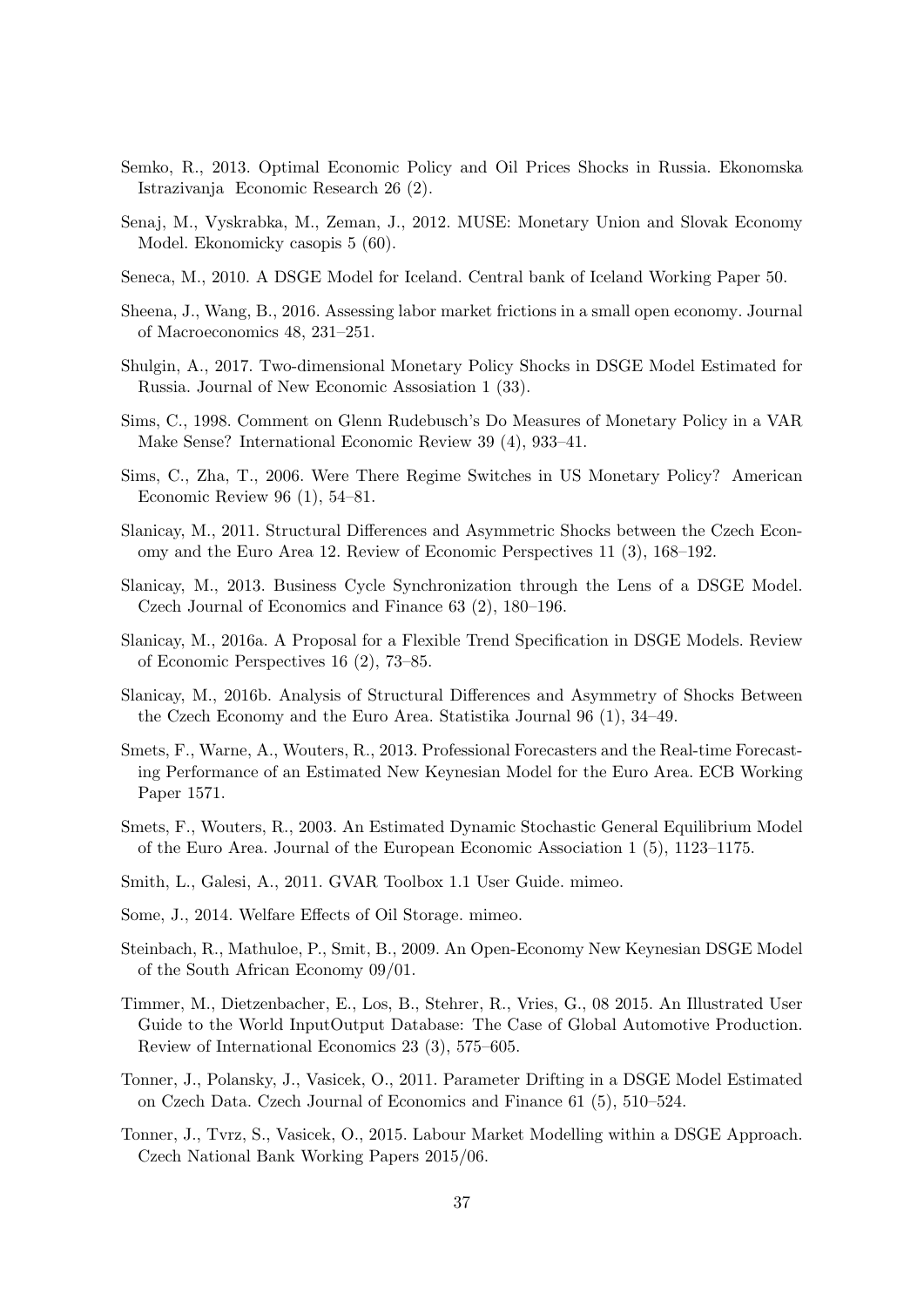- Toroj, A., Konopczak, K., 2012. Crisis Resistance Versus Monetary Regime: A Polish Slovak Counterfactual Exercise. Central European Journal of Economic Modelling and Econometrics 4  $(1)$ , 1–22.
- Tvrz, S., Vasicek, O., 2016. The Great Recession in the Non-EMU Visegrad Countries: A Nonlinear DSGE Model with Time-Varying Parameters. Czech Journal of Economics and Finance 66 (3), 207–235.
- Ueda, K., 2012. Banking Globalization and International Business Cycles: Cross-border Chained Credit Contracts and Financial Accelerators. Journal of International Economics 86 (1), 1–16.
- Villa, S., 2016. Financial Frictions in the Euro Area and the United States: A Bayesian Assessment. Macroeconomic Dynamics 20 (05), 1313–1340.
- Vitek, F., 2014. Policy and Spillover Analysis in the World Economy: A Panel Dynamic Stochastic General Equilibrium Approach 14/200.
- Vitek, F., 2015. Macrofinancial Analysis in the World Economy : A Panel Dynamic Stochastic General Equilibrium Approach. IMF Working Paper 15/227.
- Voss, G., Willard, L., 2009. Monetary Policy and the Exchange Rate: Evidence from a Twocountry Model. Journal of Macroeconomics 31 (4), 708–720.
- Yao, W., 2012. International Business Cycles and Financial Frictions. Bank of Canada Working Paper 12-19.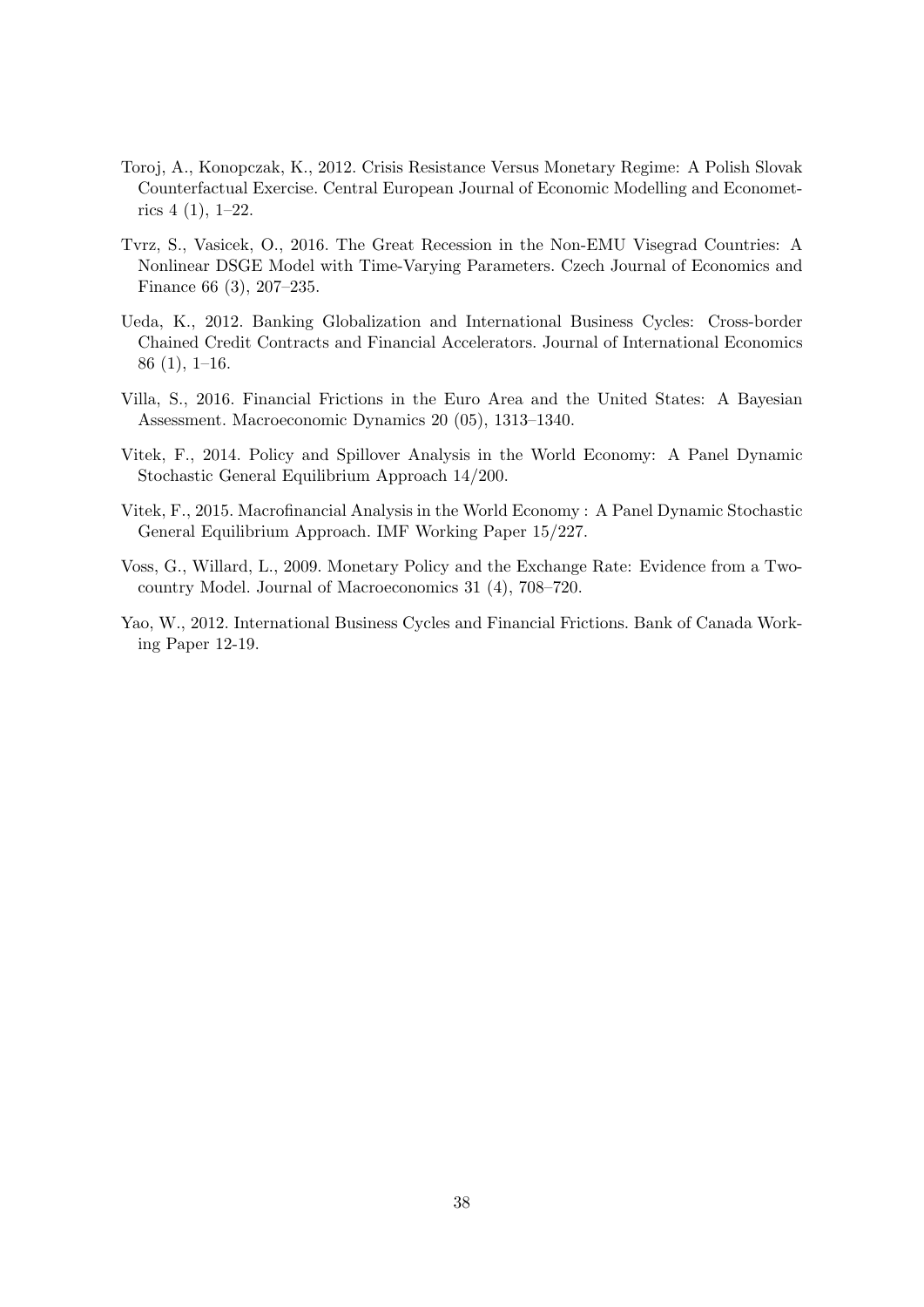# A Tables

|            | <b>DSGE</b>    | <b>FME</b>       | <b>NARR</b>    | SM             | VAR                     | Total           |
|------------|----------------|------------------|----------------|----------------|-------------------------|-----------------|
| AUS        | 8              | $\overline{1}$   | $\overline{0}$ | $\overline{1}$ | $\overline{5}$          | $\overline{15}$ |
| <b>BRA</b> | 6              | $\overline{0}$   | $\overline{0}$ | $\overline{1}$ | $\overline{1}$          | 8               |
| CAN        | 6              | $\overline{0}$   | $\overline{0}$ | $\mathbf{1}$   | 3                       | 10              |
| <b>CHE</b> | 6              | $\overline{0}$   | $\overline{0}$ | $\overline{0}$ | $\overline{1}$          | 7               |
| <b>CHL</b> | 3              | $\overline{0}$   | $\overline{0}$ | $\overline{0}$ | $\overline{2}$          | $\bf 5$         |
| <b>CHN</b> | 4              | $\overline{0}$   | $\overline{0}$ | $\overline{0}$ | $\overline{1}$          | $\overline{5}$  |
| COL        | $\overline{5}$ | $\overline{0}$   | $\overline{0}$ | $\overline{0}$ | $\overline{2}$          | $\overline{7}$  |
| CZE        | 12             | $\overline{0}$   | $\overline{0}$ | $\overline{0}$ | $\overline{2}$          | 14              |
| EAR        | 35             | $\mathbf{1}$     | $\overline{0}$ | $\overline{0}$ | 13                      | 49              |
| <b>GBR</b> | 12             | 3                | $\mathbf{1}$   | $\overline{0}$ | 7                       | 23              |
| <b>HUN</b> | $\overline{1}$ | $\overline{0}$   | $\overline{0}$ | $\overline{0}$ | $\overline{0}$          | $\mathbf{1}$    |
| <b>IND</b> | $\overline{4}$ | $\overline{0}$   | $\overline{0}$ | $\overline{2}$ | $\overline{1}$          | 7               |
| <b>ISL</b> | $\overline{1}$ | $\overline{0}$   | $\overline{0}$ | $\overline{0}$ | $\overline{0}$          | $\mathbf{1}$    |
| <b>ISR</b> | 3              | $\overline{0}$   | $\overline{0}$ | $\overline{0}$ | $\overline{1}$          | $\overline{4}$  |
| <b>JPN</b> | 6              | $\overline{0}$   | $\overline{0}$ | $\overline{1}$ | $\overline{1}$          | 8               |
| <b>KOR</b> | 5              | $\overline{0}$   | $\overline{0}$ | $\overline{0}$ | $\overline{0}$          | 5               |
| <b>MEX</b> | $\overline{2}$ | $\boldsymbol{0}$ | $\overline{0}$ | $\overline{0}$ | $\mathbf{1}$            | 3               |
| <b>NOR</b> | $\overline{2}$ | $\mathbf{1}$     | $\overline{0}$ | $\overline{0}$ | $\overline{2}$          | 5               |
| <b>NZL</b> | 6              | $\overline{1}$   | $\overline{0}$ | $\overline{0}$ | $\overline{1}$          | 8               |
| PAK        | $\overline{2}$ | $\overline{0}$   | $\overline{0}$ | $\overline{0}$ | $\overline{0}$          | $\overline{2}$  |
| PER        | $\overline{1}$ | $\overline{0}$   | $\overline{0}$ | $\overline{0}$ | $\overline{2}$          | $\overline{3}$  |
| POL        | 8              | $\overline{0}$   | $\overline{0}$ | $\overline{0}$ | $\overline{\mathbf{2}}$ | 10              |
| ROU        | 3              | $\overline{0}$   | $\overline{0}$ | $\overline{0}$ | $\overline{1}$          | $\overline{4}$  |
| <b>RUS</b> | 5              | $\overline{0}$   | $\overline{0}$ | $\overline{0}$ | $\overline{0}$          | 5               |
| <b>SWE</b> | 5              | $\mathbf{1}$     | $\overline{0}$ | $\overline{0}$ | 3                       | 9               |
| <b>THA</b> | $\overline{2}$ | $\overline{0}$   | $\overline{0}$ | $\overline{0}$ | $\overline{0}$          | $\overline{2}$  |
| TUR        | $\overline{2}$ | $\overline{0}$   | $\overline{0}$ | $\overline{0}$ | $\overline{0}$          | $\overline{2}$  |
| <b>USA</b> | 27             | 5                | $\overline{2}$ | 3              | 20                      | 57              |
| ZAF        | $\overline{4}$ | $\overline{0}$   | $\overline{0}$ | $\mathbf{1}$   | 3                       | 8               |
| Total      | 186            | 13               | 3              | 10             | 75                      | 287             |

Table 1: Country Coverage of the Monetary Policy Shocks Database

Table 2: Model Type Coverage of the Monetary Policy Shocks Database

|             | Number of shocks | Percent |
|-------------|------------------|---------|
| DSGE        | 186              | 64.8    |
| <b>FME</b>  | 13               | 4.5     |
| <b>NARR</b> | 3                | 1.0     |
| SM          | 10               | 3.5     |
| VAR.        | 75               | 26.1    |
| Total       | 287              | 100.0   |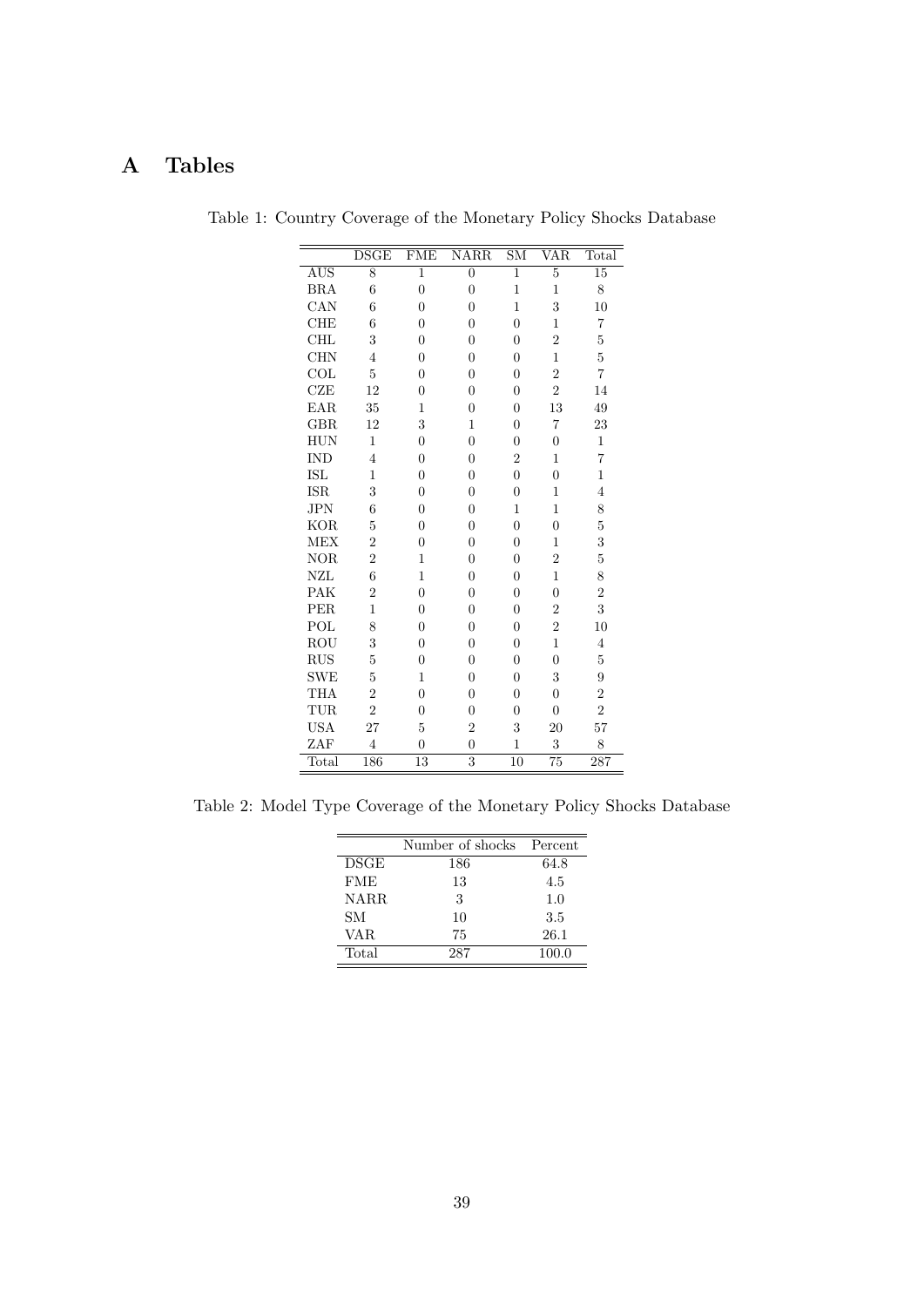| Table 3: Overview of US Monetary Policy Shock Time Series Estimates |  |  |  |
|---------------------------------------------------------------------|--|--|--|
|---------------------------------------------------------------------|--|--|--|

| Reference                                   | Acronym                    | Type                      | Sample period                   | МC          | SOE FS      |             | Pub          | Keele               |
|---------------------------------------------|----------------------------|---------------------------|---------------------------------|-------------|-------------|-------------|--------------|---------------------|
| Aguilar and Vzquez (2015)                   | agv                        | DSGE                      | $1965q2-2007q3$                 | $\mathbf n$ | $\mathbf n$ | $\mathbf n$ | $\bf n$      |                     |
| Alpanda and Aysun (2014)                    | aya                        | DSGE                      | 1996q1-2009q2                   | y           | $\mathbf n$ | y           | y            | 3                   |
| Bacchiocchi and Fanelli (2015)              | bf                         | VAR                       | 1956q2-2008q3                   |             |             |             | y            | 3                   |
| Bacchiocchi et al. (forthcoming)            | bfc                        | VAR                       | 1961q1-2008q2                   |             |             |             | y            | $\overline{2}$      |
| Barakchian and Crowe (2013)                 | bc                         | <b>FME</b>                | 1988m12-2008m6                  |             |             |             | y            | $\overline{4}$      |
| Bernanke and Kuttner (2005)                 | bk                         | <b>FME</b>                | 1988m12-2008m6                  |             |             |             | y            | $\overline{4}$      |
| Bernanke and Mihov (1998)                   | $_{\text{bm}}$             | <b>VAR</b>                | 1990m1-2007m11                  |             |             |             | y            | 4                   |
| Bernanke et al. (2005)                      | bbe                        | <b>VAR</b>                | $1960q1-2007q2$                 |             |             |             | У            | 4                   |
| Binder et al. (2010)                        | bcz                        | <b>VAR</b>                | 1978m1-2006m12                  |             |             |             | $\mathbf n$  |                     |
| Brayton et al. (2014)                       | frb                        | <b>DSGE</b>               | 1970q1-2010q4                   | y           | $\mathbf n$ | $\mathbf n$ | y            | 3                   |
| Breuss and Fornero (2009)                   | forn                       | <b>DSGE</b>               | $1984q1-2015q3$                 | y           | $\mathbf n$ | $\mathbf n$ | $\mathbf n$  |                     |
| Burlon et al. $(2016)$                      | bnp                        | DSGE                      | 1995q2-2014q4                   | у           | $\mathbf n$ | ∗           | $\mathbf n$  |                     |
| Caglayan et al. $(2016)$                    | ckm                        | <b>NARR</b>               | 1970q4-2008q4                   |             |             |             | $\mathbf n$  | 3                   |
| Carabenciov et al. (2008)                   | gpm                        | <b>DSGE</b>               | 1994q1-2008q1                   | у           | n           | у           | $\mathbf n$  |                     |
| Carlstrom et al. $(2014)$                   | cfop                       | DSGE                      | 1972q2-2008q4                   | $\mathbf n$ | $\mathbf n$ | $\mathbf n$ | у            | 3                   |
| $Ca'Zorzi$ et al. $(2016)$                  | jp                         | <b>DSGE</b>               | $1975q1-2013q3$                 | $\mathbf n$ | $\mathbf n$ | $\mathbf n$ | У            | 3                   |
| Chin et al. $(2015)$                        | $_{\rm cft}$               | <b>DSGE</b>               | 1976q1-2013q2                   | $\mathbf n$ | $\mathbf n$ | $\mathbf n$ | $\bf n$      |                     |
| Christiano et al. (1999)                    | cee                        | <b>VAR</b>                | 1989q4-2007q3                   |             |             |             | y            | 0                   |
| Christiano et al. (2014)                    | cmr                        | DSGE                      | $1981q1-2010q2$                 | $\mathbf n$ | $\mathbf n$ | $\mathbf n$ | У            | 4                   |
| Chung et al. $(2010)$                       | edo                        | DSGE                      | 1984q4-2016q2                   | $\mathbf n$ | $\mathbf n$ | $\mathbf n$ | $\bf n$      |                     |
| Claus and Dungey (2012)                     | cld                        | SM                        | 1994m1d1-2008m10d31             |             |             |             | y            | 3                   |
| Claus et al. $(2016)$                       | cck                        | <b>SM</b>                 | 1996m1d1-2015m11d30             |             |             |             | $\mathbf n$  |                     |
| Consensus Forecast                          | $_{\rm cpf}$               | <b>FME</b>                | 1990q1-2013q1                   |             |             |             | $\mathbf n$  |                     |
| Dungey and Osborn (2014)                    | duo                        | <b>VAR</b>                | 1983q1-2007q4                   |             |             |             | У            | 3                   |
| Dungey et al. $(2014)$                      | dor                        | <b>VAR</b>                | 1984q3-2008q1                   |             |             |             |              | $\boldsymbol{2}$    |
| Feldkircher and Huber (2016)                | fel                        | <b>VAR</b>                | $1995q1-2012q4$                 |             |             |             | У<br>y       | 4                   |
| Forni and Gambetti (2010)                   | fg                         | VAR                       | 1990m1-2007m11                  |             |             |             |              | $\overline{4}$      |
| Fragetta and Melina (2013)                  | frm                        | <b>VAR</b>                | $1965q4\text{-}2007q4$          |             |             |             | y            | $\overline{2}$      |
| Furlanetto et al. (2014)                    | fgs                        | <b>DSGE</b>               | $1964q2-2009q4$                 | $\mathbf n$ | $\mathbf n$ | $\mathbf n$ | y<br>$\bf n$ |                     |
| Galí and Gambetti (2015)                    | gag                        | <b>VAR</b>                | 1960q1-2011q4                   |             |             |             | y            | 3                   |
| Gazzani and Vicondoa (2016)                 | gvi1                       | <b>VAR</b>                | 1991m1-2007m7                   |             |             |             | $\mathbf n$  |                     |
| Gazzani and Vicondoa (2016)                 | gvi2                       | <b>VAR</b>                | 1991m1-2007m7                   |             |             |             | $\bf n$      |                     |
| Gertler and Karadi (2015)                   | kg                         | <b>FME</b>                | 1991m1-2012m6d30                |             |             |             |              | 3                   |
| Gertler et al. (2008)                       | gst                        | <b>DSGE</b>               | $1960q1-2005q1$                 | $\mathbf n$ | $\mathbf n$ |             | y            | 3                   |
| Heinlein and Krolzig (2013)                 | hek                        | <b>VAR</b>                | 1972m3-2010m8                   |             |             | $\mathbf n$ | у            |                     |
| Iacoviello and Neri (2010)                  |                            | <b>DSGE</b>               | $1965q1-2006q4$                 |             |             |             | $\mathbf n$  |                     |
| Kaihatsu and Kurozumi (2014)                | in<br>kak                  | DSGE                      |                                 | $\mathbf n$ | $\mathbf n$ | $\mathbf n$ | y            | 3<br>$\,3$          |
|                                             |                            | <b>DSGE</b>               | 1985q1-2008q4                   | $\mathbf n$ | n           | $\mathbf n$ | у            | $\,2$               |
| Kamber et al. $(2015)$                      | kst                        |                           | 1954q3-2011q4                   | $\mathbf n$ | $\mathbf n$ | $\mathbf n$ | У            |                     |
| Kollmann et al. (2016)                      | quest                      | <b>DSGE</b>               | $1999q1-2015q1$                 | y           | $\mathbf n$ | $\mathbf n$ | y            | $\overline{4}$<br>3 |
| Luciani $(2015)$                            | luc                        | <b>VAR</b><br><b>DSGE</b> | $1983q1-2010q4$                 |             |             |             | y            | $\overline{2}$      |
| Merola $(2015)$                             | swrm                       | DSGE                      | 1965Q1-2012Q4                   | $\mathbf n$ | $\mathbf n$ | $\mathbf n$ | y            | $\overline{2}$      |
| Merola $(2015)$<br>Miranda-Agrippino (2016) | swrmff                     | <b>FME</b>                | 1965q1-2012q4<br>1990m1-2009m12 | $\mathbf n$ | $\mathbf n$ | $\mathbf n$ | У            |                     |
|                                             | $\operatorname{sma}$       |                           |                                 |             |             |             | $\mathbf n$  |                     |
| Nguyen $(2015)$                             | ngu                        | DSGE                      | $1960q1-2007q1$                 | $\mathbf n$ | $\mathbf n$ | $\mathbf n$ | $\mathbf n$  |                     |
| Phan $(2014)$                               | pta                        | VAR                       | 1982q4-2007q4                   |             |             |             | у            | $\overline{2}$      |
| Poutineau and Vermandel (2015b)             | pov1                       | DSGE                      | 1993q1-2012q3                   | $\mathbf n$ | $\mathbf n$ | $\mathbf n$ | $\mathbf y$  | 1                   |
| Pragidis et al. $(2013)$                    | pgt                        | SM                        | 1980m1-2011m10                  |             |             |             | $\mathbf n$  |                     |
| Razafindrabe (2016)                         | $_{\rm raz}$               | DSGE                      | 1999q1-2011q2                   | y           | $\mathbf n$ | $\mathbf n$ | У            | 2                   |
| Romer and Romer (2004)                      | $\mathop{\rm rr}\nolimits$ | NARR                      | 1988m1-2008m6                   |             |             |             | y            | $\overline{4}$      |
| Rossi and Zubairy (2011)                    | roz                        | <b>VAR</b>                | $1955q3-2006q4$                 |             |             |             | y            | 3                   |
| Rychalovska (2013)                          | ryc1                       | <b>DSGE</b>               | 1954q1-2008q3                   | $\mathbf n$ | $\mathbf n$ | $\mathbf n$ | у            | 3                   |
| Sims and Zha $(2006)$                       | $\mathbf{SZ}$              | VAR                       | 1989q4-2008q2                   |             |             |             | y            | $\overline{2}$      |
| Some (2014)                                 | $\operatorname{som}$       | <b>DSGE</b>               | $1973q1-2005q4$                 | y           | n           | n           | $\mathbf n$  |                     |
| Villa $(2016)$                              | vbgg                       | <b>DSGE</b>               | 1983q1-2008q3                   | $\mathbf n$ | $\mathbf n$ | $\mathbf n$ | y            | $\boldsymbol{2}$    |
| Villa $(2016)$                              | vgk                        | DSGE                      | 1983q1-2008q3                   | $\mathbf n$ | $\mathbf n$ | $\mathbf n$ | y            | $\overline{2}$      |
| Vitek $(2015)$                              | vit                        | $_{\rm DSGE}$             | 1999q3-2008q4                   | y           | $\mathbf n$ | У           | $\mathbf n$  |                     |
| Voss and Willard (2009)                     | <b>VOW</b>                 | VAR                       | 1985q2-2007q4                   |             |             |             | у            | $\boldsymbol{2}$    |

Note: The table lists the studies from which we obtained monetary policy shock time series estimates for the US. Regarding model types, "FME" stands for financial market expectations, "NARR" for the narrative approach, an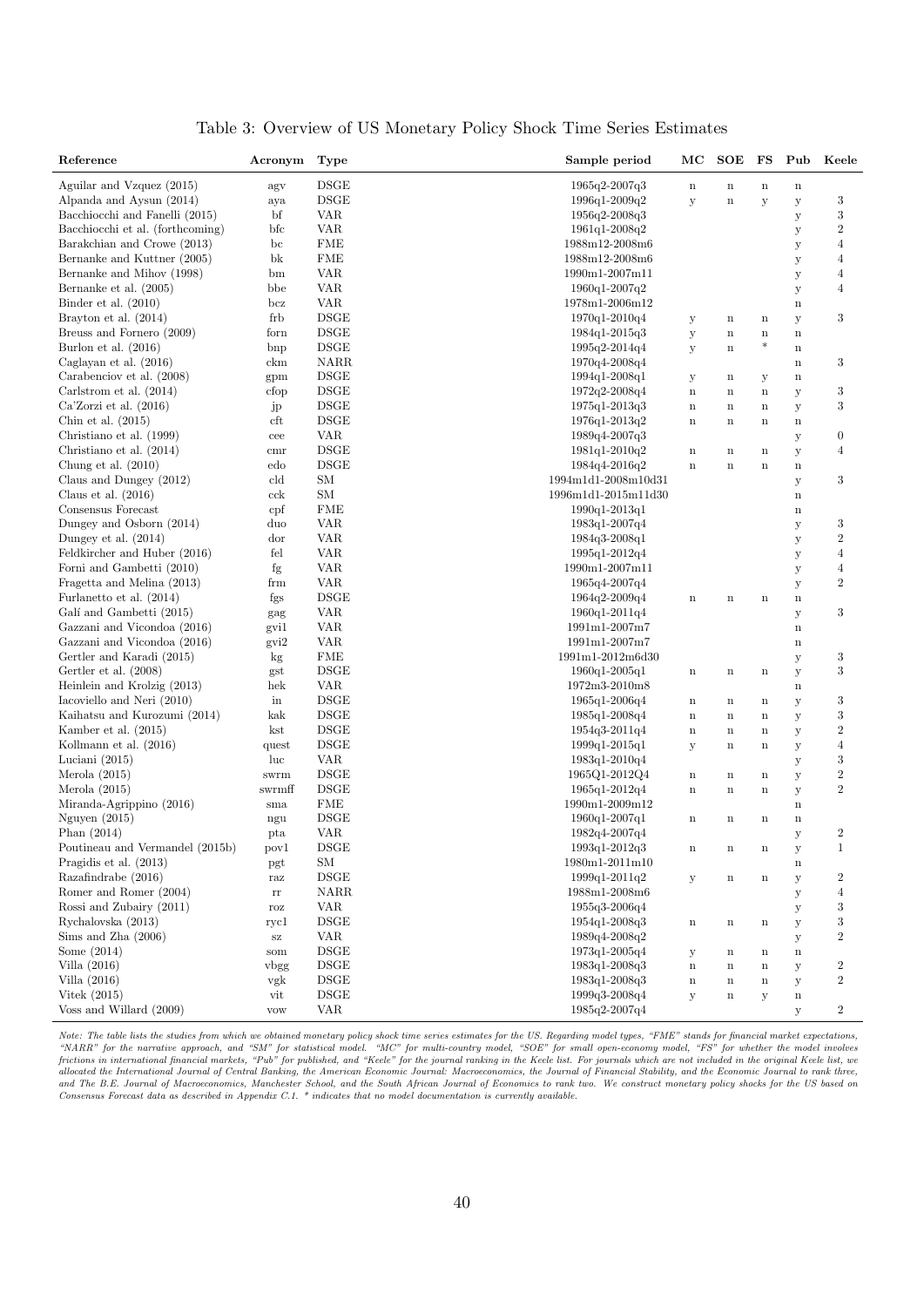| Table 4: Overview of Euro Area Monetary Policy Shock Time Series Estimates |  |  |  |  |  |  |
|----------------------------------------------------------------------------|--|--|--|--|--|--|
|----------------------------------------------------------------------------|--|--|--|--|--|--|

| Reference                            | Acronym              | Type          | Sample period     | МC          | <b>SOE</b>  | $_{\rm FS}$ | Pub         | Keele            |
|--------------------------------------|----------------------|---------------|-------------------|-------------|-------------|-------------|-------------|------------------|
| Albonico et al. (2014)               | alb1                 | DSGE          | 1993q2-2012q4     | $\mathbf n$ | $\mathbf n$ | $\mathbf n$ | $\mathbf n$ |                  |
| Albonico et al. (forthcoming)        | alb <sub>2</sub>     | DSGE          | $1985q1-2012q4$   | $\mathbf n$ | $\mathbf n$ | $\bf n$     | y           | $\boldsymbol{2}$ |
| Alpanda and Aysun (2014)             | aya                  | <b>DSGE</b>   | 1996q1-2009q2     | y           | $\mathbf n$ | y           | y           | $\boldsymbol{3}$ |
| Avouyi-Dovi and Sahue (2016)         | ads                  | DSGE          | 1980q2-2007q4     | $\mathbf n$ | $\mathbf n$ | $\bf n$     | y           | $\overline{4}$   |
| Babecka Kucharcukova et al. (2016)   | bab                  | <b>VAR</b>    | 2001m4-2015m7     |             |             |             | y           | $\overline{2}$   |
| Gregor Bäurle and Känzig (2016)      | bgk                  | <b>VAR</b>    | 1992q3-2011q2     |             |             |             | $\mathbf n$ |                  |
| Barigozzi et al. (2014)              | bcl                  | <b>VAR</b>    | 1984q1-2007q4     |             |             |             | y           | 3                |
| Benchimol and Fourcans (forthcoming) | benf                 | DSGE          | 1995q2-2013q1     | $\mathbf n$ | $\mathbf n$ | $\bf n$     | y           | $\overline{2}$   |
| Benkovskis et al. (2011)             | bbfw                 | VAR           | $1999q3 - 2010q3$ |             |             |             | y           | $\theta$         |
| Boivin et al. $(2009)$               | $^{bgm}$             | <b>VAR</b>    | 1988q1-2007q3     |             |             |             | $\mathbf n$ |                  |
| Breuss and Fornero (2009)            | forn                 | DSGE          | $1984q1 - 2015q3$ | y           | $\mathbf n$ | $\mathbf n$ | $\bf n$     |                  |
| Burlon et al. $(2016)$               | bnp                  | DSGE          | 1995q2-2014q4     | y           | $\mathbf n$ | $\ast$      | $\mathbf n$ |                  |
| Carabenciov et al. (2008)            | gpm                  | DSGE          | 1994q1-2008q1     | y           | $\mathbf n$ | у           | $\bf n$     |                  |
| $Ca'Zorzi$ et al. $(2016)$           | jp                   | DSGE          | 1975q1-2013q3     | $\mathbf n$ | y           | $\mathbf n$ | y           | 3                |
| Christoffel et al. (2008)            | nawm                 | DSGE          | 1985q1-2011q4     | $\mathbf n$ | y           | $\mathbf n$ | y           | 3                |
| Consensus Forecast                   | $_{\rm cpf}$         | <b>FME</b>    | 1990q1-2013q1     |             |             |             |             |                  |
| DiCecio and Nelson (2010)            | dcn                  | DSGE          | 1981q1-2005q4     | y           | $\mathbf n$ | $\mathbf n$ | y           | $\boldsymbol{0}$ |
| Dungey and Osborn (2014)             | duo                  | <b>VAR</b>    | 1983q1-2007q4     |             |             |             | y           | 3                |
| Dungey et al. $(2014)$               | dor                  | <b>VAR</b>    | 1984q3-2008q1     |             |             |             |             | $\overline{2}$   |
| Errit and Uusküla (2014)             | ues                  | <b>VAR</b>    | 2000q3-2012q4     |             |             |             | y           | $\overline{0}$   |
| Feve and Sahuc (2016)                | fes                  | <b>DSGE</b>   | 1980q2-2007q4     | $\mathbf n$ |             |             | $\mathbf y$ | $\boldsymbol{3}$ |
| Gadatsch et al. (2016)               | gear                 | DSGE          | 1999q2-2013q4     | $\mathbf n$ | $\mathbf n$ | $\mathbf n$ | y           | $\overline{2}$   |
| Gelain $(2010)$                      |                      | DSGE          |                   |             | y           | $\mathbf n$ | y           | $\mathbf{1}$     |
| Gerali et al. $(2010)$               | gel                  | DSGE          | 1980q1-2008q3     | $\mathbf n$ | $\mathbf n$ | $\mathbf n$ | y           | 3                |
| Giri (2014)                          | ger                  | <b>DSGE</b>   | 1998q1-2009q4     | $\mathbf n$ | $\mathbf n$ | $\mathbf n$ | y           |                  |
|                                      | gir                  |               | 1998q1-2014q2     | $\mathbf n$ | $\mathbf n$ | $\mathbf n$ | $\mathbf n$ |                  |
| Herber and Nemec (2012)              | hen2                 | <b>DSGE</b>   | 1999q1-2009q4     | $\mathbf n$ | y           | $\mathbf n$ | y           | $\overline{0}$   |
| Hristov $(2016)$                     | ifo                  | DSGE          | $2000q1 - 2016q2$ | $\mathbf n$ | y           | $\bf n$     | $\mathbf n$ |                  |
| Jannsen and Klein (2011)             | jk                   | VAR           | $1990q1-2008q4$   |             |             |             | $\mathbf n$ |                  |
| Kollmann et al. (2016)               | quest                | DSGE          | $1999q1-2015q1$   | у           | $\mathbf n$ | $\mathbf n$ | y           | $\overline{4}$   |
| Kühl (2016)                          | kue                  | <b>DSGE</b>   | $1997q4 - 2013q3$ | $\mathbf n$ | $\mathbf n$ | $\bf n$     | $\mathbf n$ |                  |
| Mandler et al. $(2016)$              | msv                  | <b>VAR</b>    | 1999q1-2014q3     |             |             |             | $\mathbf n$ |                  |
| Neuenkirch (2013)                    | neu                  | <b>VAR</b>    | 1999m1-2012m12    |             |             |             | y           | 3                |
| Peersman and Smets (2001)            | ovar                 | <b>VAR</b>    | 1990q2-2011q2     |             |             |             | $\mathbf n$ |                  |
| Phan $(2014)$                        | pta                  | VAR           | 1982q4-2007q4     |             |             |             | y           | $\,2$            |
| Poutineau and Vermandel (2015a)      | pov2                 | DSGE          | 1999q1-2013q3     | $\mathbf n$ | $\mathbf n$ | $\mathbf n$ | $\mathbf y$ | 3                |
| Poutineau and Vermandel (2016)       | pov3                 | DSGE          | 1999q1-2013q4     | $\mathbf n$ | $\mathbf n$ | $\mathbf n$ | $\mathbf n$ |                  |
| Quint and Rabanal (2014)             | qir                  | DSGE          | 1996q1-2011q4     | $\mathbf n$ | $\mathbf n$ | $\mathbf n$ | $\mathbf y$ | 3                |
| Razafindrabe (2016)                  | raz                  | <b>DSGE</b>   | 1999q1-2011q2     | y           | $\mathbf n$ | $\mathbf n$ | y           | $\overline{2}$   |
| Senaj et al. $(2012)$                | $_{\mathrm{SVZ}}$    | DSGE          | 1997q1-2016q2     | y           | $\mathbf n$ | $\mathbf n$ | y           | $\overline{0}$   |
| Slanicay $(2011)$                    | rep2                 | <b>DSGE</b>   | 1999q1-2010q2     | $\mathbf n$ | y           | $\mathbf n$ | y           | $\overline{0}$   |
| Slanicay $(2013)$                    | cjef                 | DSGE          | 2000q2-2011q3     | у           | $\mathbf n$ | $\bf n$     | y           | $\boldsymbol{0}$ |
| Slanicay $(2016b)$                   | sta                  | <b>DSGE</b>   | $2000q2 - 2014q1$ | y           | $\mathbf n$ | $\bf n$     | y           | $\boldsymbol{0}$ |
| Slanicay $(2016a)$                   | rep1                 | DSGE          | $2000q2 - 2014q1$ | у           | $\mathbf n$ | $\mathbf n$ | y           | $\boldsymbol{0}$ |
| Smets et al. $(2013)$                | <b>SWW</b>           | <b>DSGE</b>   | 1970q2-2010q2     | $\mathbf n$ | $\mathbf n$ | $\mathbf n$ | y           | $\boldsymbol{2}$ |
| Some $(2014)$                        | $\operatorname{som}$ | DSGE          | 1973q1-2005q4     | y           | $\mathbf n$ | $\mathbf n$ | $\mathbf n$ |                  |
| Toroj and Konopczak (2012)           | tor                  | DSGE          | $1995q2-2011q2$   | y           | $\mathbf n$ | $\mathbf n$ | y           | $\overline{0}$   |
| Villa $(2016)$                       | vbgg                 | DSGE          | 1983q1-2008q3     | $\mathbf n$ | $\mathbf n$ | $\mathbf n$ | y           | $\,2$            |
| Villa $(2016)$                       | vgk                  | $_{\rm DSGE}$ | 1983q1-2008q3     | $\mathbf n$ | $\mathbf n$ | $\mathbf n$ | y           | $\overline{2}$   |
| Vitek $(2015)$                       | vit                  | DSGE          | 1999q3-2008q4     | у           | $\mathbf n$ | у           | $\mathbf n$ |                  |

Note: See the note to Table 3.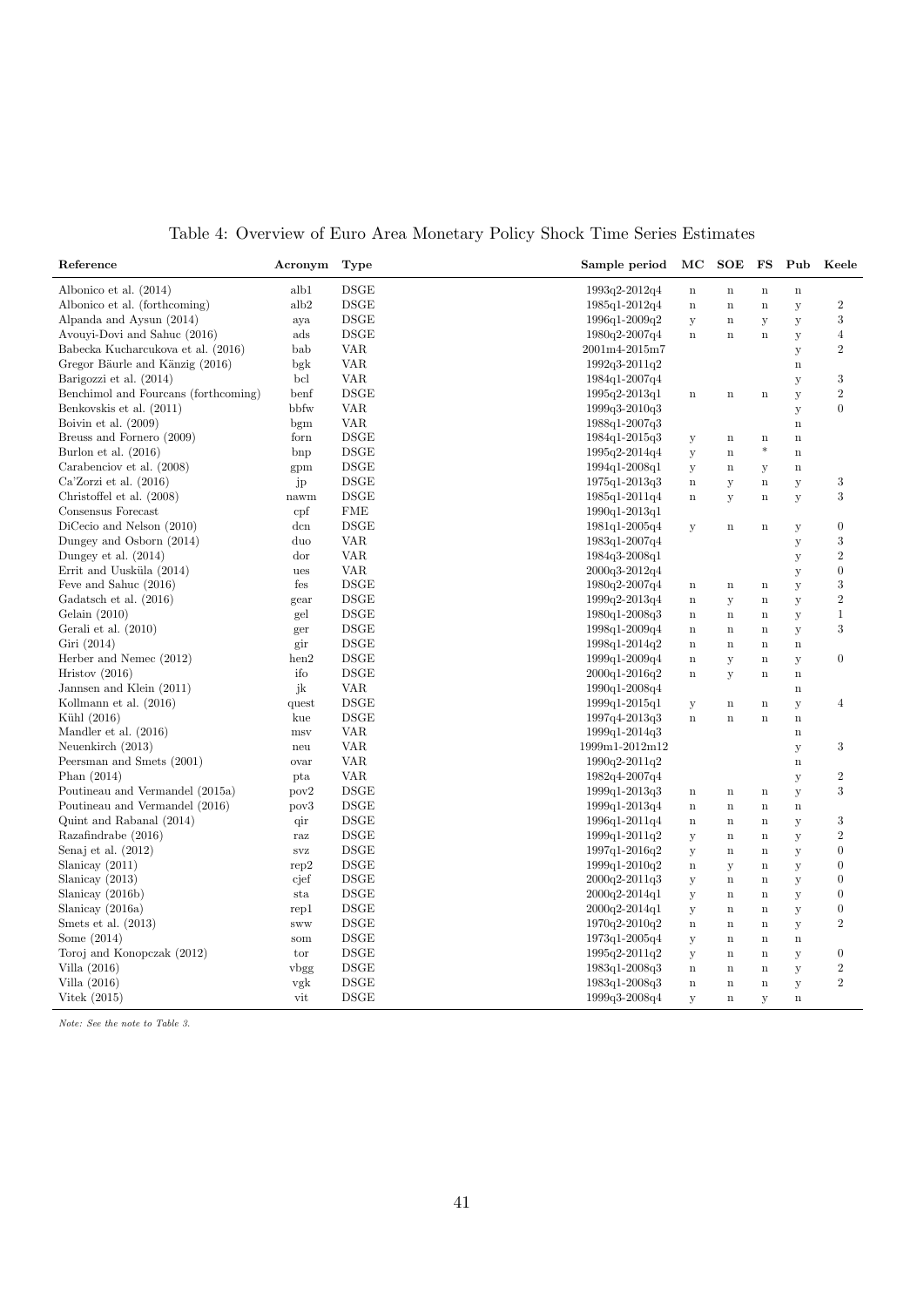| Reference                             | Acronym      | Type        | Sample period      | МC          | <b>SOE</b>  | $_{\rm FS}$ | Pub         | Keele          |
|---------------------------------------|--------------|-------------|--------------------|-------------|-------------|-------------|-------------|----------------|
| Ajevskis and Vitola (2011)            | vaj          | DSGE        | 1996q1-2010q1      | $\mathbf n$ | y           | $\mathbf n$ | n           |                |
| Andreasen (2012)                      | and          | DSGE        | $1990q1 - 2008q3$  | $\mathbf n$ | $\mathbf n$ | $\mathbf n$ | y           | 4              |
| Babecka Kucharcukova et al. (2016)    | bab          | VAR         | 2001m4-2015m7      |             |             |             | У           | $\overline{2}$ |
| Bhattaraia and Trzeciakiewiczb (2017) | bht          | DSGE        | 1987q2-2011q1      | $\mathbf n$ | $\mathbf n$ | $\mathbf n$ | y           | $\overline{2}$ |
| Bjørnland and Jacobsen (2010)         | bjo          | VAR         | $1983q1-2006q4$    |             |             |             | y           | 3              |
| Burgess et al. $(2013)$               | boe          | DSGE        | 1987q3-2007q4      | $\mathbf n$ | y           | n           | n           |                |
| $Ca'Zorzi$ et al. $(2016)$            | jp           | DSGE        | 1975q1-2013q3      | $\mathbf n$ | y           | n           | y           | 3              |
| Cesa-Bianchi et al. (2016)            | ctv          | <b>FME</b>  | 1997m7d1-2015m6d30 |             |             |             | $\mathbf n$ |                |
| Chen and Macdonald (2012)             | $_{\rm cmc}$ | DSGE        | 1975q2-2010q2      | n           | y           | n           | y           | 3              |
| Chin et al. $(2015)$                  | $_{\rm cft}$ | DSGE        | 1976q1-2013q2      | $\mathbf n$ | y           | У           | n           |                |
| Cloyne and Hürtgen (forthcoming)      | clh          | <b>NARR</b> | 1975m1-2007m12     |             |             |             | y           | 3              |
| Consensus Forecast                    | $_{\rm cpf}$ | <b>FME</b>  | 1990q1-2013q1      |             |             |             |             |                |
| DiCecio and Nelson (2010)             | dcn          | DSGE        | $1981q1-2005q4$    | y           | $\mathbf n$ | $\mathbf n$ | y           | 0              |
| Ellis et al. $(2014)$                 | mum          | <b>VAR</b>  | 1976q1-2005q4      |             |             |             | y           | 3              |
| Faccini et al. (2013)                 | fmz          | DSGE        | 1971q1-2009q4      | $\mathbf n$ | $\mathbf n$ | $\mathbf n$ | V           | $\overline{2}$ |
| Felcser and Vonnak (2014)             | fev          | <b>VAR</b>  | 1993q2-2007q4      |             |             |             | n           |                |
| Harrison and Oomen (2010)             | harr         | DSGE        | 1958q1-2007q1      | $\mathbf n$ | V           | $\mathbf n$ | n           |                |
| Heinlein and Krolzig (2013)           | hek          | VAR         | 1972m3-2010m8      |             |             |             | n           |                |
| Kamber and Millard (2012)             | km           | <b>VAR</b>  | 1979q4-2007q4      |             |             |             | V           | 3              |
| Miranda-Agrippino (2016)              | sma          | <b>FME</b>  | 2000m1-2012m6      |             |             |             | n           |                |
| Mumtaz and Theophilopoulou (2016)     | mut          | <b>VAR</b>  | 1976q2-2009q1      |             |             |             | n           |                |
| Razafindrabe (2016)                   | raz          | <b>DSGE</b> | 1999q1-2011q2      | y           | $\mathbf n$ | $\mathbf n$ | y           | $\overline{2}$ |
| Vitek $(2015)$                        | vit          | DSGE        | 1999q3-2008q4      | y           | n           | y           | n           |                |

Table 5: Overview of UK Monetary Policy Shock Time Series Estimates

Note: See the note to Table 3.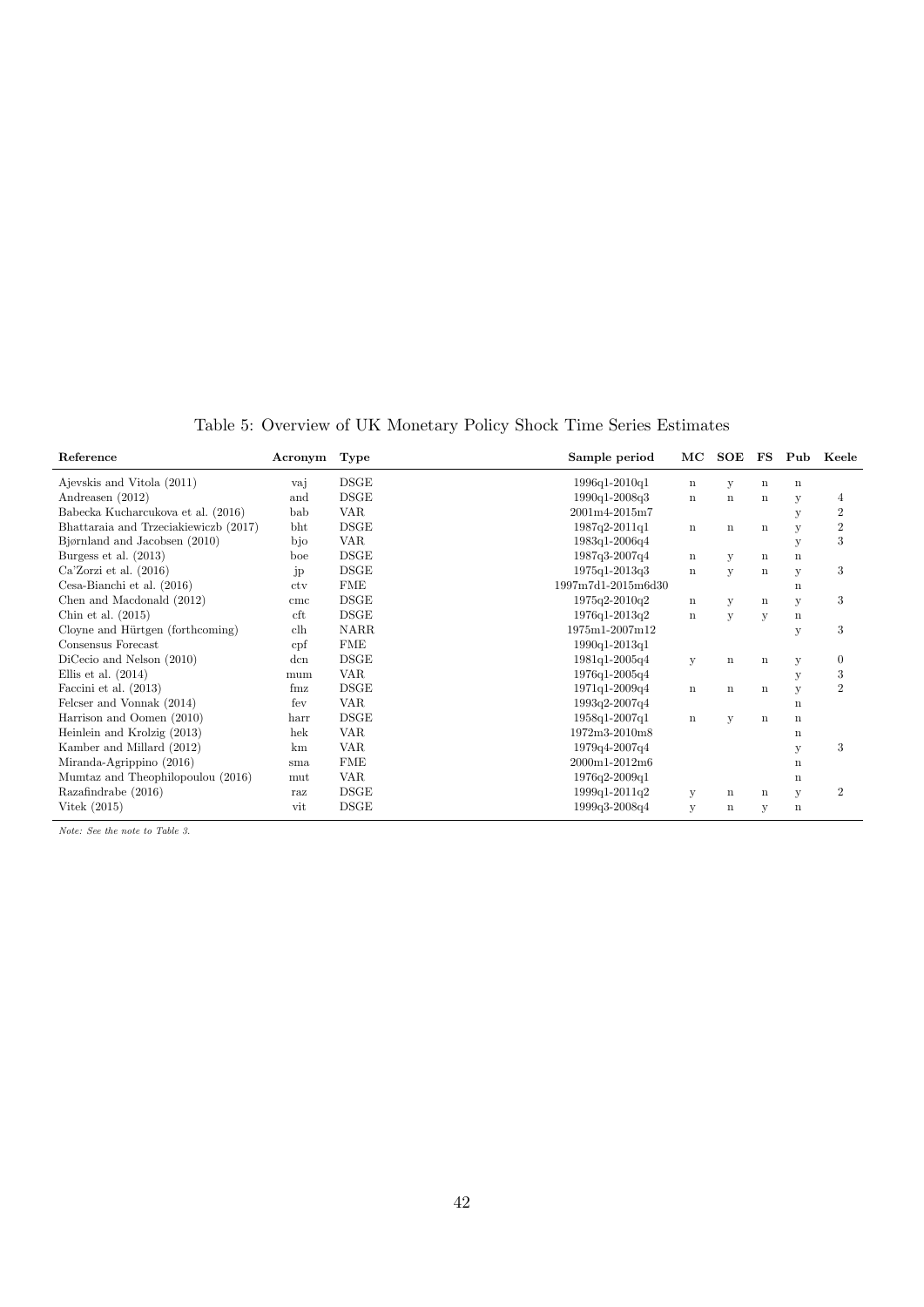#### Table 6: Overview of Non-US, Non-Euro Area and Non-UK Monetary Policy Shock Time

| Reference                                                        | Acronym               | Country                               | Series Estimates                                       | Type                       | Sample period                        | мс                         |                                        |                        |                            | SOE FS Pub Keele                     |
|------------------------------------------------------------------|-----------------------|---------------------------------------|--------------------------------------------------------|----------------------------|--------------------------------------|----------------------------|----------------------------------------|------------------------|----------------------------|--------------------------------------|
| Adame et al. (2016)                                              | acrz                  | <b>MEX</b>                            |                                                        | <b>DSGE</b>                | 2001q1-2016q2                        | $\bf n$                    | y                                      | $\bf n$                | $\bf n$                    |                                      |
| Adolfson et al. (2011)<br>Adolfson et al. (2013)                 | ado<br>rams           | <b>SWE</b><br><b>SWE</b>              |                                                        | <b>DSGE</b><br>DSGE        | 1980q2-2007q3<br>1995q2-2015q2       | $\bf n$<br>$\mathbf n$     | $\mathbf y$<br>y                       | $\bf n$<br>$\bf n$     | $\mathbf y$<br>$\bf n$     | 3                                    |
| Ahmad (2017)                                                     | ahm                   | PAK                                   |                                                        | <b>DSGE</b>                | 1980q4-2016q2                        | $\mathbf n$                | y                                      | $\mathbf n$            | $\bf n$                    |                                      |
| Ahmed et al. (2014)<br>Ajevskis and Vitola (2011)                | amr<br>vaj            | PAK<br>CZE, POL, SWE                  |                                                        | <b>DSGE</b><br><b>DSGE</b> | 1991q1-2012q4<br>$1996q1-2010q1$     | $\bf n$<br>$\mathbf n$     | $\mathbf n$<br>y                       | $\bf n$<br>$\bf n$     | $\bf n$<br>$\bf n$         |                                      |
| Alp and Elekdag (2013)                                           | has                   | TUR                                   |                                                        | DSGE                       | 2002q1-2010q4                        | $\mathbf n$                | y                                      | $\bf n$                | y                          | $\boldsymbol{0}$                     |
| Alp et al. $(2012)$<br>Argov et al. $(2012)$                     | ael<br>moi            | KOR<br>ISR                            |                                                        | DSGE<br><b>DSGE</b>        | 2000q1-2012q4<br>1992q1-2011q4       | $\bf n$<br>$\mathbf n$     | y<br>y                                 | $\bf n$<br>$\bf n$     | $\bf n$<br>$\bf n$         |                                      |
| Assenmacher-Wesche (2008)                                        | $\operatorname{asw}$  | <b>CHE</b>                            |                                                        | VAR                        | 1975q1-2006q4                        |                            |                                        |                        | y                          | 1                                    |
| Azoulay and Ribon (2010)<br>Babecka Kucharcukova et al. (2016)   | azr<br>bab            | <b>ISR</b><br>SWE, POL, CZE           |                                                        | VAR<br>VAR                 | 2000m1-2008m12<br>2001m4-2015m7      |                            |                                        |                        | $\mathbf n$<br>y           | $\overline{2}$                       |
| Bank of Korea                                                    | bok                   | KOR                                   |                                                        | <b>DSGE</b>                | 2001q1-2015q2                        |                            |                                        | $\ast$                 |                            |                                      |
| Bank of Thailand<br>Baranowski et al. (2016)                     | bot<br>bgms           | THA<br>POL                            |                                                        | <b>DSGE</b><br>DSGE        | $2002q1 - 2015q3$<br>1997q1-2012q4   | $\mathbf n$<br>$\mathbf n$ | $\mathbf n$<br>$\bf n$                 | $\bf n$<br>$\mathbf n$ | $\bf n$<br>y               | $\boldsymbol{0}$                     |
| Barnett et al. (2015)                                            | gho                   | <b>IND</b>                            |                                                        | VAR                        | 1996m1-2013m12                       |                            |                                        |                        | y                          | 1                                    |
| Beltran and Draper (2008)<br>Benchimol (2016)                    | bel<br>ben            | <b>CHE</b><br>ISR                     |                                                        | <b>DSGE</b><br>DSGE        | 1970q2-2005q2<br>1995q2-2013q1       | $\bf n$<br>$\bf n$         | ${\bf y}$<br>$\mathbf n$               | n<br>$\bf n$           | $\bf n$<br>y               | $\overline{2}$                       |
| Bjørnland and Jacobsen (2010)                                    | bjo                   | NOR, SWE                              |                                                        | VAR                        | 1983q1-2006q4                        |                            |                                        |                        | y                          | $\,3$                                |
| Brzoza-Brzezina and Makarski (2011)<br>Melecky and Buncic (2008) | bbm<br>bud            | POL<br>AUS                            |                                                        | <b>DSGE</b><br><b>DSGE</b> | 1997q1-2009q2<br>1984q1-2005q4       | $\mathbf n$<br>$\bf n$     | у<br>${\bf y}$                         | $\mathbf n$<br>$\bf n$ | y<br>y                     | 3<br>$\overline{2}$                  |
| Melecky and Buncic (2008)                                        | buv                   | AUS                                   |                                                        | VAR                        | 1984q1-2005q4                        |                            |                                        |                        | y                          | $\,2$                                |
| Carabenciov et al. (2008)<br>Caraiani (2013)                     | gpm<br>car            | <b>JPN</b><br><b>HUN</b>              |                                                        | DSGE<br>DSGE               | 1994q1-2008q1<br>2000q1-2010q2       | ${\bf y}$<br>$\mathbf n$   | $\mathbf n$<br>y                       | y<br>$\bf n$           | $\bf n$<br>y               | $\overline{2}$                       |
| Ca'Zorzi et al. (2016)                                           | jp                    | AUS, CAN                              |                                                        | <b>DSGE</b>                | 1975q1-2013q3                        | $\mathbf n$                | y                                      | $\bf n$                | y                          | 3                                    |
| Chen and Columba (2016)<br>Claus and Dungey (2016)               | cco<br>cd             | <b>SWE</b><br>AUS, CAN                |                                                        | <b>DSGE</b><br><b>SM</b>   | 1996q1-2014q4<br>1993m1d1-2014m11d30 | $\bf n$                    | y                                      | $\bf n$                | $\bf n$<br>y               | $\overline{2}$                       |
| Claus et al. $(2016)$                                            | cck                   | <b>JPN</b>                            |                                                        | <b>SM</b>                  | 1998m1d1-2015m6d30                   |                            |                                        |                        | y                          | $\bf{0}$                             |
| Copaciu et al. (2016)<br>Cuche-Curti et al. (2009)               | cnb<br>cdn            | ROM<br>CHE                            |                                                        | <b>DSGE</b><br><b>DSGE</b> | 2005q1-2014q1<br>1995q2-2015q4       | y<br>$\bf n$               | $\mathbf n$<br>y                       | y<br>$\bf n$           | $\bf n$<br>$\bf n$         |                                      |
| Dadam and Viegi (2014)                                           | dav                   | ZAF                                   |                                                        | DSGE                       | 1994q1-2013q3                        | $\bf n$                    | $\mathbf n$                            | $\bf n$                | $\bf n$                    |                                      |
| Dai et al. (2015)<br>de Carvalho and Castro (2015)               | dmz<br>$_{\rm dc}$    | <b>CHN</b><br>BRA                     |                                                        | <b>DSGE</b><br><b>DSGE</b> | 1978q2-2007q4<br>1999q3-2013q4       | $\bf n$<br>$\mathbf n$     | $\bf n$<br>$\mathbf y$                 | n<br>$\bf n$           | y<br>$\bf n$               | $\overline{2}$                       |
| de Carvalho and Valli (2011)                                     | dv                    | <b>BRA</b>                            |                                                        | <b>DSGE</b>                | 1999q1-2010q2                        | $\bf n$                    | y                                      | $\bf n$                | $\bf n$                    |                                      |
| de Carvalho et al. (2014)<br>Bong et al. (2016)                  | $_{\rm dec}$<br>dpb   | BRA<br>AUS, NZL, CAN                  |                                                        | DSGE<br><b>DSGE</b>        | 1999q3-2012q4<br>1989q2-2006q4       | $\bf n$<br>$\mathbf n$     | $\bf n$<br>$\mathbf y$                 | $\bf n$<br>$\mathbf n$ | $\mathbf n$<br>$\bf n$     |                                      |
| Dorich et al. (2013)                                             | tot                   | CAN                                   |                                                        | <b>DSGE</b>                | 1990q1-2014q4                        | $\bf n$                    | y                                      | $\bf n$                | $\mathbf n$                |                                      |
| Drygalla (2015)<br>Felcser and Vonnak (2014)                     | dry<br>fev            | POL<br>AUS, CAN                       |                                                        | VAR<br>VAR                 | 1994q1-2013q4<br>1993q2-2007q4       |                            |                                        |                        | $\mathbf n$<br>$\mathbf n$ |                                      |
| Fueki et al. (2016)                                              | fue                   | <b>JPN</b>                            |                                                        | <b>DSGE</b>                | 1990q1-2008q4                        | $\bf n$                    | $\mathbf n$                            | n                      | y                          | 3                                    |
| Gabriel et al. (2012)<br>Gabriel et al. (2016)                   | glpy<br>gly           | <b>IND</b><br><b>IND</b>              |                                                        | <b>DSGE</b><br>DSGE        | 1996q1-2008q4<br>1996q1-2008q4       | $\bf n$<br>$\bf n$         | $\mathbf n$<br>y                       | $\bf n$<br>$\bf n$     | y<br>y                     | $\bf{0}$<br>$\bf{0}$                 |
| Gallic and Vermandel (2016)                                      | gav                   | NZL                                   |                                                        | <b>DSGE</b>                | 1989q1-2014q2                        | $\bf n$                    | y                                      | $\mathbf n$            | $\bf n$                    |                                      |
| Garcia and Gonzalez (2014)<br>Gerdrup et al. (2017)              | gga<br>nemo           | AUS, CHL, COL, NZL, PER<br>NOR        |                                                        | VAR<br><b>DSGE</b>         | 1995q1-2015q4<br>1994q1-2016q3       |                            |                                        | ş                      | y                          | $\overline{2}$                       |
| Gervais and Gosselin (2014)                                      | lens                  | CAN                                   |                                                        | DSGE                       | 1993q1-2014q4                        | *                          | *                                      | *                      | $\mathbf n$                |                                      |
| Gonzalez et al. (2015)<br>Goyal and Kumar (2016)                 | ghr<br>gku            | COL<br><b>IND</b>                     |                                                        | <b>DSGE</b><br><b>DSGE</b> | 1999q1-2013q3<br>1996q3-2015q4       | $\mathbf n$<br>$\mathbf n$ | $\mathbf y$<br>$\mathbf n$             | $\mathbf n$<br>$\bf n$ | $\bf n$<br>$\bf n$         |                                      |
| Grabek and Klos (2013)                                           | grk                   | POL                                   |                                                        | <b>DSGE</b>                | 1999q1-2011q3                        | $\bf n$                    | y                                      | $\bf n$                | $\mathbf n$                |                                      |
| Gupta and Steinbach (2013)<br>Herber and Nemec (2009)            | gs<br>hen1            | ZAF<br>CZE                            |                                                        | VAR<br><b>DSGE</b>         | 1981q2-2010q4<br>1996q2-2008q4       | $\mathbf n$                | $\mathbf n$                            | $\mathbf n$            | y<br>$\bf n$               | $\overline{2}$                       |
| Herber and Nemec (2012)                                          | hen2                  | CZE                                   |                                                        | <b>DSGE</b>                | 1999q1-2009q4                        | ${\bf y}$                  | $\mathbf n$                            | $\bf n$                | ${\bf y}$                  | $\theta$                             |
| Hernan Hernandez and Ortiz Bolanos (2016)<br>Hirose $(2014)$     | hhob<br>hir           | BRA, CHL, COL, MEX, PER<br><b>JPN</b> |                                                        | DSGE<br><b>DSGE</b>        | 1999q1-2015q3<br>1983q2-2013q1       | $\mathbf n$<br>$\mathbf n$ | y<br>$\mathbf n$                       | $\bf n$<br>$\bf n$     | $\bf n$<br>$\bf n$         |                                      |
| IMF (2017)                                                       | gfsr                  | AUS, NOR, NZL, SWE                    |                                                        | <b>FME</b>                 | 1999m1-2016m12                       |                            |                                        |                        |                            |                                      |
| Jacob and Munro (2016)<br>Jiang and Kim (2013)                   | jam<br>jkc            | NZL<br><b>CHN</b>                     |                                                        | <b>DSGE</b><br>VAR         | 1998q4-2014q3<br>$1993q1-2009q3$     | $\mathbf n$                | y                                      | n                      | $\mathbf n$<br>y           | 0                                    |
| Junicke $(2015)$                                                 | mju                   | POL                                   |                                                        | <b>DSGE</b>                | 1996q4-2012q4                        | $\mathbf n$                | у                                      | $\mathbf n$            | $\bf n$                    |                                      |
| Kamber et al. (2016)<br>Kapur and Behera (2012)                  | nzsim<br>kbe          | <b>NZL</b><br><b>IND</b>              |                                                        | DSGE<br>SM                 | 1993q2-2013q1<br>1999q3-2010q3       | $\mathbf n$                | y                                      | $\bf n$                | ${\bf y}$<br>$\bf n$       | $\overline{2}$                       |
| Katagiri and Takahashi (2016)                                    | kta                   | <b>JPN</b>                            |                                                        | $_{\rm DSGE}$              | 1987q1-2016q1                        |                            |                                        |                        | п                          |                                      |
| Kim (2014)<br>Kimura and Nakajima (2016)                         | tbk<br>nik            | <b>KOR</b><br><b>JPN</b>              |                                                        | DSGE<br>VAR                | 2000q2-2012q4<br>1990q1-2015q3       | $\bf n$                    | y                                      | $\bf n$                | $\mathbf y$<br>$\mathbf y$ | $\bf{0}$<br>$\boldsymbol{2}$         |
| Körner (2015)                                                    | koe                   | CZE                                   |                                                        | VAR                        | 1999m1-2011m9                        |                            |                                        |                        | y                          | $\bf{0}$                             |
| Kreptsev and Seleznev (2016)<br>Leist $(2013)$                   | krs<br>lei            | <b>RUS</b><br>CHE                     |                                                        | DSGE<br>DSGE               | 2003q1-2013q1<br>1989q1-2010q2       | $\bf n$<br>$\bf n$         | $\mathbf y$<br>y                       | $\bf n$<br>$\bf n$     | y                          | $\boldsymbol{0}$                     |
| Li and Spencer (2015)                                            | lsp                   | AUS                                   |                                                        | DSGE                       | 1993q1-2013q4                        | $\mathbf n$                | y                                      | $\mathbf n$            | y                          | $\,2$                                |
| Linardi (2016)<br>Lopez and Rodriguez (2008)                     | lin<br>lro            | BRA<br>COL                            |                                                        | <b>DSGE</b><br>DSGE        | 2000q1-2014q1<br>1980q1-2005q4       | $\bf n$<br>$\bf n$         | $\mathbf y$<br>$\mathbf n$             | $\bf n$<br>$\bf n$     | $\bf n$<br>$\bf n$         |                                      |
| Lopez et al. $(2008)$<br>Malakhovskaya and Minabutdinov (2014)   | lpr                   | COL                                   |                                                        | DSGE                       | 1980q1-2005q4                        | $\mathbf n$                | y                                      | $\bf n$                | $\bf n$                    |                                      |
| Medina and Soto (2007)                                           | mmi<br>$_{\rm mas}$   | <b>RUS</b><br><b>CHL</b>              |                                                        | DSGE<br>DSGE               | 1999q3-2011q3<br>2001q2-2016q1       | $\mathbf n$<br>$\bf n$     | $\mathbf y$<br>$\mathbf y$             | $\bf n$<br>$\bf n$     | y<br>$\bf n$               | $\boldsymbol{0}$                     |
| Milani (2011)<br>Milani and Park (2015)                          | mil <sub>2</sub>      | AUS, CAN, NZL                         |                                                        | DSGE<br>DSGE               | 1982q3-2007q2                        | ${\bf y}$                  | $\bf n$                                | $\bf n$                | $\mathbf y$                | 3<br>$\,2$                           |
| Minetti and Peng (forthcoming)                                   | mil<br>tpe            | KOR<br><b>CHN</b>                     |                                                        | DSGE                       | 1991q2-2012q4<br>1999q1-2011q3       | $\mathbf n$<br>$\mathbf n$ | y<br>$\bf n$                           | $\bf n$<br>$\bf n$     | y<br>y                     | $\,$ 3                               |
| Naraidoo and Paya (2012)<br>Ncube and Ndou (2011)                | $_{\rm run}$<br>nd1   | ZAF<br>ZAF                            |                                                        | SΜ<br><b>VAR</b>           | 1986m1-2008m11<br>1976q1-2009q4      |                            |                                        |                        | y                          | $\,2$<br>$\boldsymbol{0}$            |
| Ncube and Ndou (2013)                                            | nd2                   | ZAF                                   |                                                        | <b>VAR</b>                 | 1983q3-2010q1                        |                            |                                        |                        | y<br>$\mathbf n$           |                                      |
| Paetz and Gupta (2016)<br>Patra and Kapur (2012)                 | pag<br>pka            | ZAF<br><b>IND</b>                     |                                                        | DSGE<br><b>SM</b>          | 1971q1-2013q1<br>1998q1-2009q1       | $\bf n$                    | y                                      | $\bf n$                | y<br>y                     | $\overline{2}$<br>$\bf{0}$           |
| Perez $(2015)$                                                   | pef                   | BRA, CHL, COL, MEX, PER               |                                                        | <b>VAR</b>                 | 1999m12-2013m12                      |                            |                                        |                        | $\bf n$                    |                                      |
| Phan $(2014)$<br>Pop $(2016)$                                    | pta<br>pre            | AUS<br><b>ROM</b>                     |                                                        | <b>VAR</b><br>VAR          | 1982q4-2007q4<br>2001q1-2015q4       |                            |                                        |                        | ${\bf y}$<br>y             | $\,2$<br>$\overline{2}$              |
| Pragidis et al. (2013)                                           | pgt                   | <b>BRA</b>                            |                                                        | <b>SM</b>                  | 1980m1-2011m10                       |                            |                                        |                        | $\mathbf n$                |                                      |
| Raghavan et al. (2016)<br>Raghavan et al. (2016)                 | ras1<br>ras2          | CAN<br>CAN                            |                                                        | <b>VAR</b><br><b>VAR</b>   | 1974m3-2007m12<br>1975m1-2007m12     |                            |                                        |                        | y<br>y                     | 3<br>$\sqrt{3}$                      |
| Razafindrabe (2016)                                              | $_{\rm raz}$          | JPN, CHE, CHN                         |                                                        | DSGE                       | 1999q1-2011q2                        | ${\bf y}$                  | $\mathbf n$                            | $\bf n$                | y                          | $\,2$                                |
| Rees et al. (2016)<br>Robstad (2014)                             | rsh<br>rob            | AUS<br><b>NOR</b>                     |                                                        | DSGE<br><b>VAR</b>         | 1992q1-2013q4<br>1994q3-2013q4       | $\mathbf n$                | ${\bf y}$                              | $\bf n$                | y<br>$\mathbf n$           | $\overline{2}$                       |
| Rudolf and Zurlinden (2014)                                      | $_{\rm ruz}$          | <b>CHE</b>                            |                                                        | DSGE                       | 1983q2-2015q4                        | $\bf n$                    | y                                      | $\mathbf n$            | $\bf n$                    |                                      |
| Rysanek et al. (2012)<br>Semko (2013)                            | tov<br>sem            | CZE<br><b>RUS</b>                     |                                                        | <b>DSGE</b><br><b>DSGE</b> | 1998q3-2010q4<br>$2003q1 - 2012q1$   | $\bf n$<br>$\mathbf n$     | ${\bf y}$<br>$\mathbf y$               | $\bf n$<br>$\bf n$     | y<br>$\mathbf y$           | $\boldsymbol{0}$<br>$\boldsymbol{0}$ |
| Seneca $(2010)$                                                  | ice                   | ISL                                   |                                                        | DSGE                       | 1992q1-2016q1                        | $\mathbf n$                | y                                      | $\bf n$                | $\bf n$                    |                                      |
| Sheena and Wang (2016)<br>Shulgin $(2017)$                       | shw<br>shu            | AUS<br><b>RUS</b>                     |                                                        | DSGE<br><b>DSGE</b>        | 1993q2-2013q1<br>2001q1-2014q2       | $\bf n$<br>$\ast$          | y<br>*                                 | $\bf n$<br>*           | y<br>y                     | $\overline{2}$<br>$\boldsymbol{0}$   |
| Slanicay (2011)                                                  | rep2                  | CZE                                   |                                                        | DSGE                       | 1999q1-2010q2                        | $\bf n$                    | $\mathbf y$                            | $\bf n$                | y                          | $\bf{0}$                             |
| Slanicay (2013)<br>Slanicay (2016b)                              | cjef<br>$_{\rm sta}$  | CZE<br>CZE                            |                                                        | DSGE<br>DSGE               | 2000q2-2011q3<br>2000q2-2014q1       | ${\bf y}$<br>${\bf y}$     | $\overline{\mathbf{n}}$<br>$\mathbf n$ | $\bf n$<br>$\mathbf n$ | y<br>$\mathbf y$           | $\overline{0}$<br>$\boldsymbol{0}$   |
| Slanicay (2016a)                                                 | $_{\rm rep1}$         | CZE                                   |                                                        | DSGE                       | 2000q2-2014q1                        | ${\bf y}$                  | $\bf n$                                | $\bf n$                | $\mathbf y$                | $\bf{0}$                             |
| Steinbach et al. (2009)<br>Sveriges Riksbank                     | $_{\rm{sms}}$<br>bvar | ZAF<br><b>SWE</b>                     |                                                        | DSGE<br>VAR                | 1990q1-2007q4<br>1995q4-2014q4       | $\bf n$                    | y                                      | $\bf n$                | $\mathbf y$                | $\overline{2}$                       |
| Tonner et al. (2011)                                             | tpv                   | CZE                                   |                                                        | DSGE                       | 1999q3-2010q2                        | $\bf n$                    | y                                      | $\mathbf n$            | y                          | $\boldsymbol{0}$                     |
| Tonner et al. (2015)<br>Toroj and Konopczak (2012)               | tvt<br>tor            | CZE<br>POL                            | 43                                                     | <b>DSGE</b><br>DSGE        | 1998q1-2014q4<br>1995q2-2011q2       | $\bf n$<br>${\bf y}$       | $\mathbf y$<br>$\mathbf n$             | $\bf n$<br>$\bf n$     | $\bf n$<br>$\mathbf y$     | $\boldsymbol{0}$                     |
| Tvrz and Vasicek (2016)                                          | tvv                   | CZE, HUN, POL                         |                                                        | DSGE                       | 1999q2-2014q4                        | $\mathbf n$                | y                                      | $\bf n$                | $\mathbf y$                | $\overline{0}$                       |
| Vitek $(2015)$                                                   | vit                   | IND, TUR, COL, CZE                    | NZL, AUS, SWE, CAN, ZAF, KOR, CHN, JPN, CHE, ISR, CHL, | DSGE                       | 1999q3-2008q4                        | y                          | $\mathbf n$                            | y                      | $\bf n$                    |                                      |
| Voss and Willard (2009)                                          | <b>VOW</b>            | AUS                                   |                                                        | VAR                        | 1985q2-2007q4                        |                            |                                        |                        | $\mathbf y$                | $\boldsymbol{2}$                     |

Note: See the note to Table 3.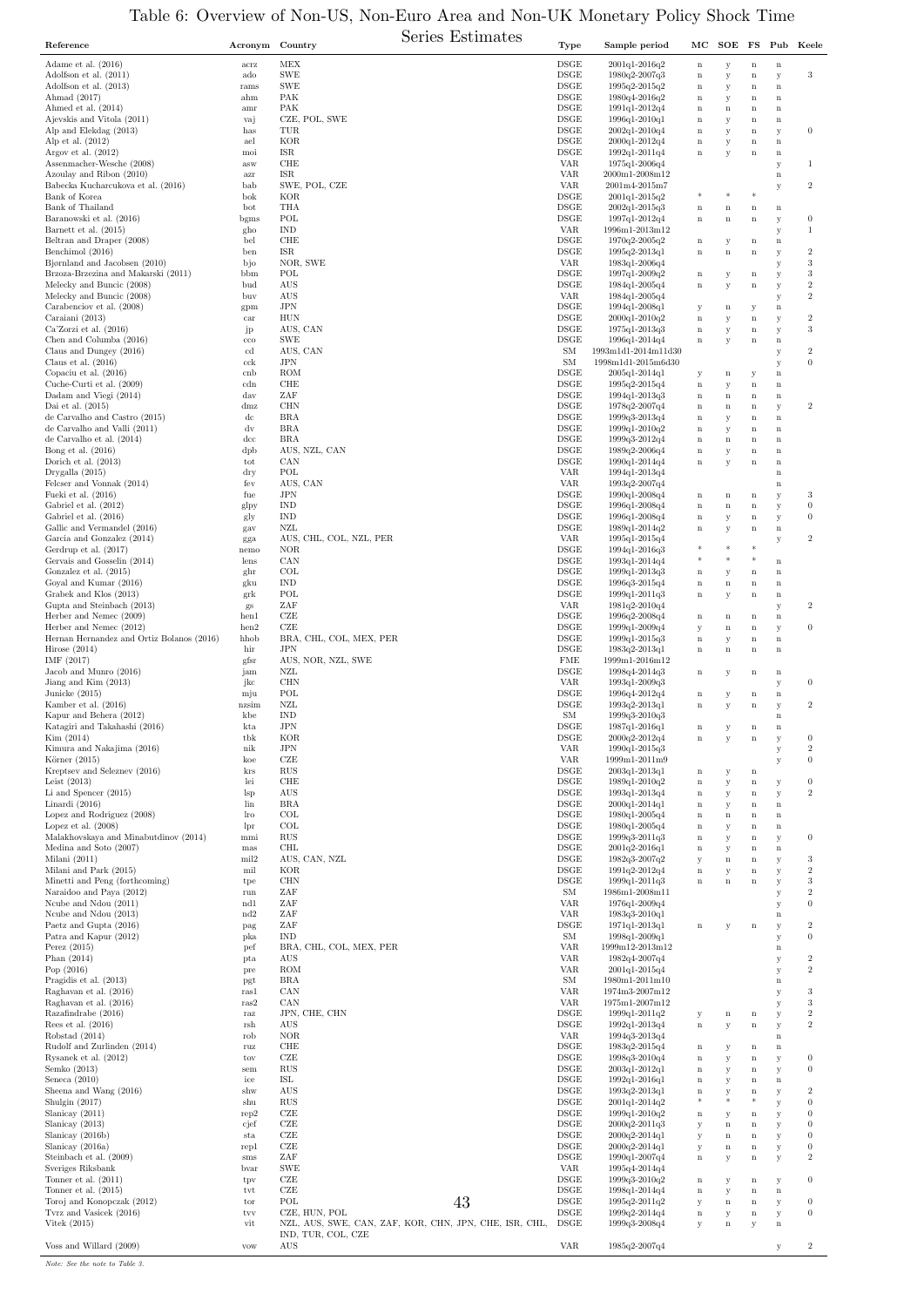| Table 7: Number of Monetary Policy Shock Time-Series Estimates obtained from Small  |  |  |  |  |
|-------------------------------------------------------------------------------------|--|--|--|--|
| Open-economy and Multi-country NK DSGE Models with and without Financial Spillovers |  |  |  |  |

|            | Small open-economy | Multi-country | Of which: with financial spillovers | Closed-economy |
|------------|--------------------|---------------|-------------------------------------|----------------|
| EAR        |                    | 13(12)        | 3(2)                                | 15             |
| <b>GBR</b> |                    | 3(2)          | 2(1)                                |                |
| <b>USA</b> |                    | 8(7)          | 3(2)                                | 18             |
| Other      | 60                 | 28(13)        | 17(2)                               | 14             |

Note: The table provides the number of monetary policy shock time series estimates obtained from NK DSGE with specific model elements. The numbers in parentheses represent the frequencies without the monetary policy shock time-series estimates obtained from the model of Vitek (2015). The sum of monetary policy shock estimates obtained from NK DSGE models across economies reported in this table is smaller than that in Tables 1 and 2 because for some models there is no documentation available so that we cannot determine the model elements (see Tables 3 to 6).

Table 8: Relationship between the Monetary Policy Shock Time Series Estimates' Cross-country Correlations and Economies' International Financial Integration

|                                              | $\left( 1\right)$ | (2)       | (3)       | (4)        | (5)       | (6)        | (7)                |
|----------------------------------------------|-------------------|-----------|-----------|------------|-----------|------------|--------------------|
|                                              | DSGE              | DSGE      | DSGE      | $Non-DSGE$ | DSGE      | <b>VAR</b> | $Non-DSGE/non-VAR$ |
|                                              |                   |           |           |            |           |            |                    |
| Overall financial integration                | $0.09***$         |           | $0.08***$ | 0.02       | $0.10***$ | 0.01       | 0.03               |
|                                              | (0.00)            |           | (0.00)    | (0.31)     | (0.00)    | (0.82)     | (0.80)             |
|                                              |                   |           |           |            |           |            |                    |
| Share of US in overall financial integration |                   | $0.09***$ | $0.08***$ | 0.00       | $0.07***$ | 0.00       | 0.08               |
|                                              |                   | (0.00)    | (0.00)    | (0.89)     | (0.00)    | (0.99)     | (0.68)             |
| Country 1 dummies                            | Yes               | Yes       | Yes       | Yes        | Yes       | Yes        | Yes                |
| Country 2 dummies                            | Yes               | Yes       | Yes       | Yes        | Yes       | Yes        | Yes                |
| Adj. R-squared                               | 0.15              | 0.15      | 0.16      | 0.03       | 0.17      | 0.05       | $-0.01$            |
| Observations                                 | 9214              | 8658      | 8658      | 1758       | 7360      | 1006       | 97                 |
| Country pairs                                | 171               | 153       | 153       | 120        | 120       | 120        | 45                 |

p-values in parentheses

\*  $p < 0.1$ , \*\*  $p < 0.05$ , \*\*\*  $p < 0.01$ 

#### Table 9: Testing Additional Predictions—Role of Banking Integration

|                                              | (1)       | (2)        | (3)       |
|----------------------------------------------|-----------|------------|-----------|
| Overall financial integration                | $0.08***$ |            |           |
|                                              | (0.00)    |            |           |
|                                              |           |            |           |
| Share of US in overall financial integration | $0.08***$ | $0.07***$  | $0.08***$ |
|                                              | (0.00)    | (0.00)     | (0.00)    |
|                                              |           |            |           |
| FDI assets and liabilities/GDP               |           | 0.04       | 0.03      |
|                                              |           | (0.11)     | (0.20)    |
| Portfolio assets and liabilities/GDP         |           | $-0.10*$   | 0.00      |
|                                              |           | (0.05)     | (0.86)    |
|                                              |           |            |           |
| Other inv. assets and liabilities/GDP        |           | $0.32***$  |           |
|                                              |           | (0.00)     |           |
|                                              |           |            | $0.03***$ |
| Non-resident bank loans/GDP                  |           |            |           |
|                                              |           |            | (0.00)    |
| Country 1 dummies                            | Yes       | Yes        | Yes       |
|                                              |           |            |           |
| Country 2 dummies                            | Yes       | <b>Yes</b> | Yes       |
| Adj. R-squared                               | 0.16      | 0.16       | 0.16      |
| Observations                                 | 8658      | 8658       | 8658      |
| Country pairs                                | 153       | 153        | 153       |

p-values in parentheses

\*  $p < 0.1$ , \*\*  $p < 0.05$ , \*\*\*  $p < 0.01$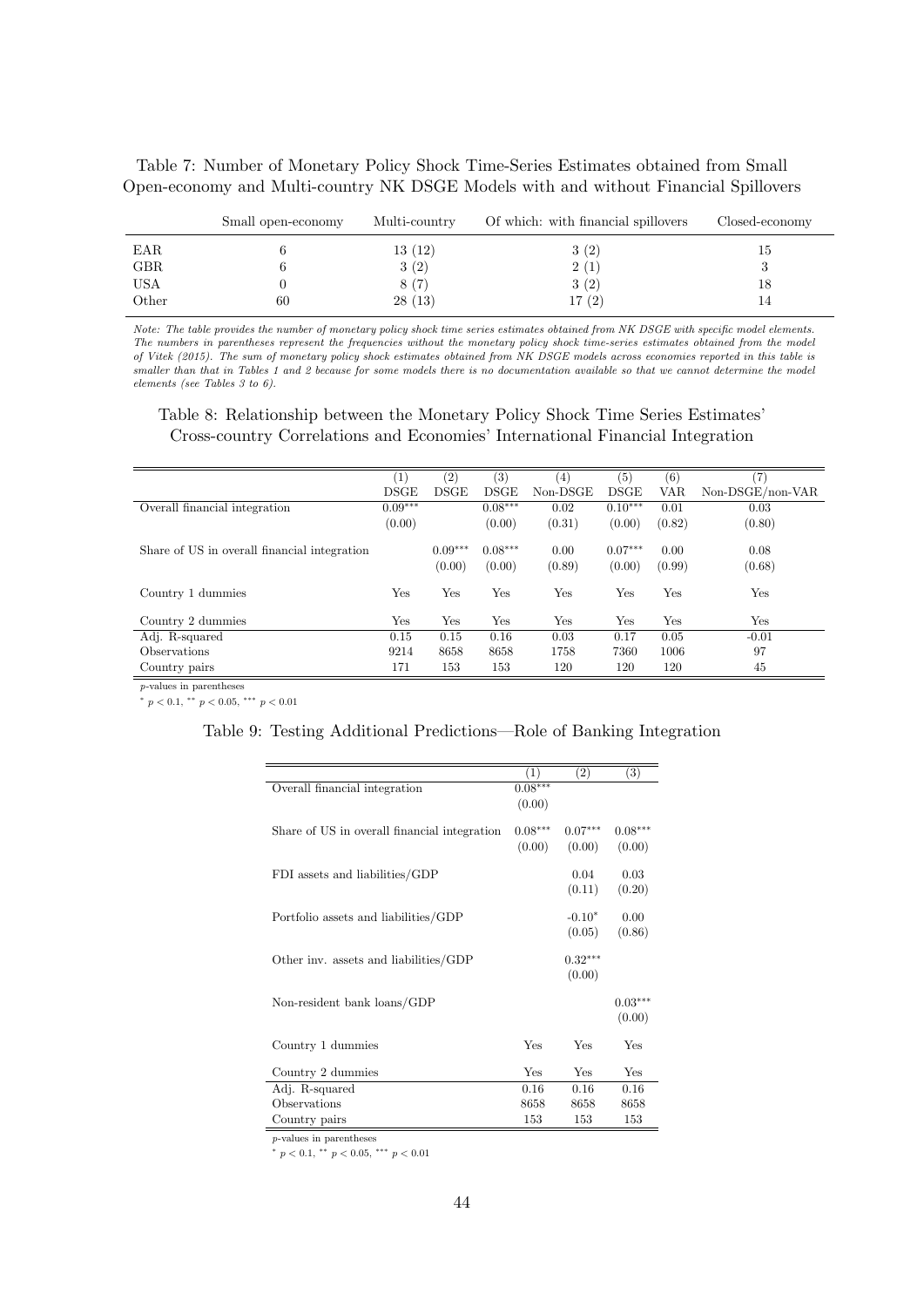| Table 10: Testing Additional Predictions—Structural Multi-country Models, Models with |
|---------------------------------------------------------------------------------------|
| International Financial Frictions, and Small-open Economy Models                      |

|                                                                                  | (1)       | (2)       | (3)       | (4)        |
|----------------------------------------------------------------------------------|-----------|-----------|-----------|------------|
| Overall financial integration                                                    | $0.10***$ | $0.10***$ | $0.11***$ | $0.11***$  |
|                                                                                  | (0.00)    | (0.00)    | (0.00)    | (0.00)     |
| Share of US in overall financial integration                                     | $0.09***$ | $0.09***$ | $0.09***$ | $0.08***$  |
|                                                                                  | (0.00)    | (0.00)    | (0.00)    | (0.00)     |
|                                                                                  |           |           |           |            |
| At least one multi-country model                                                 | $-0.00$   | $-0.01$   | $-0.00$   | $-0.01$    |
|                                                                                  | (0.71)    | (0.68)    | (0.80)    | (0.61)     |
| Over. fin. integr. x at least one multi-country model                            |           |           | $-0.01$   | $-0.01$    |
|                                                                                  |           |           | (0.20)    | (0.54)     |
|                                                                                  |           |           |           |            |
| Share of US in over. fin. integr. x at least one multi-country model             |           |           | $-0.01$   | $-0.01$    |
|                                                                                  |           |           | (0.52)    | (0.51)     |
| At least one MC-model with fin. spillovers                                       |           | 0.00      |           | 0.01       |
|                                                                                  |           | (0.94)    |           | (0.51)     |
| At least one MC-model with fin. spillovers x Overall fin. integr.                |           |           |           | $-0.04**$  |
|                                                                                  |           |           |           | (0.02)     |
|                                                                                  |           |           |           |            |
| At least one MC-model with fin. spillovers x Share of US in overall fin. integr. |           |           |           | 0.03       |
|                                                                                  |           |           |           | (0.15)     |
| At least one SOE model                                                           | $-0.00$   | $-0.01$   | $-0.00$   | $-0.00$    |
|                                                                                  | (0.77)    | (0.60)    | (0.86)    | (0.78)     |
|                                                                                  |           |           |           |            |
| Over. fin. integr. x at least one SOE model                                      |           |           | $-0.00$   | $-0.00$    |
|                                                                                  |           |           | (0.63)    | (0.83)     |
| Share of US in over. fin. integr. x at least one SOE model                       |           |           | 0.01      | 0.01       |
|                                                                                  |           |           | (0.51)    | (0.32)     |
| At least one SOE model with fin. spillovers                                      |           | 0.01      |           | 0.01       |
|                                                                                  |           | (0.46)    |           | (0.45)     |
|                                                                                  |           |           |           |            |
| At least one SOE model with fin. spillovers x Overall fin. integr.               |           |           |           | $-0.02$    |
|                                                                                  |           |           |           | (0.12)     |
| At least one SOE model with fin. spillovers x Share of US in overall fin. integr |           |           |           | $-0.07***$ |
|                                                                                  |           |           |           | (0.00)     |
|                                                                                  | Yes       |           |           |            |
| Country 1 dummies                                                                |           | Yes       | Yes       | Yes        |
| Country 2 dummies                                                                | Yes       | Yes       | Yes       | Yes        |
| Adj. R-squared                                                                   | 0.16      | 0.16      | 0.16      | 0.16       |
| Observations                                                                     | 6101      | 6017      | 6017      | 6017       |
| Country pairs                                                                    | 153       | 153       | 153       | 153        |

p-values in parentheses \*  $p < 0.1$ , \*\*  $p < 0.05$ , \*\*\*  $p < 0.01$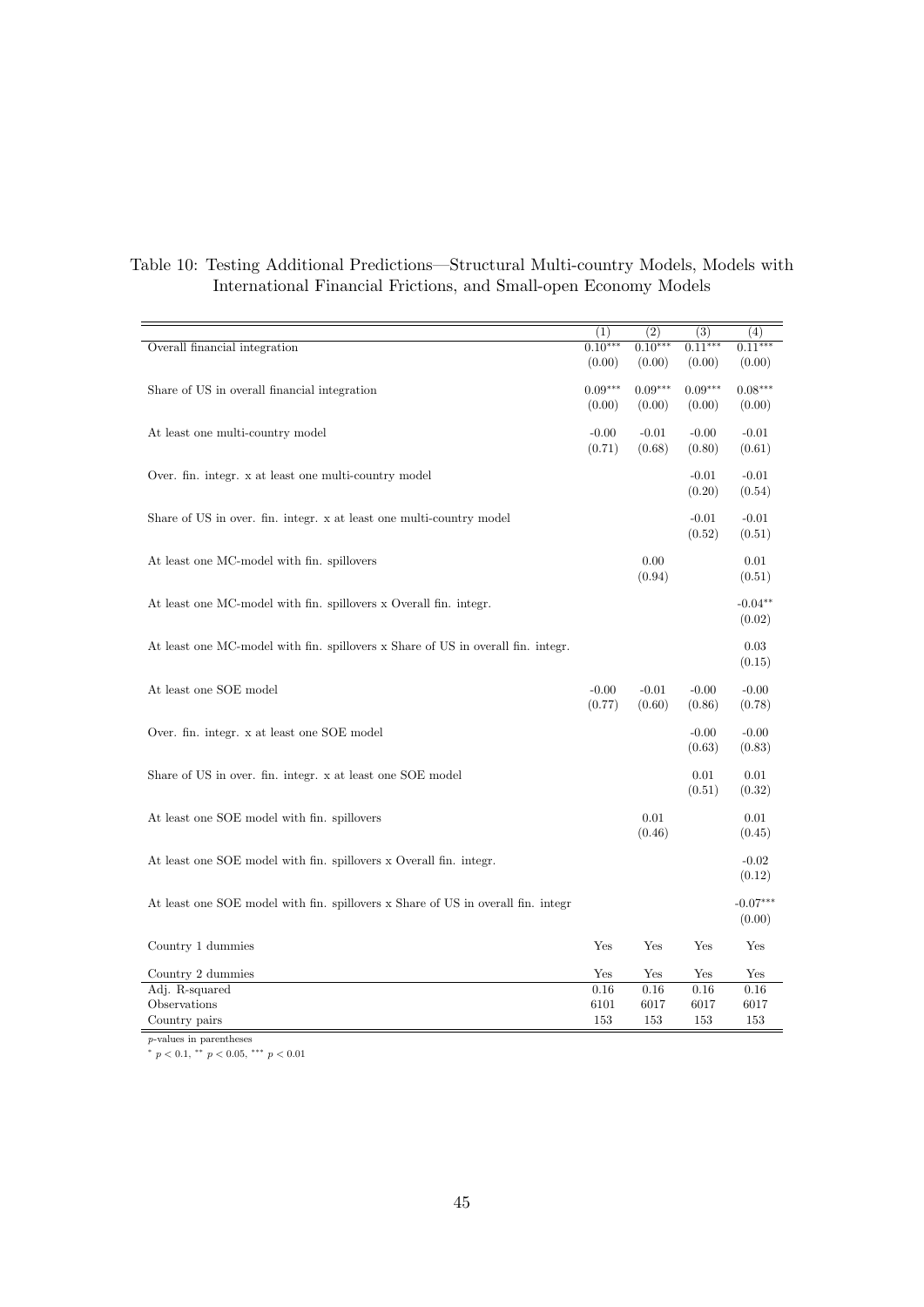| (1)        | (2)                          | (3)                                                         |
|------------|------------------------------|-------------------------------------------------------------|
| $0.083***$ | $0.076***$                   | $0.072***$                                                  |
| (0.000)    | (0.000)                      | (0.004)                                                     |
|            |                              |                                                             |
|            |                              | $0.079***$                                                  |
|            |                              | (0.000)                                                     |
|            |                              | $0.053*$                                                    |
|            |                              | (0.099)                                                     |
|            |                              |                                                             |
|            | $-0.015$                     | 0.009                                                       |
|            |                              | (0.868)                                                     |
|            |                              |                                                             |
|            |                              | $-0.053$                                                    |
|            |                              | (0.106)                                                     |
|            |                              |                                                             |
|            |                              | $-0.041$                                                    |
|            |                              | (0.177)                                                     |
|            |                              |                                                             |
|            |                              | 0.058                                                       |
|            |                              | (0.320)                                                     |
|            |                              | Yes                                                         |
|            |                              |                                                             |
| Yes        | Yes                          | Yes                                                         |
| 0.16       | 0.16                         | 0.16                                                        |
| 8658       | 8658                         | 8658                                                        |
| 153        | 153                          | 153                                                         |
|            | $0.079***$<br>(0.000)<br>Yes | $0.079***$<br>(0.000)<br>0.006<br>(0.550)<br>(0.795)<br>Yes |

Table 11: Testing Additional Predictions—Capital Controls and Exchange Rate Flexibility

p-values in parentheses

 $*$   $p$   $<$   $0.1,$   $^{**}$   $p$   $<$   $0.05,$   $^{***}$   $p$   $<$   $0.01$ 

## Table 12: Robustness Checks—Alternative Explanations I

|                                              | $\left(1\right)$ | (2)       | (3)       | $^{(4)}$  | (5)       |
|----------------------------------------------|------------------|-----------|-----------|-----------|-----------|
| Overall financial integration                | $0.08***$        | $0.08***$ | $0.06**$  | $0.06***$ | $0.06**$  |
|                                              | (0.00)           | (0.00)    | (0.01)    | (0.00)    | (0.02)    |
|                                              |                  |           |           |           |           |
| Share of US in overall financial integration | $0.08***$        | $0.08***$ | $0.08***$ | $0.07***$ | $0.08***$ |
|                                              | (0.00)           | (0.00)    | (0.00)    | (0.00)    | (0.00)    |
|                                              |                  |           |           |           |           |
| Trade integration                            |                  | 0.02      |           |           | 0.02      |
|                                              |                  | (0.38)    |           |           | (0.37)    |
| Share of US in trade integration             |                  | $-0.00$   |           |           | $-0.00$   |
|                                              |                  | (0.78)    |           |           | (0.70)    |
|                                              |                  |           |           |           |           |
| Bilateral financial integration              |                  |           | $0.01***$ |           | 0.01      |
|                                              |                  |           | (0.00)    |           | (0.37)    |
|                                              |                  |           |           |           |           |
| Bilateral trade integration                  |                  |           |           | $0.01**$  | 0.00      |
|                                              |                  |           |           | (0.03)    | (0.77)    |
|                                              |                  |           |           |           |           |
| Country 1 dummies                            | Yes              | Yes       | Yes       | Yes       | Yes       |
| Country 2 dummies                            | Yes              | Yes       | Yes       | Yes       | Yes       |
|                                              |                  |           |           |           |           |
| Adj. R-squared                               | 0.16             | 0.16      | 0.16      | 0.16      | 0.16      |
| Observations                                 | 8658             | 8658      | 8658      | 8658      | 8658      |
| Country pairs                                | 153              | 153       | 153       | 153       | 153       |

p-values in parentheses

 $*$   $p$   $<$   $0.1,$   $^{**}$   $p$   $<$   $0.05,$   $^{***}$   $p$   $<$   $0.01$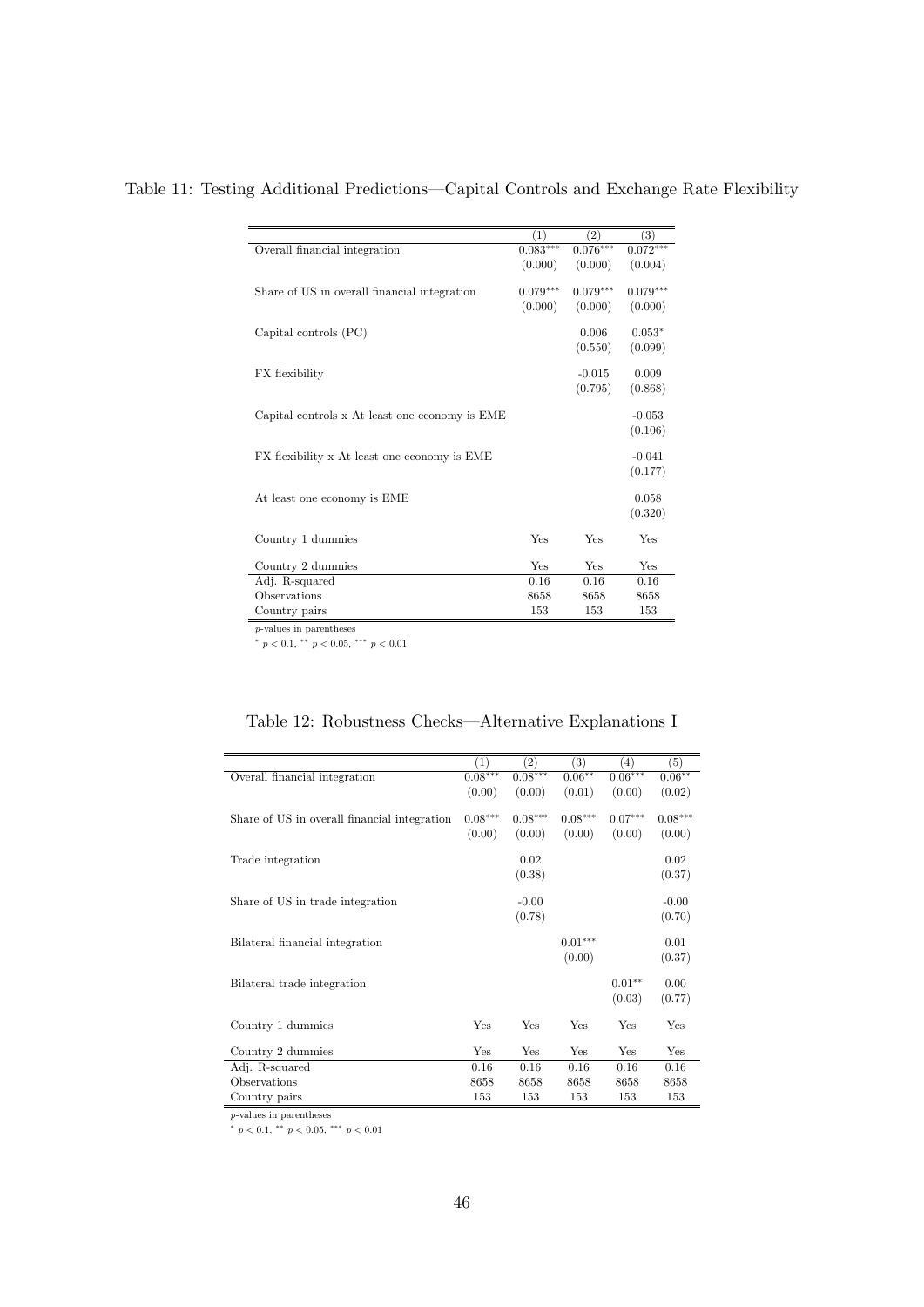|                                                               | (1)       | $\left( 2\right)$ | $\left(3\right)$ | $\left( 4\right)$   | (5)       | (6)       |
|---------------------------------------------------------------|-----------|-------------------|------------------|---------------------|-----------|-----------|
| Overall financial integration                                 | $0.08***$ | $0.10***$         | $0.08***$        | $0.08***$           | $0.08***$ | $0.09***$ |
|                                                               | (0.00)    | (0.00)            | (0.00)           | (0.00)              | (0.00)    | (0.00)    |
|                                                               |           |                   |                  |                     |           | $0.07***$ |
| Share of US in overall financial integration                  | $0.08***$ | $0.08***$         | $0.08***$        | $0.08***$<br>(0.00) | $0.07***$ |           |
|                                                               | (0.00)    | (0.00)            | (0.00)           |                     | (0.00)    | (0.00)    |
| Foreign currency net short position                           |           | $-0.02$           |                  |                     |           | $-0.02$   |
|                                                               |           | (0.15)            |                  |                     |           | (0.22)    |
|                                                               |           |                   |                  |                     |           |           |
| At least one model with open-economy variables in Taylor rule |           |                   | 0.00             |                     |           | 0.00      |
|                                                               |           |                   | (0.69)           |                     |           | (0.67)    |
|                                                               |           |                   |                  | 0.01                |           | $-0.00$   |
| Ratio of fuel/ore/metals exports to GDP                       |           |                   |                  | (0.33)              |           | (0.82)    |
|                                                               |           |                   |                  |                     |           |           |
| Ratio of fuel/ore/metals imports to GDP                       |           |                   |                  | $-0.02$             |           | $-0.02$   |
|                                                               |           |                   |                  | (0.20)              |           | (0.14)    |
|                                                               |           |                   |                  |                     |           |           |
| Both commodity exporters                                      |           |                   |                  |                     | $0.05*$   | 0.08      |
|                                                               |           |                   |                  |                     | (0.06)    | (0.12)    |
| Country 1 dummies                                             | Yes       | Yes               | Yes              | Yes                 | Yes       | Yes       |
|                                                               |           |                   |                  |                     |           |           |
| Country 2 dummies                                             | Yes       | Yes               | Yes              | Yes                 | Yes       | Yes       |
| Adj. R-squared                                                | 0.16      | 0.16              | 0.16             | 0.16                | 0.16      | 0.16      |
| Observations                                                  | 8658      | 8658              | 7911             | 8658                | 8658      | 7911      |
| Country pairs                                                 | 153       | 153               | 153              | 153                 | 153       | 153       |

Table 13: Robustness Checks—Alternative Explanations II

p-values in parentheses

 $*$   $p < 0.1$ ,  $**$   $p < 0.05$ ,  $***$   $p < 0.01$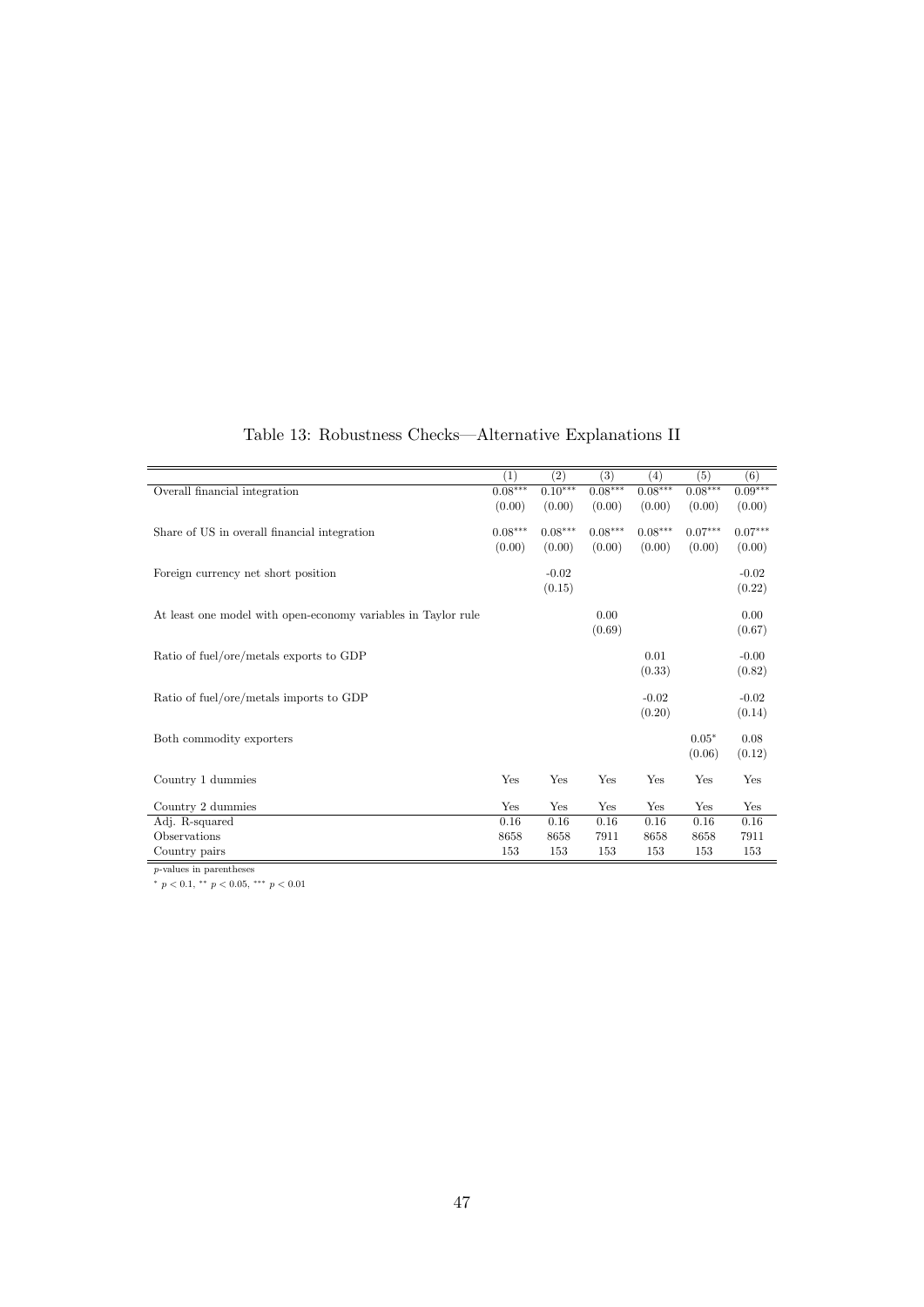|                                              | $^{(1)}$  | (2)       | (3)       | (4)       | (5)       | (6)       | (7)       | (8)       | (9)       |
|----------------------------------------------|-----------|-----------|-----------|-----------|-----------|-----------|-----------|-----------|-----------|
| Overall financial integration                | $0.08***$ | $0.08***$ | $0.08***$ | $0.08***$ | $0.07***$ | $0.09***$ | $0.08***$ | $0.09***$ | $0.07***$ |
|                                              | (0.00)    | (0.00)    | (0.00)    | (0.00)    | (0.00)    | (0.00)    | (0.00)    | (0.00)    | (0.00)    |
| Share of US in overall financial integration | $0.08***$ | $0.08***$ | $0.08***$ | $0.10***$ | $0.09***$ | $0.10***$ | $0.10***$ | $0.10***$ | $0.10***$ |
|                                              | (0.00)    | (0.00)    | (0.00)    | (0.00)    | (0.00)    | (0.00)    | (0.00)    | (0.00)    | (0.00)    |
|                                              |           |           |           |           |           |           |           |           |           |
| Difference in trade integration              |           | $-0.01$   |           |           |           |           |           |           | $-0.01$   |
|                                              |           | (0.18)    |           |           |           |           |           |           | (0.23)    |
| Difference in centrality                     |           |           | $-0.00$   |           |           |           |           |           | $-0.01$   |
|                                              |           |           | (0.48)    |           |           |           |           |           | (0.12)    |
| Difference in GVC position                   |           |           |           | 0.00      |           |           |           |           | 0.01      |
|                                              |           |           |           | (0.64)    |           |           |           |           | (0.44)    |
|                                              |           |           |           |           |           |           |           |           |           |
| Difference in GVC participation              |           |           |           |           | $-0.01$   |           |           |           | $-0.01$   |
|                                              |           |           |           |           | (0.28)    |           |           |           | (0.47)    |
| Heterogeneity in output structure            |           |           |           |           |           | 0.01      |           |           | 0.01      |
|                                              |           |           |           |           |           | (0.44)    |           |           | (0.54)    |
| Heterogeneity in export structure            |           |           |           |           |           |           | 0.01      |           | 0.01      |
|                                              |           |           |           |           |           |           | (0.30)    |           | (0.27)    |
|                                              |           |           |           |           |           |           |           |           |           |
| Heterogeneity in import structure            |           |           |           |           |           |           |           | 0.01      | 0.00      |
|                                              |           |           |           |           |           |           |           | (0.58)    | (0.81)    |
| Country 1 dummies                            | Yes       | Yes       | Yes       | Yes       | Yes       | Yes       | Yes       | Yes       | Yes       |
|                                              |           |           |           |           |           |           |           |           |           |
| Country 2 dummies                            | Yes       | Yes       | Yes       | Yes       | Yes       | Yes       | Yes       | Yes       | Yes       |
| Adj. R-squared                               | 0.16      | 0.16      | 0.16      | 0.16      | 0.16      | 0.16      | 0.16      | 0.16      | 0.16      |
| Observations                                 | 8658      | 8658      | 8658      | 8250      | 8250      | 8250      | 8250      | 8250      | 8250      |
| Country pairs                                | 153       | 153       | 153       | 136       | 136       | 136       | 136       | 136       | 136       |

Table 14: Robustness Checks—Alternative Explanations III

p-values in parentheses

\*  $p < 0.1$ , \*\*  $p < 0.05$ , \*\*\*  $p < 0.01$ 

## Table 15: Robustness Checks—Alternative Samples

|                                              | (1)       | (2)       | (3)       | (4)         | (5)       |
|----------------------------------------------|-----------|-----------|-----------|-------------|-----------|
|                                              | Baseline  | CBs/IOs   | w/o Vitek | Max. sample | Public    |
| Overall financial integration                | $0.08***$ | $0.12*$   | $0.10***$ | $0.06***$   | $0.07***$ |
|                                              | (0.00)    | (0.06)    | (0.00)    | (0.00)      | (0.00)    |
| Share of US in overall financial integration | $0.08***$ | $0.13***$ | $0.10***$ | $0.07***$   | $0.08***$ |
|                                              | (0.00)    | (0.00)    | (0.00)    | (0.00)      | (0.00)    |
| Country 1 dummies                            | Yes       | Yes       | Yes       | Yes         | Yes       |
| Country 2 dummies                            | Yes       | Yes       | Yes       | Yes         | Yes       |
| Adj. R-squared                               | 0.16      | 0.30      | 0.16      | 0.15        | 0.15      |
| <b>Observations</b>                          | 8658      | 258       | 6448      | 10555       | 7298      |
| Country pairs                                | 153       | 120       | 153       | 325         | 153       |

p-values in parentheses

 $*$   $p < 0.1$ ,  $**$   $p < 0.05$ ,  $***$   $p < 0.01$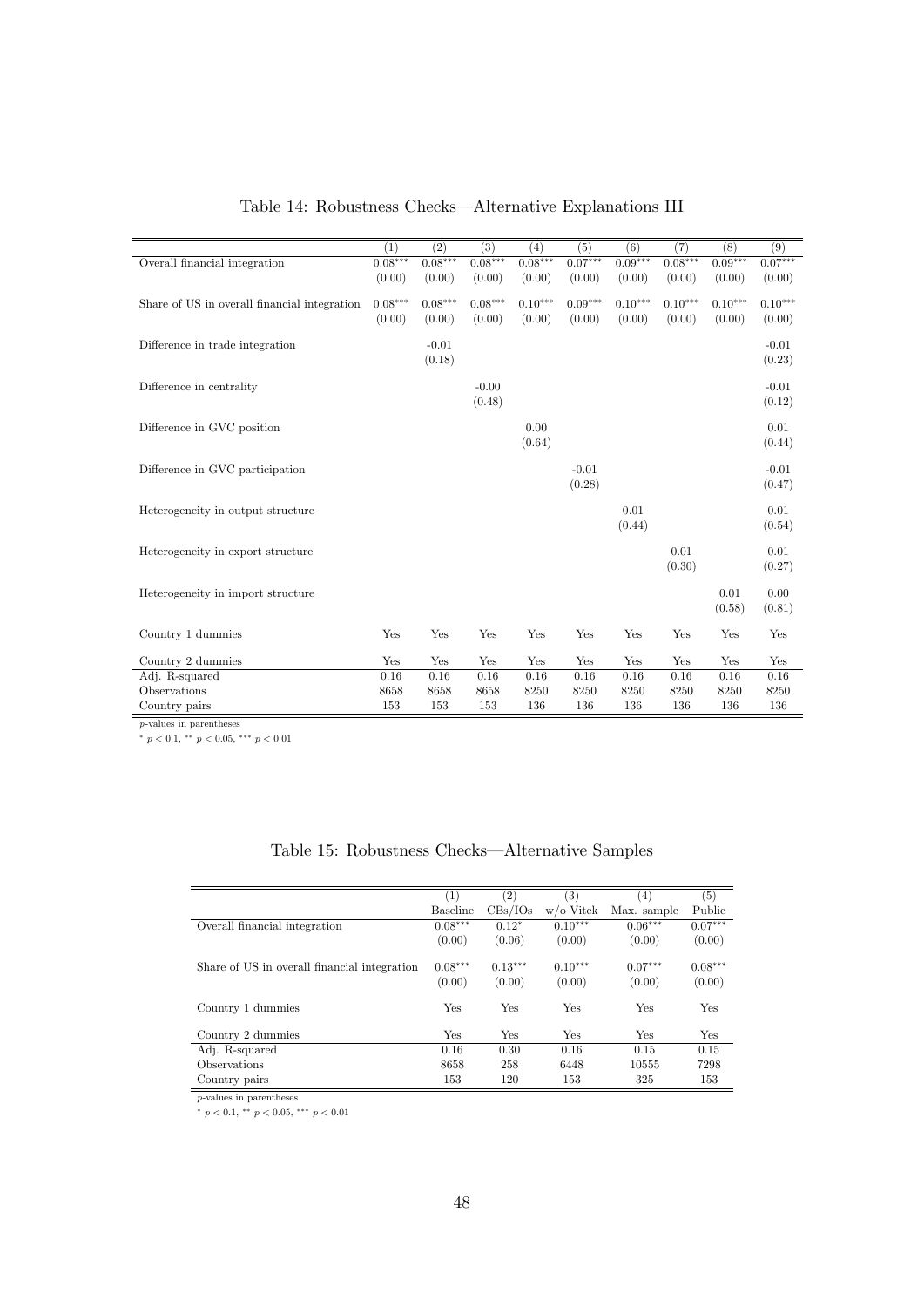|                                              | (1)             | $\left( 2\right)$ | (3)       | $\left( 4\right)$ |
|----------------------------------------------|-----------------|-------------------|-----------|-------------------|
|                                              | <b>Baseline</b> | Published         | Keele > 1 | Keele > 2         |
| Overall financial integration                | $0.08***$       | $0.07***$         | $0.05*$   | 0.11              |
|                                              | (0.00)          | (0.00)            | (0.08)    | (0.27)            |
| Share of US in overall financial integration | $0.08***$       | $0.10***$         | $0.12***$ | $0.16*$           |
|                                              | (0.00)          | (0.01)            | (0.00)    | (0.08)            |
| Country 1 dummies                            | Yes             | Yes               | Yes       | Yes               |
| Country 2 dummies                            | Yes             | Yes               | Yes       | Yes               |
| Adj. R-squared                               | 0.16            | 0.17              | 0.18      | 0.24              |
| Observations                                 | 8658            | 1963              | 666       | 149               |
| Country pairs                                | 153             | 105               | 66        | 28                |

## Table 16: Robustness Checks—Published Papers

p-values in parentheses

\*  $p < 0.1$ , \*\*  $p < 0.05$ , \*\*\*  $p < 0.01$ 

#### Table 17: Robustness Checks—Alternative Model Specifications

|                                              | (1)       | $\left( 2\right)$ | (3)       | (4)            | $\left( 5\right)$ | (6)       | (7)       | (8)       |
|----------------------------------------------|-----------|-------------------|-----------|----------------|-------------------|-----------|-----------|-----------|
|                                              | Baseline  | $Insign = 0$      | Logit     | Tobit          | FE                | rreg      | Min.      | Collapsed |
| Overall financial integration                | $0.08***$ | $0.06***$         | $0.18***$ | $0.08***$      | $0.08***$         | $0.09***$ | $0.08***$ | $0.03***$ |
|                                              | (0.00)    | (0.00)            | (0.00)    | (0.00)         | (0.00)            | (0.00)    | (0.00)    | (0.00)    |
| Share of US in overall financial integration | $0.08***$ | $0.06***$         | $0.17***$ | $0.08***$      | $0.08***$         | $0.08***$ | $0.08***$ | 0.01      |
|                                              | (0.00)    | (0.00)            | (0.00)    | (0.00)         | (0.00)            | (0.00)    | (0.00)    | (0.12)    |
| Country 1 dummies                            | Yes       | Yes               | Yes       | Yes            | No                | Yes       | Yes       | No        |
| Country 2 dummies                            | Yes       | Yes               | Yes       | Yes            | No                | Yes       | Yes       | No        |
| Country-shock 1 dummies                      | No        | No                | No        | N <sub>o</sub> | Yes               | No        | No        | No        |
| Country-shock 2 dummies                      | No        | No                | No        | No             | Yes               | No        | No        | No        |
| Adj. R-squared                               | 0.16      | 0.12              | 0.16      |                | 0.28              | 0.15      | 0.16      | 0.05      |
| Observations                                 | 8658      | 8658              | 8658      | 8658           | 8658              | 8658      | 8658      | 153       |
| Country pairs                                | 153       | 153               | 153       |                | 153               |           | 153       |           |

p-values in parentheses

 $*$   $p$   $<$   $0.1,$   $^{**}$   $p$   $<$   $0.05,$   $^{***}$   $p$   $<$   $0.01$ 

## Table 18: Robustness Checks—US vs. Euro Area as Core Economy

|                                                         | (1)       | (2)            | (3)           |
|---------------------------------------------------------|-----------|----------------|---------------|
|                                                         |           |                |               |
|                                                         | Baseline  | $US + EA$ core | Regional core |
| Overall financial integration                           | $0.08***$ | $0.06***$      | $0.06***$     |
|                                                         | (0.00)    | (0.00)         | (0.01)        |
|                                                         |           |                |               |
| Share of US in overall financial integration            | $0.08***$ | 0.04           | 0.00          |
|                                                         | (0.00)    | (0.12)         | (0.94)        |
| Share of EA in overall financial integration            |           | 0.04           | $-0.03$       |
|                                                         |           | (0.19)         | (0.46)        |
|                                                         |           |                |               |
| Share of regional core in overall financial integration |           |                | $0.03***$     |
|                                                         |           |                | (0.01)        |
|                                                         |           |                |               |
| Country 1 dummies                                       | Yes       | Yes            | Yes           |
| Country 2 dummies                                       | Yes       | Yes            | Yes           |
|                                                         |           |                |               |
| Adj. R-squared                                          | 0.16      | 0.10           | 0.11          |
| Observations                                            | 8658      | 5022           | 5022          |
| Country pairs                                           | 153       | 136            | 136           |

p-values in parentheses

 $*$   $p$   $<$   $0.1,$   $^{**}$   $p$   $<$   $0.05,$   $^{***}$   $p$   $<$   $0.01$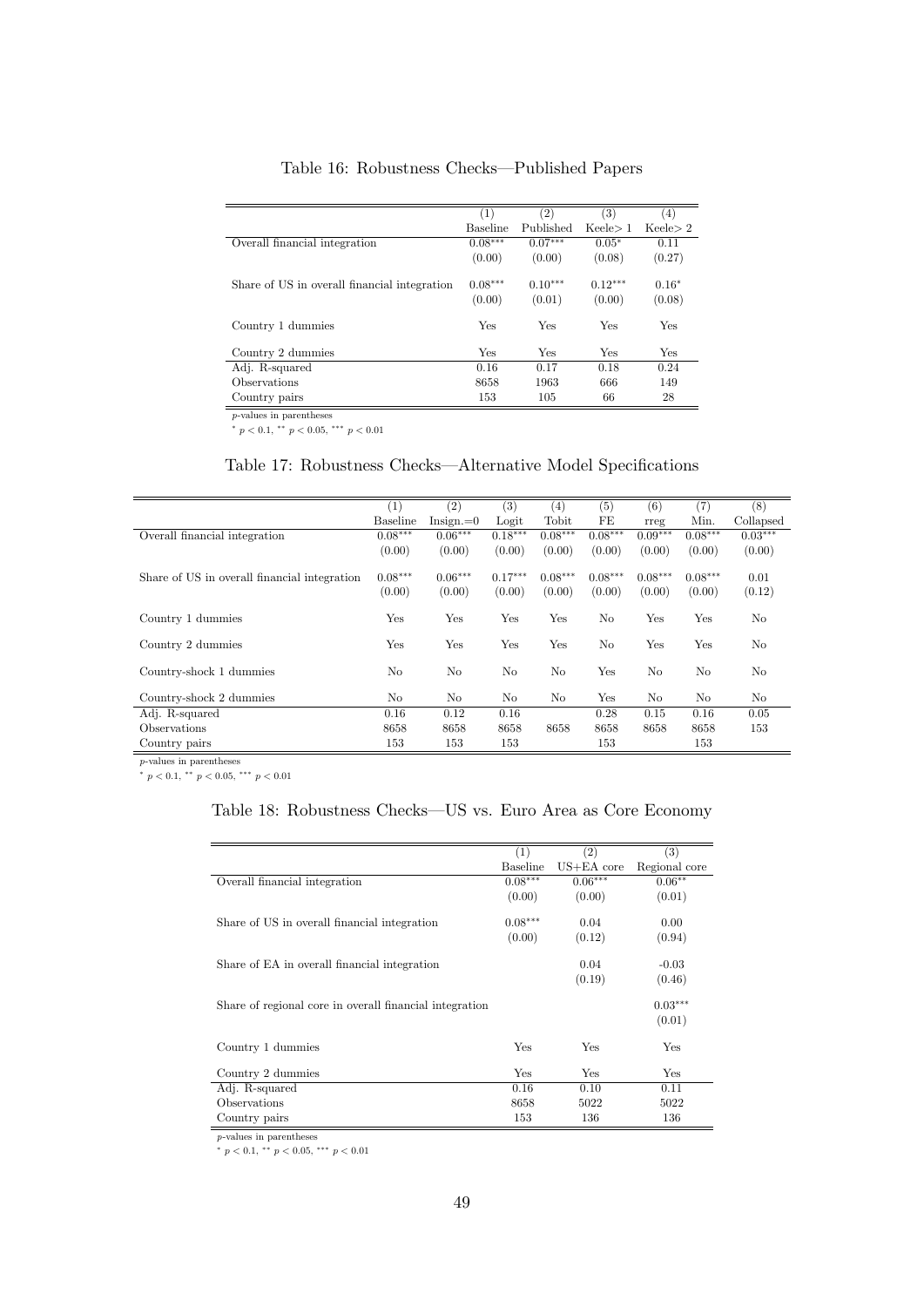# B Figures

Figure 1: Distribution of Correlation between Smoothed Monetary Policy Shocks for the Euro Area and Japan across Replications in the Monte Carlo Experiment



Note: The figure shows the distribution of the correlations between the smoothed monetary policy shocks for the non-core economies of the euro area and Japan across the 1,000 replications of the Monte Carlo experiment. The smoothed monetary policy shocks are obtained from applying the Kalman-filter with the corresponding single-country models on the data simulated based on the multi-country data-generating process. The dark green bars refer to the distribution of the cross-country correlations under the "no financial spillover" parametrisation of the datagenerating process, and the light yellow bars to the distribution of the cross-country correlations under the "financial spillover" parametrisation.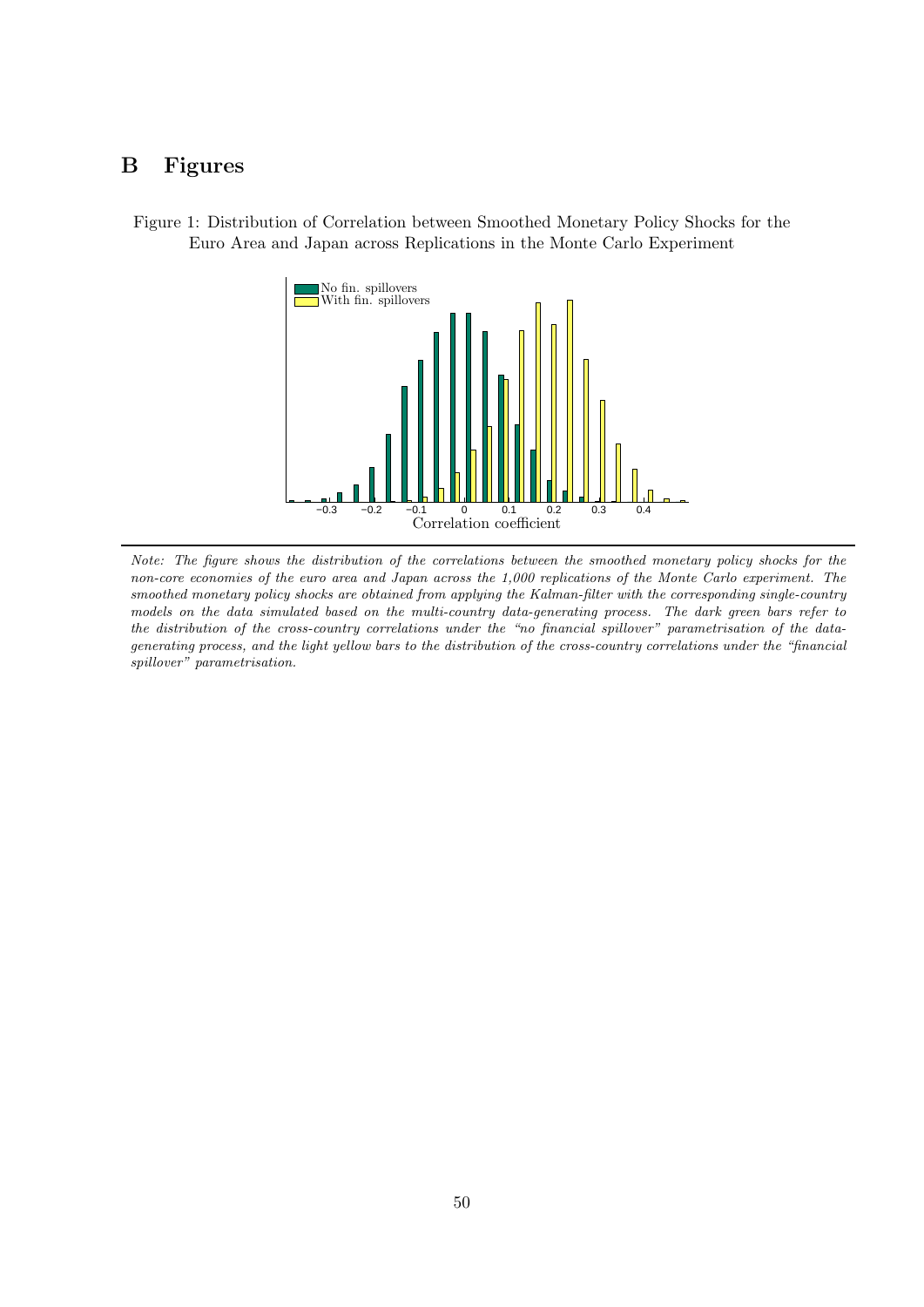## Figure 2: Distribution of Coefficient Estimates in the Regression of Estimated Euro Area Monetary Policy Shocks on the True Shocks Across Replications of the Monte Carlo Experiment



Note: The figure displays the distribution of the coefficient estimates in the regression of Equation (2).

Figure 3: True and Local Projection Spillover Estimates for Euro Area Monetary Policy Shocks to the US in the Monte Carlo Experiment



Note: The figure shows the spillovers from a euro area monetary policy shock to the US output gap. The black solid line represents the true value of the spillover implied by the multi-country model of Coenen and Wieland (2002), and the thick (thin) red dashed line the average (median) spillover estimate across all replications of the Monte Carlo experiment. The left-hand side panel displays the spillovers for the "no financial spillover" parametrisation, and the right-hand side panel under the "financial spillover" parametrisation. The spillover estimates are obtained using the smoothed monetary policy shocks and data on the US output gap in local projections. In each replication of the Monte Carlo experiment, the smoothed monetary policy shocks are obtained applying the Kalman-filter with the corresponding single-country models on the data simulated based on the multi-country data-generating process. The US output gap data stem from the corresponding simulations of the multi-country data-generating process.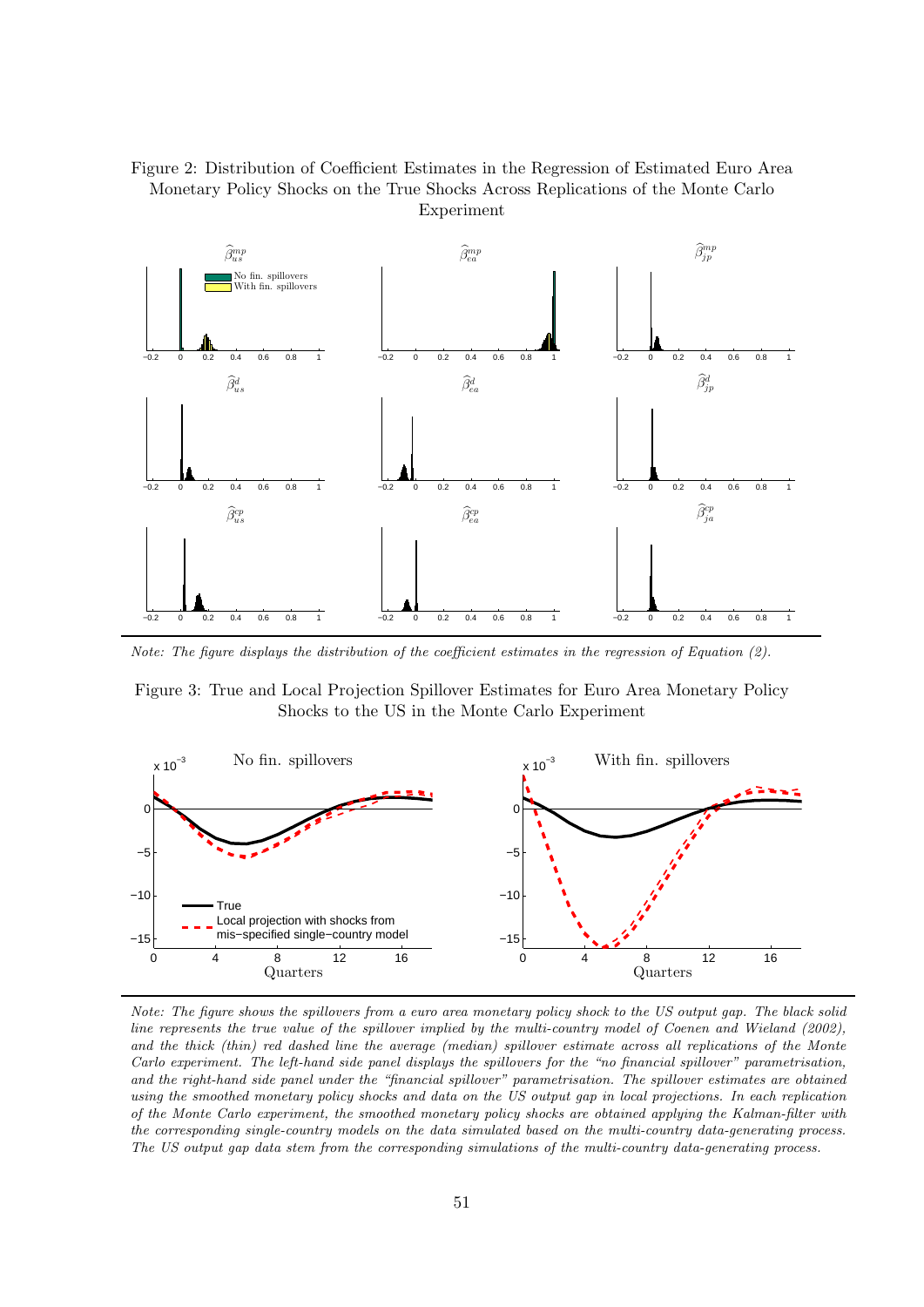Figure 4: Correlation heat map of NK DSGE Monetary Policy Shock Time Series Estimates Figure 4: Correlation heat map of NK DSGE Monetary Policy Shock Time Series Estimates



Note: The figure displays the heat map of the correlations between the monetary policy shock time series estimates obtained from NK DSGE models in the database. Note: The figure displays the heat map of the correlations between the monetary policy shock time series estimates obtained from NK DSGE models in the database.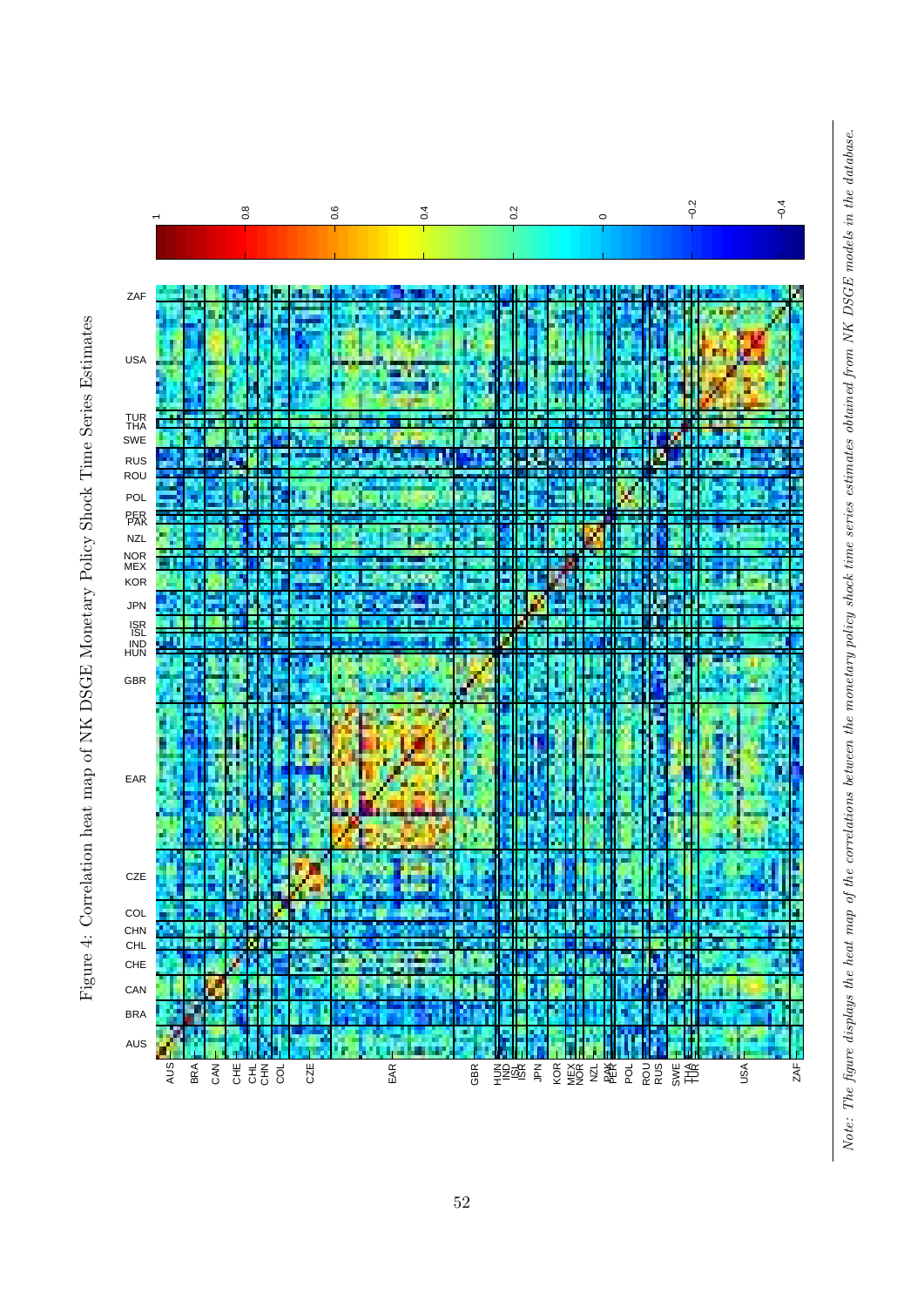

Figure 5: Distribution of Cross-country Correlations Between Monetary Policy Shock Time Series Estimates



Note: The figure displays the distributions of the cross-country correlations between the monetary policy shock time series estimates in our database. The red dashed lines indicate the mean of the distributions.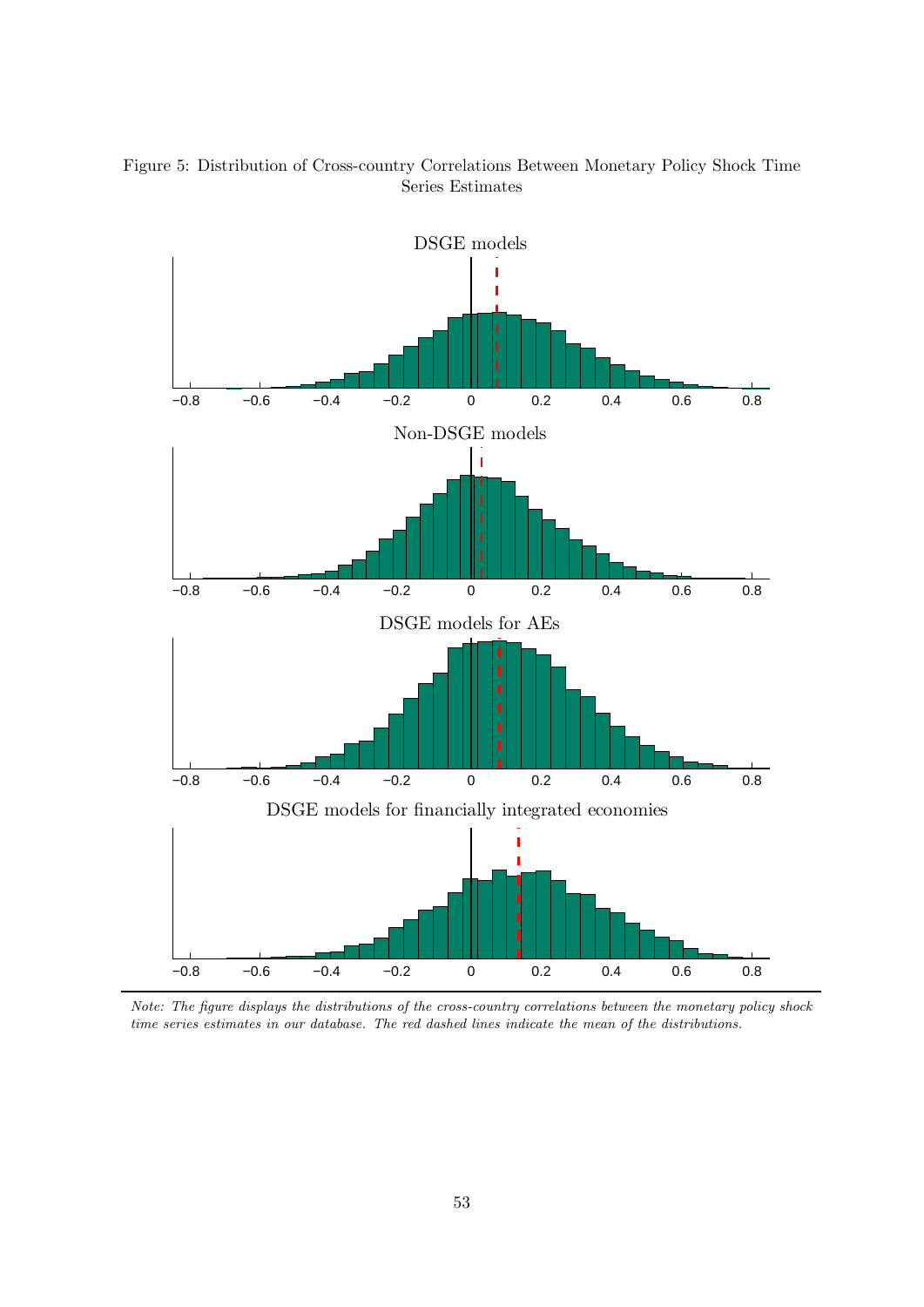Figure 6: Estimates of Global Output Spillovers from Monetary Policy based on Local Projections and Monetary Policy Shock Estimates from DSGE Models and Non-DSGE Approaches



Note: The figure shows the cross-country averages of the estimates of the spillovers from US (black solid line) and the euro area (blue dash-dotted line) monetary policy to global output. The spillovers are estimated using local projections with the first principal component of all monetary policy shock estimates available over the time period 1993 to 2007 for the US and the euro area. The left-hand side panel displays the spillover estimates for the case when only DSGE model monetary policy shocks are used to determine the principal component, and the right-hand side panel for the case when only non-DSGE model shocks are used.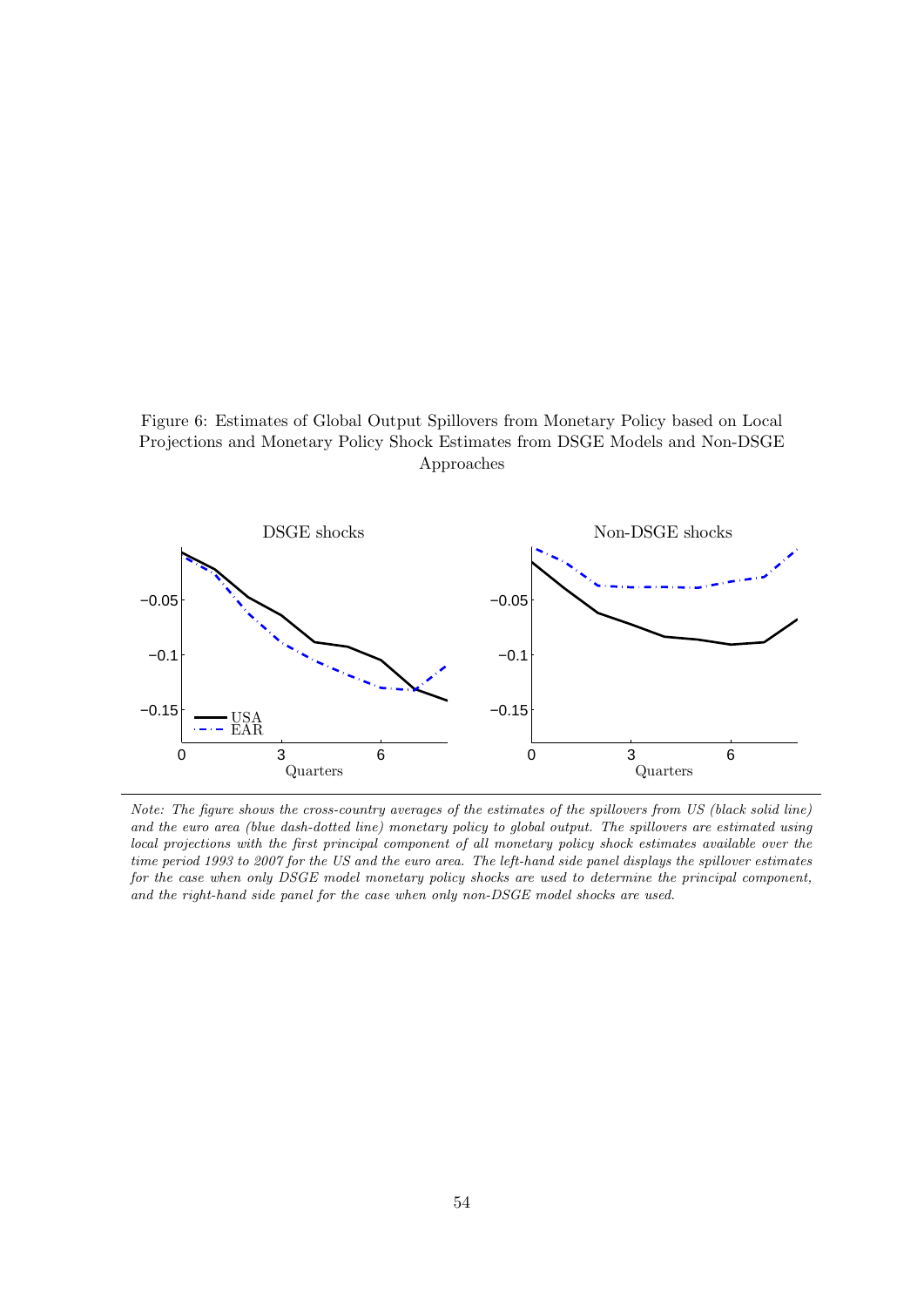# C Online Appendix

# C.1 Construction of monetary policy shocks based on Consensus Forecast data

We use monthly data on three-month ahead financial market expectations about of shortterm interest rates from Consensus Economics in order to form monetary policy shock time series. To identify the benchmark interest rate to use for the construction of monetary policy surprise series we follow closely the target interest rate for the surveyed financial institutions as reported by Consensus Economics and change the benchmark according to changes reported. For the US we first subtract from the actual realised short-term interest rate onequarter lagged, three-month ahead Consensus Forecast short-term interest rate expectation. We then regress the resulting difference on four lags of the log-difference of US industrial production and the consumer price index. The residual from this regression in our time series of US monetary policy shocks constructed based on Consensus Forecast data. For the time period from 2003 onwards, we additionally regress this time series of residuals on Citi-Group macroeconomic surprises, and use the residuals from this regression as US monetary policy shocks. For the euro area and the UK, in the first regression in addition to domestic variables we also include US industrial production and inflation. For the euro area, prior to January 2005, when a euro area survey was established, the financial-market expectations are a weighted average of the euro area countries' data. From January 1990 through December 1998, the euro area average was weighted by GDP at purchasing power parities. From January 1999 onwards the euro area average was weighted by the nominal stock of government bonds.

#### C.2 The Model of Coenen and Wieland (2002)

#### C.2.1 Model description

For  $i \in \{us, ea, ja\}$ , the IS-curve for the domestic output gap  $q_{it}$  is given by

$$
q_{it} = \sum_{j=1}^{3} \delta_{ij}^{q} q_{i,t-j} + \delta_{i}^{z} z_{it} + \delta_{i}^{rl} (r_{i,t-1}^{(l)} - \overline{r}_{i}^{(l)}) + \sigma^{e^{d}} e_{it}^{d},
$$
 (C.1)

where  $z_{it} = \sum_{j=1, j\neq i}^{N} w_{ij} \cdot \omega_{ij,t}$  is an economy's real effective exchange rate with  $w_{ij}$  representing bilateral trade shares and  $\omega_{ij,t}$  bilateral exchange rates;  $r_{it}^{(l)}$  is the real long-term interest rate; and  $e_{it}^d$  is a demand shock. Quarter-on-quarter inflation is determined in a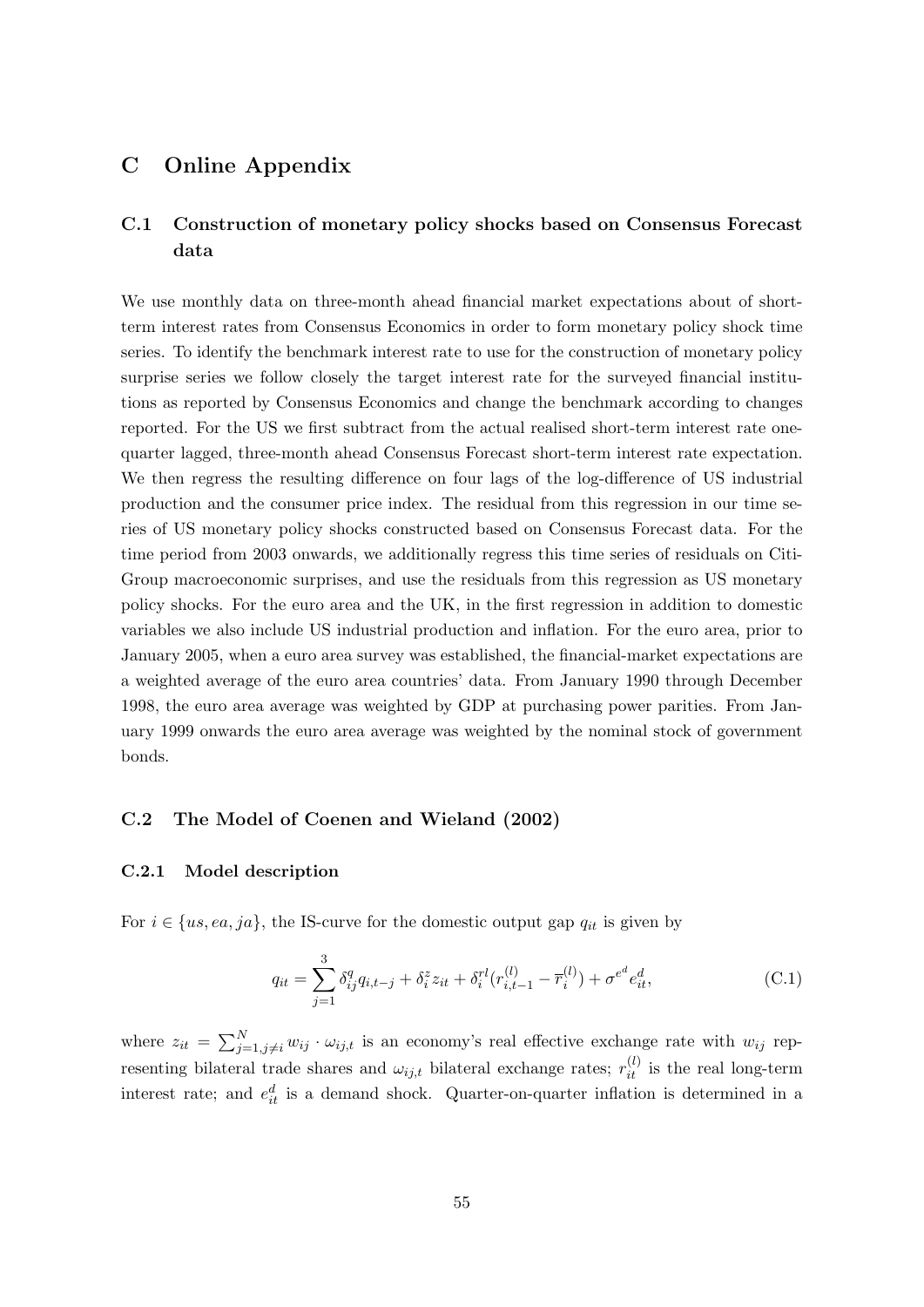backward-looking Phillips-curve

$$
\pi_{it} = \left(\sum_{j=1}^{3} \phi_{ji}\right)^{-1} \left(\sum_{j=0}^{3} \phi_{ji} c w p_{i,t-j} - \left(\phi_{2i} + \phi_{3i}\right) \pi_{i,t-1} - \phi_{3i} \pi_{i,t-2}\right),\tag{C.2}
$$

where  $cup_{it}$  is the contract wage. Based on specification tests Coenen and Wieland (2002) consider fixed-duration Taylor-style wage contracts for the euro area and Japan

$$
cup_{it} = (\phi_{1i} + \phi_{2i} + \phi_{3i}) E_t \pi_{i,t+1} + (\phi_{2i} + \phi_{3i}) E_t \pi_{i,t+2} + \phi_{3i} E_t \pi_{i,t+3}
$$
  
+  $\gamma_i \sum_{j=0}^3 \phi_{ji} E_t q_{i,t+j} + \sigma_i^{cw} e_{it}^{cw}, \qquad i \in \{ea, ja\},$  (C.3)

and relative real wage contracts for the US

$$
cup_{us,t} = \sum_{j=0}^{3} \phi_{j,us} E_t \varpi_{us,t+j} + \gamma_{us} \sum_{j=0}^{3} \phi_{j,us} E_t q_{us,t+j} + \sigma_{us}^{cw} e_{us,t}^{cw},
$$
  

$$
\varpi_{us,t} = \sum_{j=0}^{3} \phi_{j,us} cwp_{us,t-j}.
$$
 (C.4)

The model is closed by monetary policy rules which determine the nominal short-term interest rate  $i_{it}^{(s)}$  according to

$$
i_{it}^{(s)} = \rho_{i} s i_{i,t-1}^{(s)} + \alpha_{i} \left( \pi_{it}^{(4)} - \pi_{i}^{T} \right) + \beta_{i} q_{it} + (1 - \rho_{i}) \left( \overline{r}_{i}^{(l)} + \pi_{it}^{(4)} \right) + \sigma_{i}^{i s} e_{it}^{mp},
$$
(C.5)

where  $\pi_i^T$  represents the inflation target, and  $e_{it}^{mp}$  is a monetary policy shock. Year-on-year inflation  $\pi_{it}^{(4)}$  is given by 3

$$
\pi_{it}^{(4)} = \sum_{j=0}^{3} \pi_{i,t-j}.
$$
\n(C.6)

The real long-term interest rate is defined as

$$
r_{it}^{(l)} = i_{it}^{(l)} - \frac{1}{8} \sum_{j=1}^{8} E_t \pi_{i,t+j}.
$$
 (C.7)

Finally, the uncovered interest rate parity condition is given by

$$
\omega_{i,us,t} = E_t \omega_{i,us,t+1} + 4 \cdot E_t \pi_{i,t+1} - i_{it}^{(l)} + i_{us,t}^{(l)} - 4 \cdot E_t \pi_{us,t+1}.
$$
\n(C.8)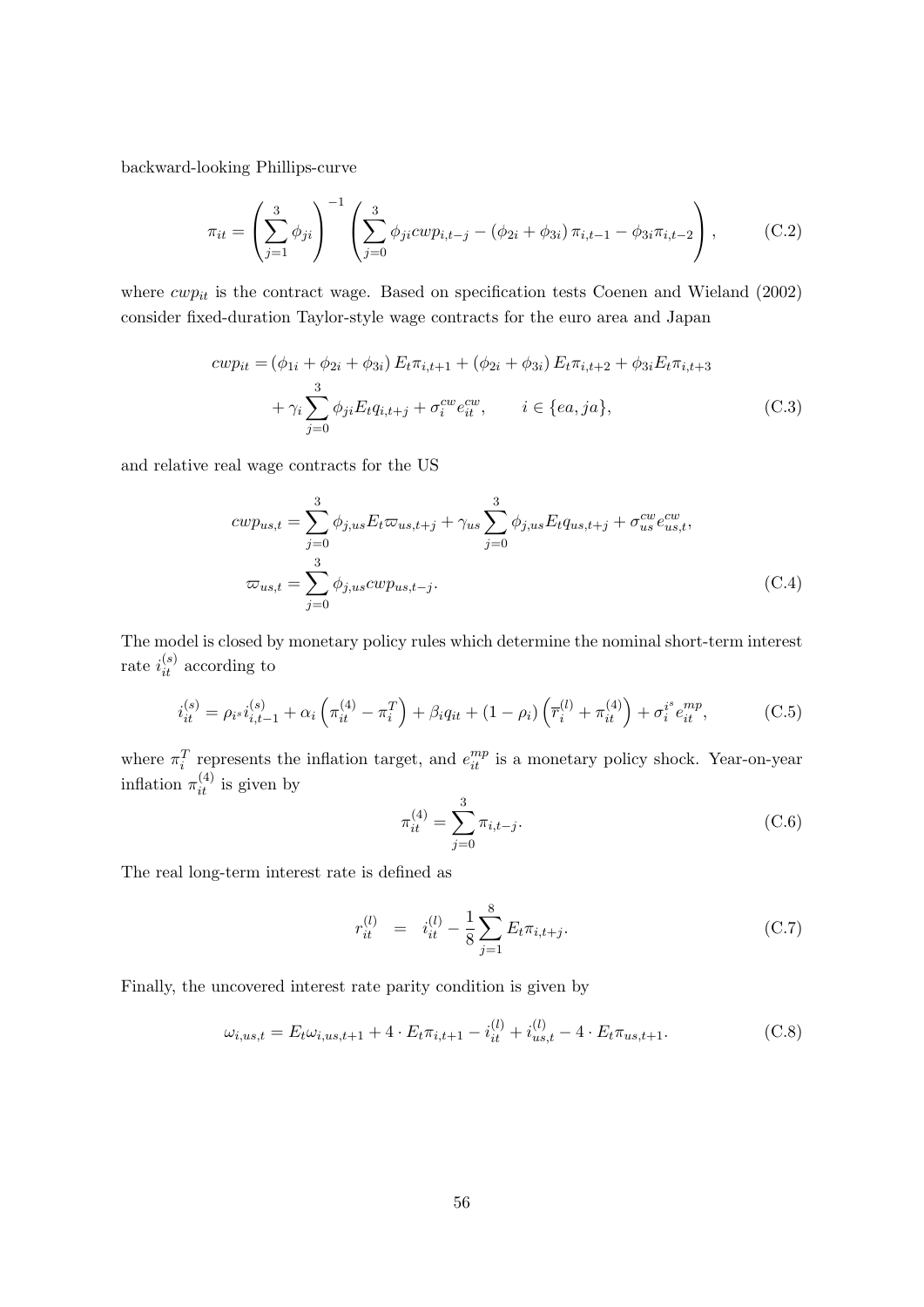#### C.2.2 Responses of domestic and foreign variables to monetary policy shocks

Figure 7 displays the responses of the US and the euro area to a contractionary monetary policy shock in the US. The impulse responses under the "no financial spillovers" scenario are depicted by the solid lines, and those under the "financial spillovers" scenario by the dashed lines. While the domestic responses in the US economy are rather similar under the two scenarios, the spillovers to output and inflation in the euro area from a monetary policy shock abroad are substantially larger in the "financial spillovers" scenario. In particular, under the "no financial spillovers" scenario the spillovers are small and expansionary as those arising through trade dominate: The euro depreciates in response to a monetary policy tightening in the US, stimulating the euro area's net exports through expenditure switching. In contrast, under the "financial spillovers" scenario the expansionary effects from a US monetary policy tightening in the euro area are dominated by the contractionary spillovers through financial markets: Euro area long-term interest rates rise in tandem with those in the US, dampening domestic demand in the euro area.





Note: The figure shows the impulse responses of several macroeconomic variables to a US monetary policy shock in the model of Coenen and Wieland (2002) and described in Appendix C.2. The dark black lines represent the responses of the euro area variables, and the light red lines those of the US variables. The solid lines represent the responses under the "no financial spillovers" parametrisation, and the dashed lines those under the "financial spillovers" parametrisation.

Figure 8 displays the responses of the US and the euro area to a contractionary monetary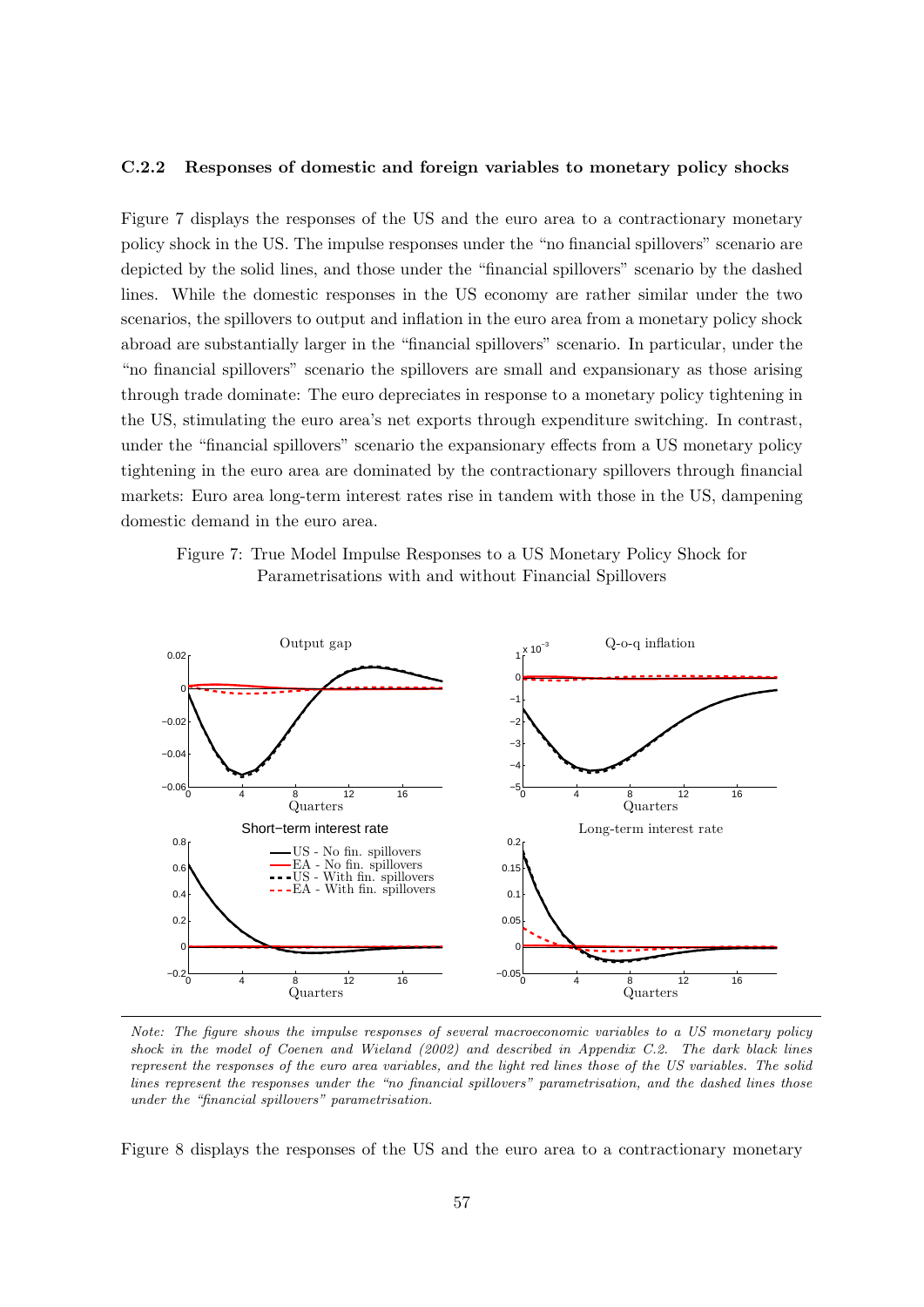policy shock in the euro area. In contrast to the spillovers from US monetary policy, those emitted from the euro area are contractionary both under the "no financial spillovers" and the "financial spillovers" scenarios. This is due to the relatively large susceptibility of US long-term interest rates to foreign shocks in our calibration compared to the polar case of the "no financial spillovers" scenario calibration for the euro area. For the euro area, the domestic impact of a euro area monetary policy shock is smaller under the "financial spillovers" scenario as the transmission from short to long-term interest rates is weaker. This is consistent with the recent "dilemma hypothesis" according to which financial globalisation reduces monetary policy autonomy and effectiveness, partly due to a dampened transmission of short term to long-term interest rates (Ito, 2014; Miyajima et al., 2014; Obstfeld, 2015; Rey, 2015).

Figure 8: True Model Impulse Responses to a Euro Area Monetary Policy Shock for Parametrisations with and without Financial Spillovers



Note: The figure shows the impulse responses of several macroeconomic variables to a euro area monetary policy shock in the model of Coenen and Wieland (2002) and described in Appendix C.2. The dark black lines represent the responses of the euro area variables, and the light red lines those of the US variables. The solid lines represent the responses under the "no financial spillovers" parametrisation, and the dashed lines those under the "financial spillovers" parametrisation.